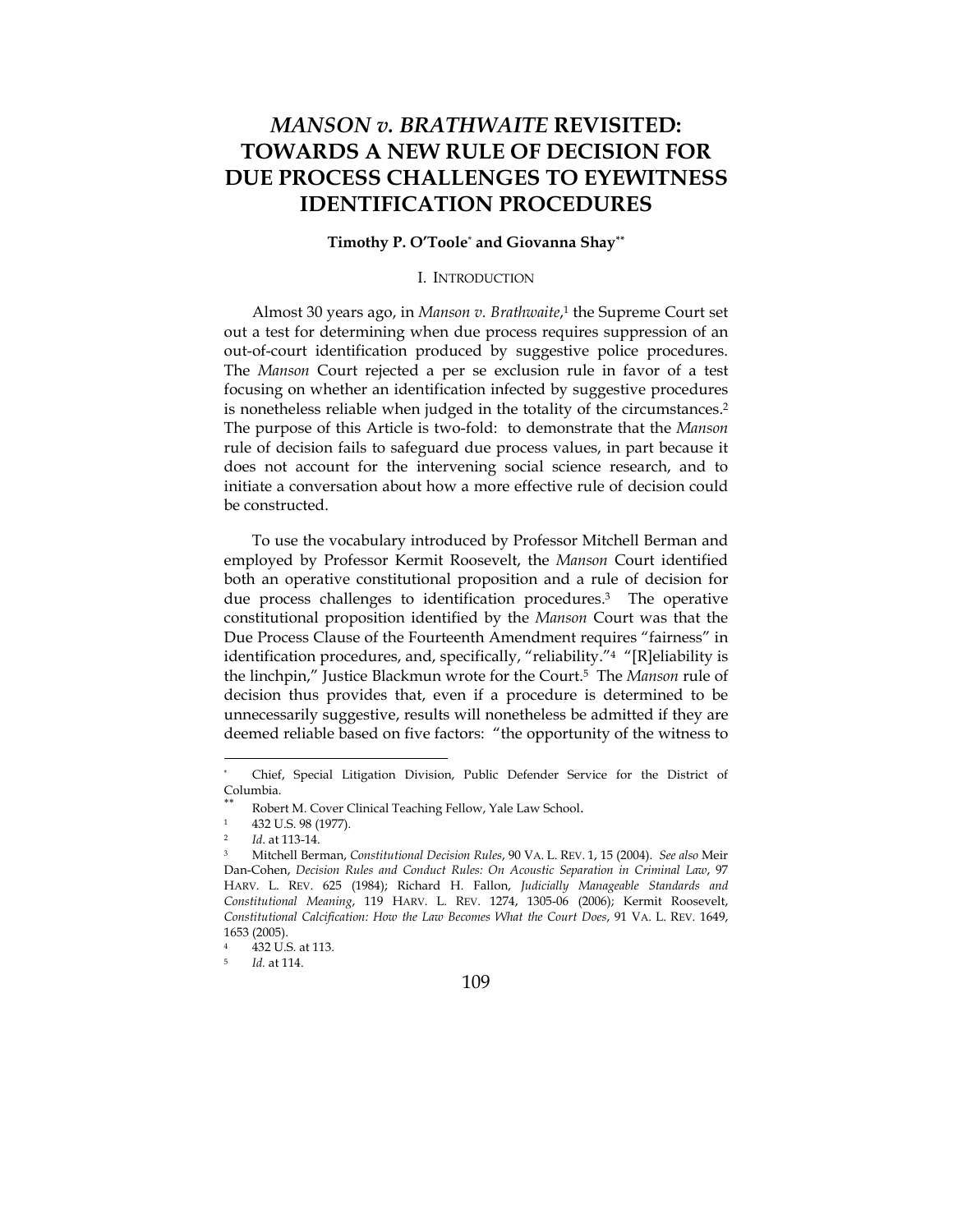view the criminal at the time of the crime, the witness's degree of attention, the accuracy of his prior description of the criminal, the level of certainty demonstrated at the confrontation, and the time between the crime and the confrontation."6

Sadly, the rule of decision set out in *Manson* has failed to meet the Court's objective of furthering fairness and reliability. The results have been tragic. Since 1989, 340 people have been exonerated in the United States after having previously been convicted by juries of serious crimes.7 Media reports of exonerations have now become commonplace.<sup>8</sup> Mistaken eyewitness identification was a leading cause of these wrongful convictions, by one estimate accounting for 88% of the erroneous rape convictions and 50% of the false murder convictions.<sup>9</sup> The Department of Justice has issued a report analyzing twenty-eight DNA exonerations and concluded that inaccurate eyewitness testimony was "the most compelling evidence" in the majority of these cases.<sup>10</sup> Questions have been raised about whether Texas executed an innocent teenager, Ruben Cantu, in 1993, after police allegedly pressured the only eyewitness, an illegal immigrant who was shown Cantu's photograph

<sup>6</sup> *Id.*

<sup>7</sup> Samuel R. Gross et al., *Exonerations in the United States 1989 through 2003*, 95 J. CRIM. L. & CRIMINOLOGY 523, 524 (2005). *See also* Michael L. Radelet, William S. Lofquist & Hugo Adam Bedau, *Prisoners Released from Death Rows Since 1970 Because of Doubts About Their Guilt*, 13 THOMAS M. COOLEY L. REV. 907, 916 (1996) (describing 68 cases of death row inmates "later released because of doubts about their guilt").

<sup>8</sup> *See* BARRY SCHECK, PETER NEUFELD & JIM DWYER, ACTUAL INNOCENCE 275-76 (2001); LOLA VOLLEN & DAVE EGGERS, SURVIVING JUSTICE: AMERICA'S WRONGFULLY CONVICTED AND EXECUTED (2005). *See, e.g.,* John M. Broder, *Starting Over, 24 Years After a Wrongful Conviction*, N.Y. TIMES, June 21, 2004, at A13; David Firestone, *DNA Test Brings Freedom, 16 Years After Conviction*, N.Y. TIMES, June 16, 1999, at A22; Colin Garrett, *Another DNA Exoneration, Another Death Row Inmate Freed,* 28 CHAMPION 47 (2004); Adam Liptak, *Houston DNA Review Clears Convicted Rapist, and Ripples in Texas Could Be Vast*, N.Y. TIMES, Mar. 11, 2003, at A14; Barbara Novovitch, *Free After 17 Years for a Rape that He Did Not Commit*, N.Y. TIMES, Dec. 22, 2004, at A22.

<sup>9</sup> Gross et al., *supra* note 7, at 544. *See* Daniel S. Medwed, *Anatomy of a Wrongful Conviction: Theoretical Implications and Practical Solutions*, 51 VILL. L. REV. 337 (2006) (discussing the role that mistaken eyewitness identification played in the wrongful conviction of David Wong and potential reforms to eyewitness identification procedures generally); Arnold H. Loewy, *Systemic Changes that Could Reduce the Conviction of the Innocent* 4-5 (Aug. 30, 2006) UNC Legal Studies Research Paper No. 927223, *available at* http://ssrn.com/abstract=927223.

UNITED STATES DEP'T OF JUSTICE, NATIONAL INSTITUTE OF JUSTICE, CONVICTED BY JURIES, EXONERATED BY SCIENCE: CASE STUDIES IN THE USE OF DNA EVIDENCE TO ESTABLISH INNOCENCE AFTER TRIAL 28 (1996), *available at* http://www.ncjrs.gov/pdffiles/dnaevid.pdf [hereinafter NATIONAL INSTITUTE OF JUSTICE, CONVICTED BY JURIES, EXONERATED BY SCIENCE].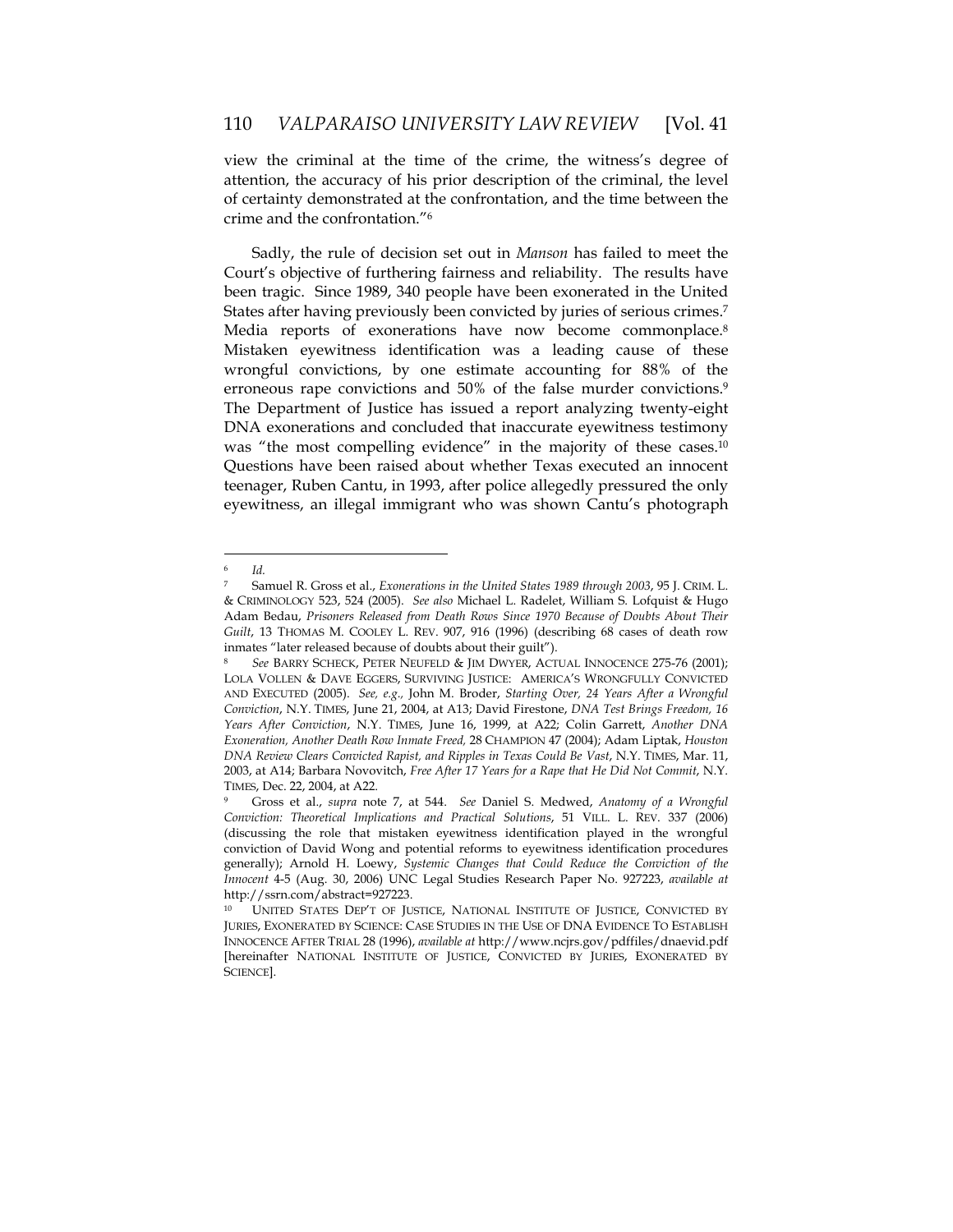repeatedly, to identify the boy.<sup>11</sup> Even the "blue" state of Connecticut has been affected: earlier this year, James Tillman was exonerated by DNA evidence in a 1988 sexual assault case based on eyewitness identification.12

The Ronald Cotton case, a DNA exoneration, provides a particularly compelling example of the dangers of mistaken identification. In the early morning hours of July 29, 1984, an intruder sexually assaulted a college student named Jennifer Thompson in her North Carolina home.13 Two days later, Ms. Thompson viewed a photo array containing six pictures, one of them of a man named Ronald Cotton.14 Ms. Thompson initially chose two pictures from the array, including Cotton's photo.15 She examined these two pictures and told police that Cotton's photo "looks most like" the assailant.16 About a week later, Ms. Thompson viewed a live line-up in which Cotton was the only participant whose picture also had been in the photo array.17 Ms. Thompson was told to pick the man who looked the most like her assailant.18 She told police that she was deciding between participants numbers four and five, but stated that number five "looks the most like him."19 In 1986, Ms. Thompson testified at trial, and again identified Mr. Cotton, who was convicted.20 Describing these events years later, Ms. Thompson said, "I knew this was the man. I was completely confident. I was sure."21 In 1987, Ms. Thompson again identified Mr. Cotton when he was granted a new trial.22 At the retrial, she told authorities that she had never seen another man, Bobby Poole, who claimed to be her attacker.23 Eleven years after Ms. Thompson's first identification, in 1995, Ronald Cotton

<sup>11</sup> Lise Olsen, *The* Cantu *Case: Death and Doubt. Did Texas Execute an Innocent Man? Eyewitness Says He Felt Influenced by Police to ID the Teen as the Killer*, HOUSTON CHRON., Nov. 20, 2005, at A1.

<sup>12</sup> Matt Burgard, *His Challenge Now: Freedom* (*Wrongly Convicted, Tillman is Formally Exonerated)*, HARTFORD COURANT, July 12, 2006, at A1; Matt Burgard & Elizabeth Hamilton, *Dogged Pursuit Freed Inmate: Lawyers Kept Up Hunt Until Finding Key DNA*, HARTFORD COURANT, June 11, 2006, at A1; Lisa Siegel, *Connecticut Innocence Project Discovers Wrongful Conviction, CONN. L. TRIB., June 6, 2006.*<br><sup>13</sup> State v. Cotton, 394 S.E.2d 456, 457 (N.C. Ct. App. 1990).

<sup>14</sup> *Id.* at 461 (Johnson, J., dissenting). 15 *Id.* 

<sup>16</sup> *Id.*

<sup>17</sup> *Id.*

 $\frac{18}{19}$  *Id.* 

 $\frac{19}{20}$  *Id.* 

<sup>20</sup> Jennifer Thompson, *I Was Certain, But I Was Wrong*, N.Y. TIMES, June 18, 2000, at D15. 21 *Id.*

 $\frac{22}{23}$  *Id.* 

<sup>23</sup> *Id.*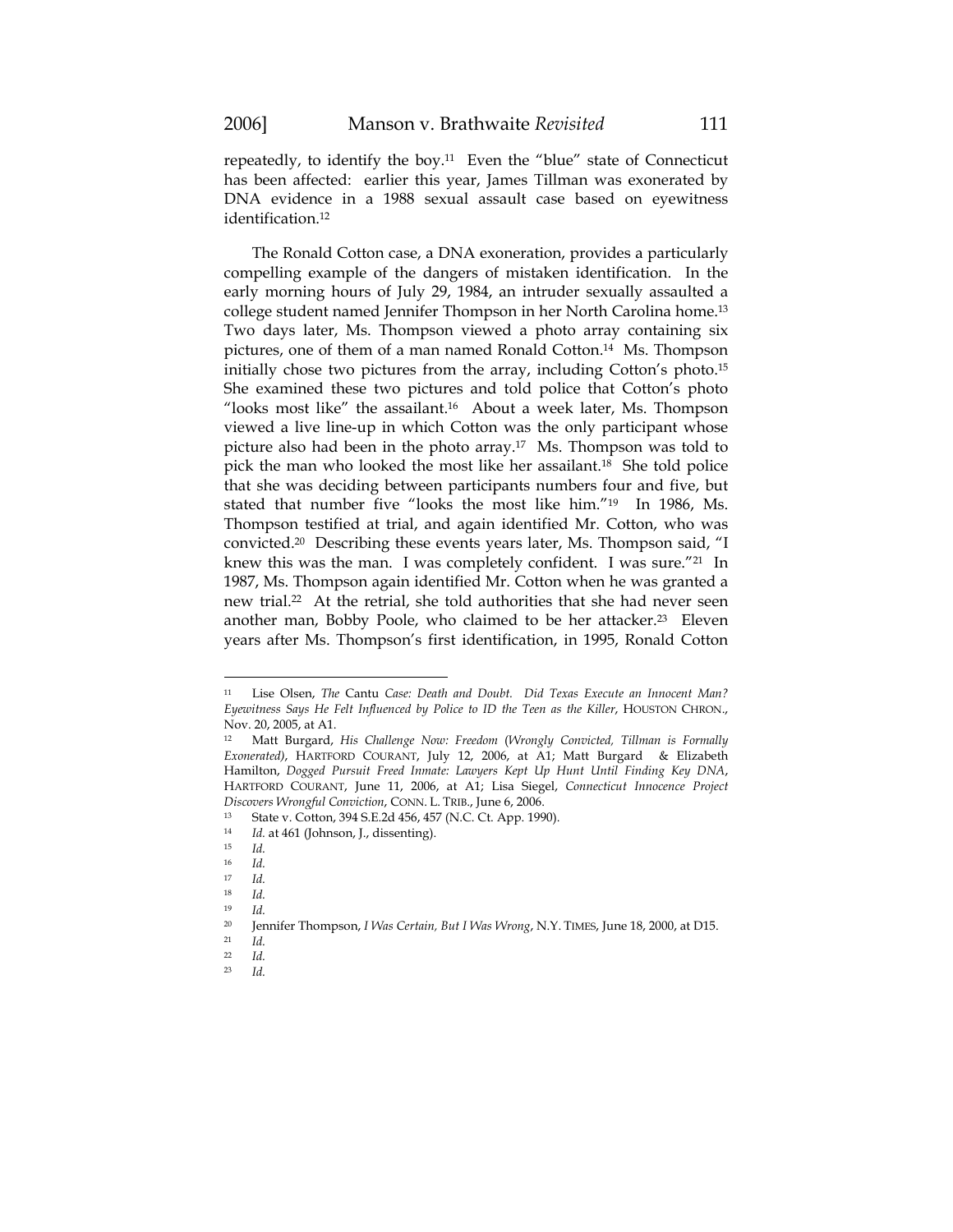was exonerated by DNA evidence.<sup>24</sup> DNA testing demonstrated that Bobby Poole—who ultimately pled guilty to the rape of Jennifer Thompson—was the real culprit.25 Writing years after the exoneration, Jennifer Thompson said, "I live with constant anguish that my profound mistake cost [Mr. Cotton] so dearly."26

Exonerations like Ronald Cotton's have illustrated what many have long suspected: eyewitnesses make mistakes in identifying strangers.<sup>27</sup> Of course, there are no doubt many more cases in which innocent people were convicted based on faulty eyewitness identification, but never exonerated. For obvious reasons, DNA exonerations are more common in crimes involving sexual assault than in, for example, shootings or purse-snatchings.28 And due to scarce resources, usually only the most serious convictions are afforded the level of scrutiny that can produce a conclusive exoneration. Nonetheless, even an under-reported rate of exonerations suggests that protections designed to vet the reliability of eyewitness identification evidence—and of most interest here the *Manson* due process test—are not up to the task.<sup>29</sup>

The most obvious problem with the *Manson* rule is that the factors it sets out have proven not to be good indicators of reliability. Indeed, *Manson* is a prime example of Professor Kermit Roosevelt's observation that, "decision rules that made sense when adopted may lose their fit."30 During the past three decades, and at an increasing pace over the past ten to fifteen years, research has demonstrated that some of the *Manson* reliability factors can be skewed by faulty police practices, and that the

<sup>24</sup> *Id.*

<sup>25</sup> *Id.*

 $\frac{26}{27}$  *Id.* <sup>27</sup> *Id.*

<sup>28</sup> SCHECK, NEUFELD & DWYER, *supra* note 8, at XV.

 $29$  The most recent experience in Virginia shows the number of wrongful convictions produced by eyewitness identifications may be substantial. In 2004, Governor Mark Warner ordered scientists to conduct DNA testing on a small, randomly selected percentage of sexual assault cases tried between 1973 and 1988 to determine if more widespread DNA testing of the hundreds of convictions obtained during that time would be warranted. Of the thirty-one cases reviewed, two exonerations occurred. In other words, 6% of the randomly sampled cases tested resulted in exonerations. Predictably, both Virginia exonerations involved convictions that relied heavily on eyewitness testimony. *See* Michael D. Shear & Jamie Stockwell, *DNA Tests Exonerate 2 Former Prisoners*,

WASH. POST, Dec. 15, 2005, at A01. 30 Roosevelt, *supra* note 3, at 1686-87.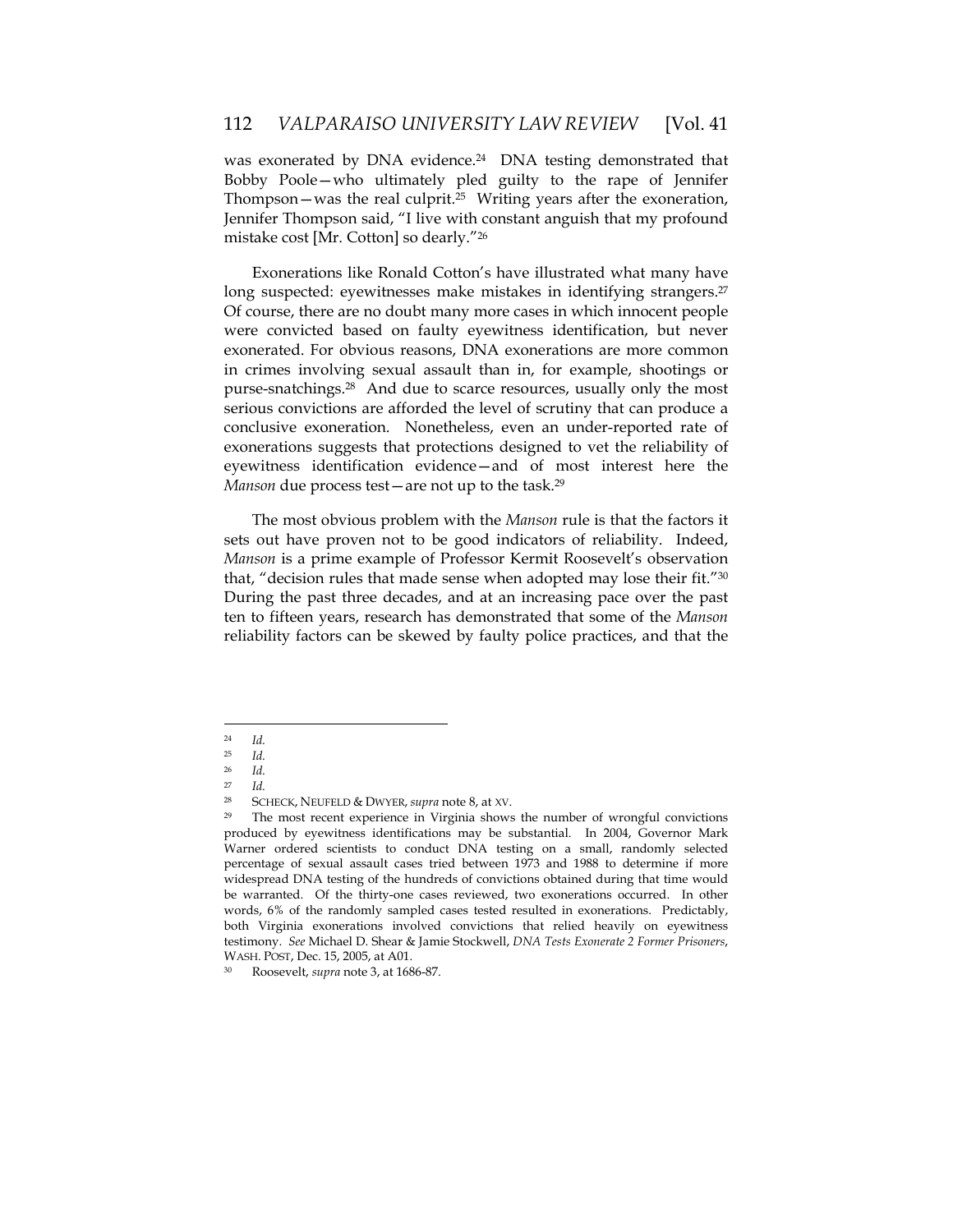$\overline{a}$ 

list as a whole is substantially incomplete.31 Psychologists, including Gary L. Wells, Elizabeth Loftus, Brian Cutler, Steven Penrod, and others, have conducted studies demonstrating that human memory for strangers' faces is fallible and identifying the circumstances in which people's ability to remember strangers' faces is particularly prone to error.32 In fact, studies indicate that: eyewitnesses are vulnerable to suggestion;<sup>33</sup> their confidence in their picks is not necessarily strongly correlated with their accuracy; $34$  and their confidence level is malleable and can be infected by suggestive procedures.35

The problem with the *Manson* rule of decision, however, runs even deeper than any issues with individual reliability factors. The *Manson* factors have become reduced to a checklist to determine reliability, and a checklist is a poor means of making a subtle, fact-intensive, and casespecific determination as to whether a given eyewitness identification is reliable, despite the use of suggestive police procedures. Even if an eyewitness identification meets all five of the *Manson* factors, it may still prove to be unreliable for reasons that the *Manson* Court could not have imagined. Yet, because the Court has decreed a litmus test—or at least because the lower courts have read the Court's decree that way—the unreliable identification will be admitted. Indeed, the *Manson* factors have been reified. As described below in Part IV, in the minds of many courts, it appears that there can be no due process problem if a number of these factors can be gleaned from the record. This mode of operating is akin to the phenomenon of "constitutional calcification" described by Professor Roosevelt: an outmoded rule of decision is mistaken for a constitutional operative proposition.36

<sup>31</sup> Gary Wells, *What is Wrong With the* Manson v. Brathwaite *Test of Eyewitness Identification Accuracy?*, www.psychology.iastate.edu/faculty/gwells/homepage.htm (last visited Aug. 5, 2006) [hereinafter Wells, *What is Wrong*].

<sup>32</sup> *See* Gary Wells, *Eyewitness Identification Evidence: Science and Reform*, 29 CHAMPION 12 (2005) [hereinafter Wells, *Eyewitness Identification Evidence*] (surveying the psychological literature in this area); Gary L. Wells & Elizabeth A. Olson, *Eyewitness Testimony*, 54 ANN. REV. PSYCHOL. 277 (2003). 33 *See* Bill Nettles, Zoe Sanders Nettles & Gary L. Wells, *Eyewitness Identification: "I Notice* 

*You Paused on Number Three*,*"*<sup>20</sup> CHAMPION 10, <sup>11</sup> (1996). 34 *See* Gary L. Wells, Elizabeth A. Olson & Steve D. Charman, *The Confidence of* 

*Eyewitnesses in Their Identifications from Lineups*, 11 CURRENT DIRECTIONS PSYCHOL. SCI. 151, 151 (2002).

<sup>35</sup> *See* Gary L. Wells & Amy L. Bradfield, *"Good, You Identified the Suspect": Feedback to Eyewitnesses Distorts Their Reports of the Witnessing Experience*, 83 J. APPLIED PSYCHOL. 360, 360 (1998).

<sup>36</sup> Roosevelt, *supra* note 3, at 1692-93.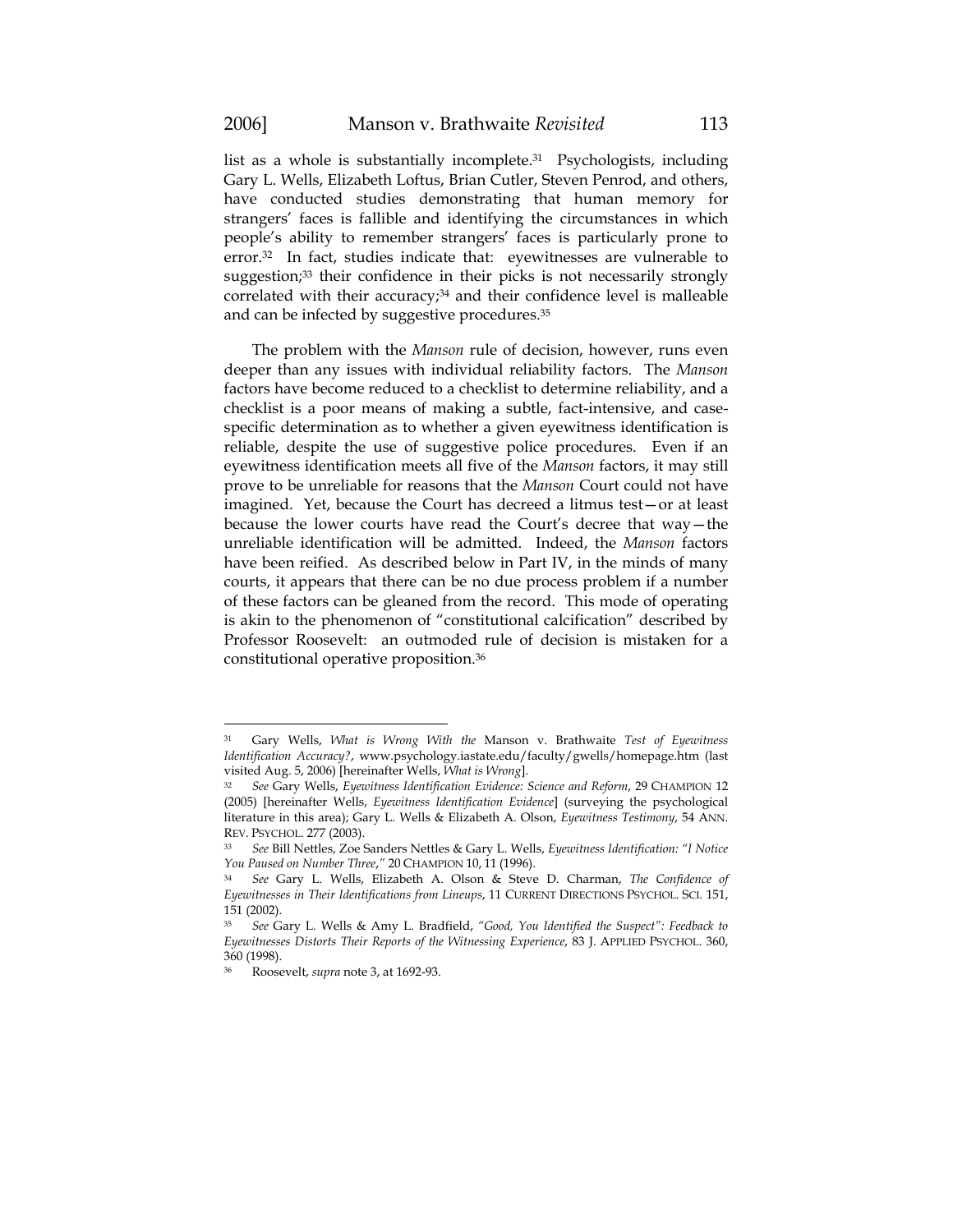Criticism of the *Manson* rule has come from many quarters and taken varied forms. For years, psychologists have attempted to make their research findings known to the legal and criminal justice communities, and to change police procedures.<sup>37</sup> Naturally, defense attorneys also have sought to use this research to their best advantage, attempting to get experts admitted to discuss the failings of eyewitness identification, or to have juries instructed that eyewitnesses can be mistaken.38

Legal commentators have criticized the *Manson* test as a poor way of determining which identifications should be excluded at trial on grounds of unreliability.39 Some have suggested that the Court adopt a rule of per se exclusion of identifications that are the product of suggestive police procedures,40 loosen the standards for admitting expert testimony on eyewitness identification,<sup>41</sup> require corroboration for eyewitness

<sup>37</sup> *See*, *e.g.*, Gary L. Wells et al., *From the Lab to the Police Station: A Successful Application of Eyewitness Research*, 55 AM. PSYCHOL. 581 (2000) (documenting collaboration of the Technical Working Group for Eyewitness Evidence that resulted in the 1999 National Institute of Justice report, *Eyewitness Evidence: A Guide for Law Enforcement*); Wells, *Eyewitness Identification Evidence, supra note 32*; Gary L. Wells et al., *Eyewitness Identification Procedures: Recommendations for Lineups and Photospreads*, 22 LAW & HUM. BEHAV. 603, 618 (1998) [hereinafter Wells et al., *Eyewitness Identification Procedures*]; Gary L. Wells, *Police* 

*Lineups*, 7 PSYCHOL. PUB. POL'Y & L. 791 (2001). 38 *See*, *e.g.*, Lisa Steele, *Trying Identification Cases: An Outline for Raising Eyewitness ID Issues*, 28 CHAMPION 8 (2004).

<sup>39</sup> Suzannah B. Gambell, *The Need to Revisit the* Neil v. Biggers *Factors*: *Suppressing Unreliable Eyewitness Identifications*, 6 WYO. L. REV. 189 (2006); Steven P. Grossman, *Suggestive Identifications: The Supreme Court's Due Process Test Fails to Meet Its Own Criteria,* 11 U. BALT. L. REV. 53, 58 (1981); David E. Paseltiner, *Twenty-Years of Diminishing Protection: A Proposal To Return to the* Wade *Trilogy's Standard*, 15 HOFSTRA L. REV. 583, 605 (1987); Benjamin E. Rosenberg, *Rethinking the Right to Due Process in Connection with Pretrial Identification Procedures: An Analysis and a Proposal*, 79 KY. L.J. 259, 275 (1991); Ruth Yacona, Manson v. Brathwaite: *The Supreme Court's Misunderstanding of Eyewitness Identification*, 39 J. MARSHALL L. REV. 539 (2006); Keith Findley & Michael S. Scott, *The Multiple Dimensions of Tunnel Vision in Criminal Cases* 347-48 (June 2006), University of Wisconsin Law School Legal Studies Research Paper Series Paper No. 1023, *available at* http://ssrn.com/abstract= 911240.

<sup>40</sup> Paseltiner, *supra* note 39, at 605; Rosenberg, *supra* note 39, at 306, 314; Yacona, *supra* note 39, at 595-60. *See also* Margery Malkin Koosed, *The Proposed Innocence Protection Act Won't—Unless It Also Curbs Mistaken Eyewitness Identification*, 63 OHIO ST. L.J. 263, 264 (2002).

<sup>41</sup> Robert J. Hallisey, *Experts on Eyewitness Testimony in Court—A Short Historical Perspective*, 39 HOW. L.J. 237, 238 (1995); Connie Mayer, *Due Process Challenges to Eyewitness Identification Based on Pretrial Photographic Arrays*, 13 PACE L. REV. 815, 859 (1994); Rosenberg, *supra* note 39, at 310; Wayne T. Westling, *The Case for Expert Witness Assistance to the Jury in Eyewitness Identification Cases*, 71 OR. L. REV. 93 (1992); Cindy T. O'Hagan, Note, *When Seeing Is Not Believing: The Case for Eyewitness Expert Testimony*, 81 GEO. L.J. 741, 755 (1993); David M. Shofi, Comment, *The New York Courts' Lack of Direction and Discretion Regarding the Admissibility of Expert Identification Testimony*, 13 PACE L. REV. 1101, 1132 (1994).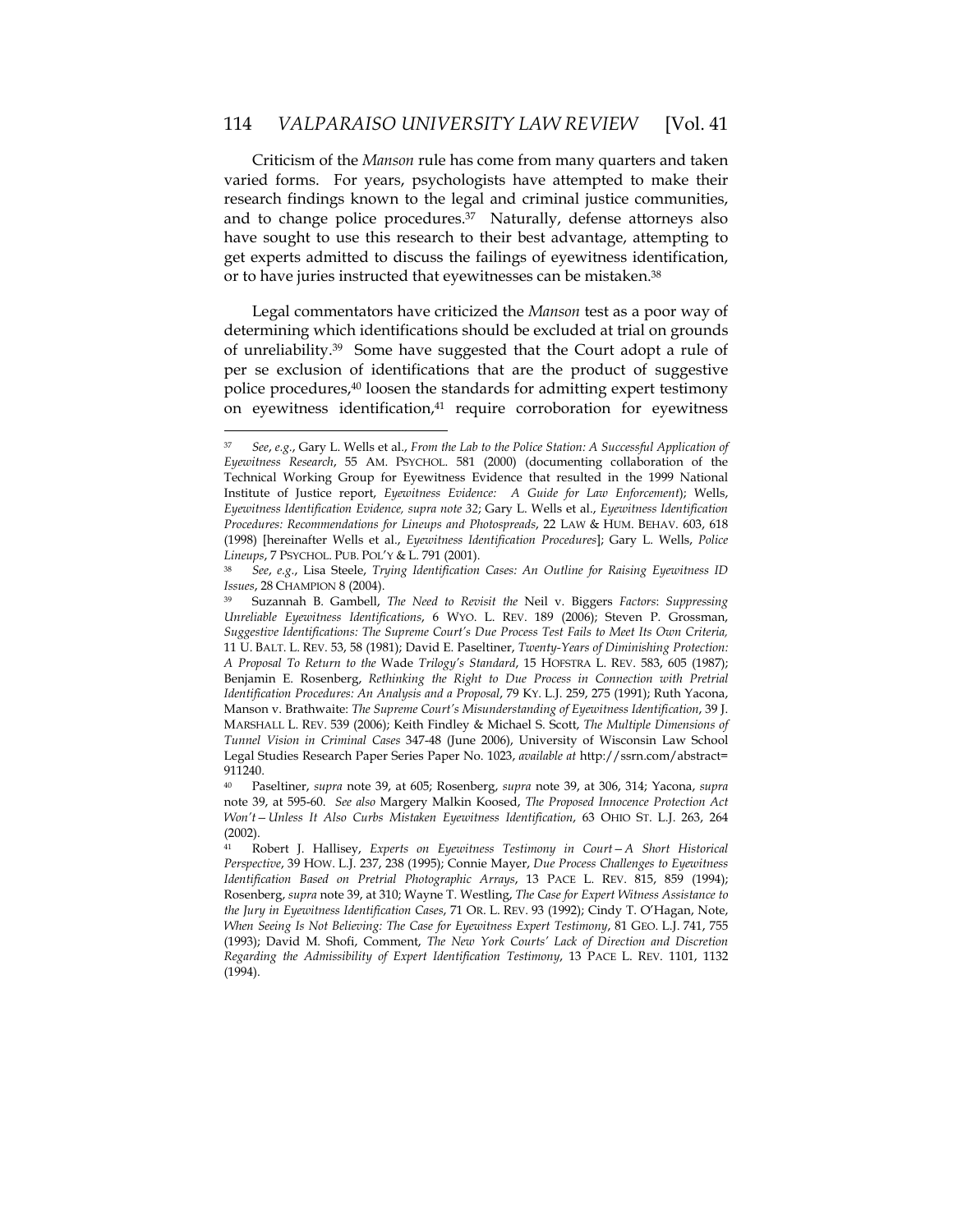$\overline{a}$ 

identifications in some circumstances,<sup>42</sup> or mandate certain police procedures.43

Some state courts have attempted to respond to the criticism of *Manson* by interpreting their state constitution or other state law to provide more protection than *Manson*. Utah and Kansas have adopted a refined version of the *Manson* test on state law grounds, using reliability factors that have a firmer grounding in the social science.<sup>44</sup> New York and Massachusetts require the automatic suppression of unnecessarily suggestive identification procedures.45 Wisconsin requires suppression of show-up identifications, in which a single suspect is presented to the witness, unless the use of the procedure was necessary under the circumstances.46 Citing the *Dubose* decision, the New Jersey Supreme Court has recently indicated a willingness to consider a state constitutional claim based on the psychological research if a record is made in the trial court.47

State courts have also attempted to mitigate the effects of *Manson* through other measures, like special jury instructions. The Connecticut Supreme Court recently used its supervisory authority to mandate a special jury instruction in cases that the police failed to inform the witness that the suspect might not be present in the photo array or lineup.48 The Georgia Supreme Court has directed that trial courts should no longer instruct jurors to consider the eyewitness's confidence in evaluating his identification.<sup>49</sup> New Jersey has mandated a special instruction on cross-racial identification in some cases.<sup>50</sup> Most recently,

<sup>42</sup> *See*, *e.g.,* Radha Natarjan, *Racialized Memory and Reliability: Due Process Applied to Cross-Racial Eyewitness Identification*, 78 N.Y.U. L. REV. 1821, 1845-48 (2003). 43 *See*, *e.g.,* Jake Sussman, *Suspect Choices: Lineup Procedures and the Abdication of Judicial* 

*Authority*, 27 N.Y.U. REV. L. & SOC. CHANGE 507, 508 (2001-02).

<sup>44</sup> State v. Hunt, 69 P.3d 571, 577 (Kan. 2003); State v. Ramirez, 817 P.2d 774, 780-81 (Utah 1991).

<sup>45</sup> Commonwealth v. Johnson, 650 N.E.2d 1257, 1261 (Mass. 1995); People v. Adams, 423 N.E.2d 379, 383-84 (N.Y. 1981).

<sup>46</sup> *See* State v. Dubose, 699 N.W.2d 582, 596-97 (Wis. 2005).

<sup>47</sup> State v. Herrera, 902 A.2d 177, 180-81 (N.J. 2006).<br>48 See e.g. State v. Lodbotter, 881, A.2d 290 (Conn. 2

<sup>48</sup> *See*, *e.g.*, State v. Ledbetter, 881 A.2d 290 (Conn. 2005) (rejecting Defendant's claim that Connecticut Constitution required abandonment of *Biggers* factors and instead mandating that, in situations in which line-up administrator failed to instruct witness that suspect may not be present in the line-up, trial court charge jury regarding the risk of misidentification). <sup>49</sup> *See*, *e.g.*, Brodes v. State, 614 S.E.2d 766, 771 (Ga. 2005) (recognizing that it is error for

trial courts to instruct jurors to consider a witness's confidence in evaluating the credibility of their identification).

<sup>50</sup> State v. Cromedy, 727 A.2d 457, 467 (N.J. 1999) ("A cross-racial instruction should be given only when, as in the present case, identification is a critical issue in the case, and an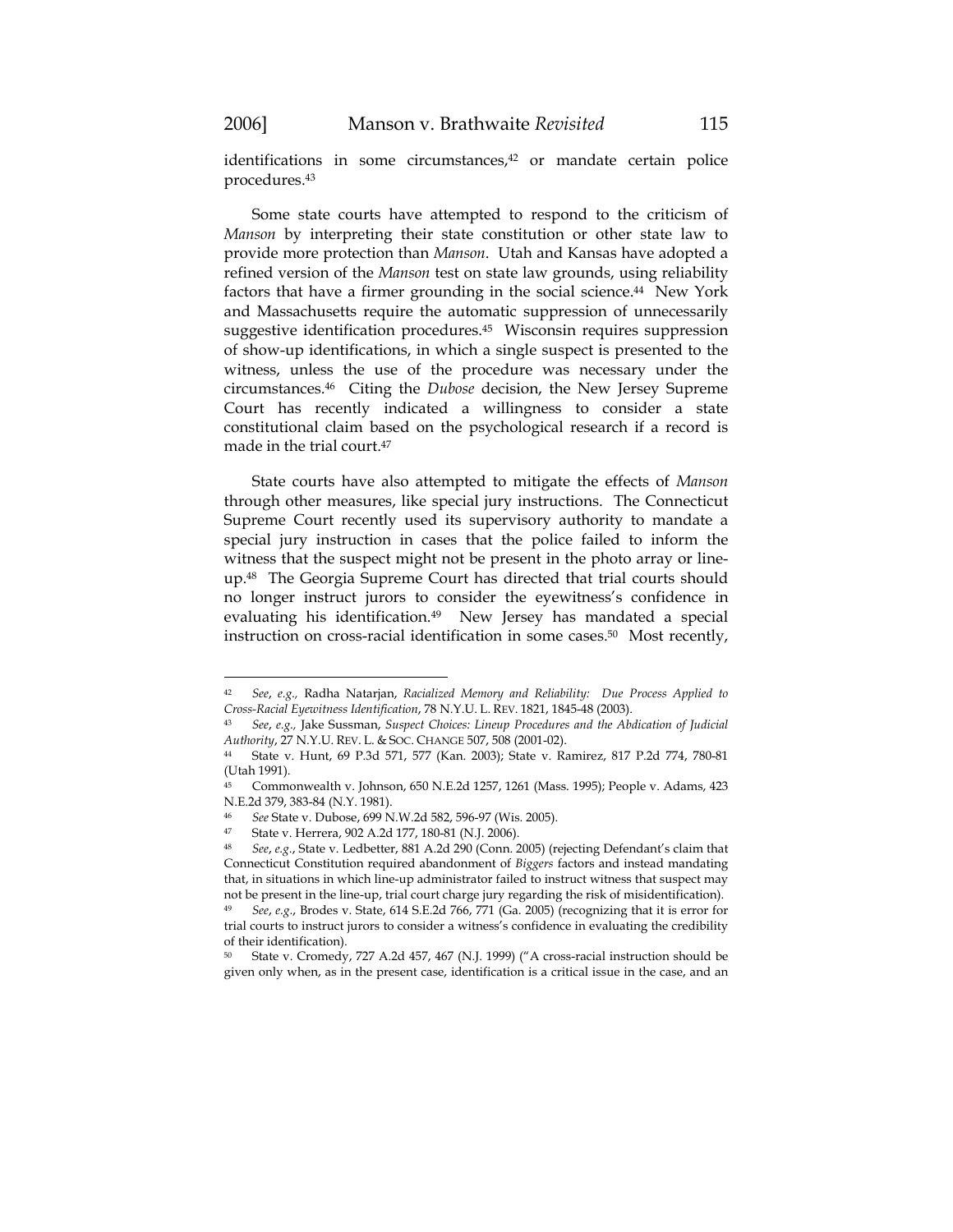the New Jersey Supreme Court exercised its supervisory authority to mandate that law enforcement officers make a written record documenting the out-of-court identification procedure, "including the place where the procedure was conducted, the dialogue between the witness and the interlocutor, and the results."51

In recent years, local legislatures and law enforcement agencies have made efforts to improve identification procedures. The National Institute of Justice ("NIJ") of the Department of Justice ("DOJ") has published a report on DNA exonerations<sup>52</sup> and two guides on protocols for conducting eyewitness identifications.<sup>53</sup> States, including New Jersey, Virginia, and Wisconsin, and cities, including Seattle and Minneapolis, have adopted police procedures for line-ups based on best practices from psychological literature.54 Despite all of the criticism and reform efforts, however, the nation's highest Court has yet to confront the need to overhaul *Manson*'s outdated rule. Advocates are increasingly calling on the Court to do just that.<sup>55</sup> This Article attempts to demonstrate that *Manson* must be revisited, and to open a conversation about what rule of decision would best further the operative constitutional propositions of "fairness" and "reliability" identified by the *Manson* Court.

Any new rule of decision should, as Professors Meares and Harcourt have argued, take account of the considerable social science research in

eyewitness's cross-racial identification is not corroborated by other evidence giving it independent reliability.").

<sup>51</sup> State v. Delgado, 902 A.2d 888, 897 (N.J. 2006).

<sup>52</sup> NATIONAL INSTITUTE OF JUSTICE, CONVICTED BY JURIES, EXONERATED BY SCIENCE, *supra* note 10.

<sup>53</sup> NATIONAL INSTITUTE OF JUSTICE, EYEWITNESS EVIDENCE: A GUIDE FOR LAW ENFORCEMENT (1999), *available at* http://www.ncjrs.gov/pdffiles1/nij/178240.pdf; NATIONAL INSTITUTE OF JUSTICE, EYEWITNESS EVIDENCE: A TRAINER'S MANUAL FOR LAW ENFORCEMENT (2003), *available at* http://www.ncjrs.gov/nij/eyewitness/188678.pdf.

<sup>54</sup> Karin Brulliard, *Revamping Virginia's Police Lineups*, WASH. POST, Mar. 6, 2005, at C01; Gina Kim, *Police Lineups' Flaws Spur New Approach*, CHI. TRIB., Feb. 7, 2005, at CN1; Gina Kolata & Iver Peterson, *New Jersey Is Trying New Way for Witnesses To Say, "It's Him,"* N.Y. TIMES, July 21, 2001, at A1. *See also* Scott Ehlers, *Eyewitness Identification: State Law Reform*, 29 CHAMPION 34 (2005) (surveying state legislative reform efforts); Gary L. Wells, *Eyewitness Identification: Systematic Reforms*, 2006 WIS. L. REV. 615 (2006) [hereinafter Wells, *Systematic Reforms*].

<sup>55</sup> The authors are aware of at least two cert petitions filed this year asking the United States Supreme Court to reexamine *Manson*. *See* Perez v. United States, No. 05-596, 2005 WL 3038542 (Nov. 10, 2005), *cert. denied,* 126 S. Ct. 1464 (2006) (arguing that the certainty factor must be reconsidered in light of psychological research and state courts' rejections of it); State v. Ledbetter, 881 A.2d 290 (Conn. 2005), *cert. denied*, 126 S. Ct. 1798 (2006).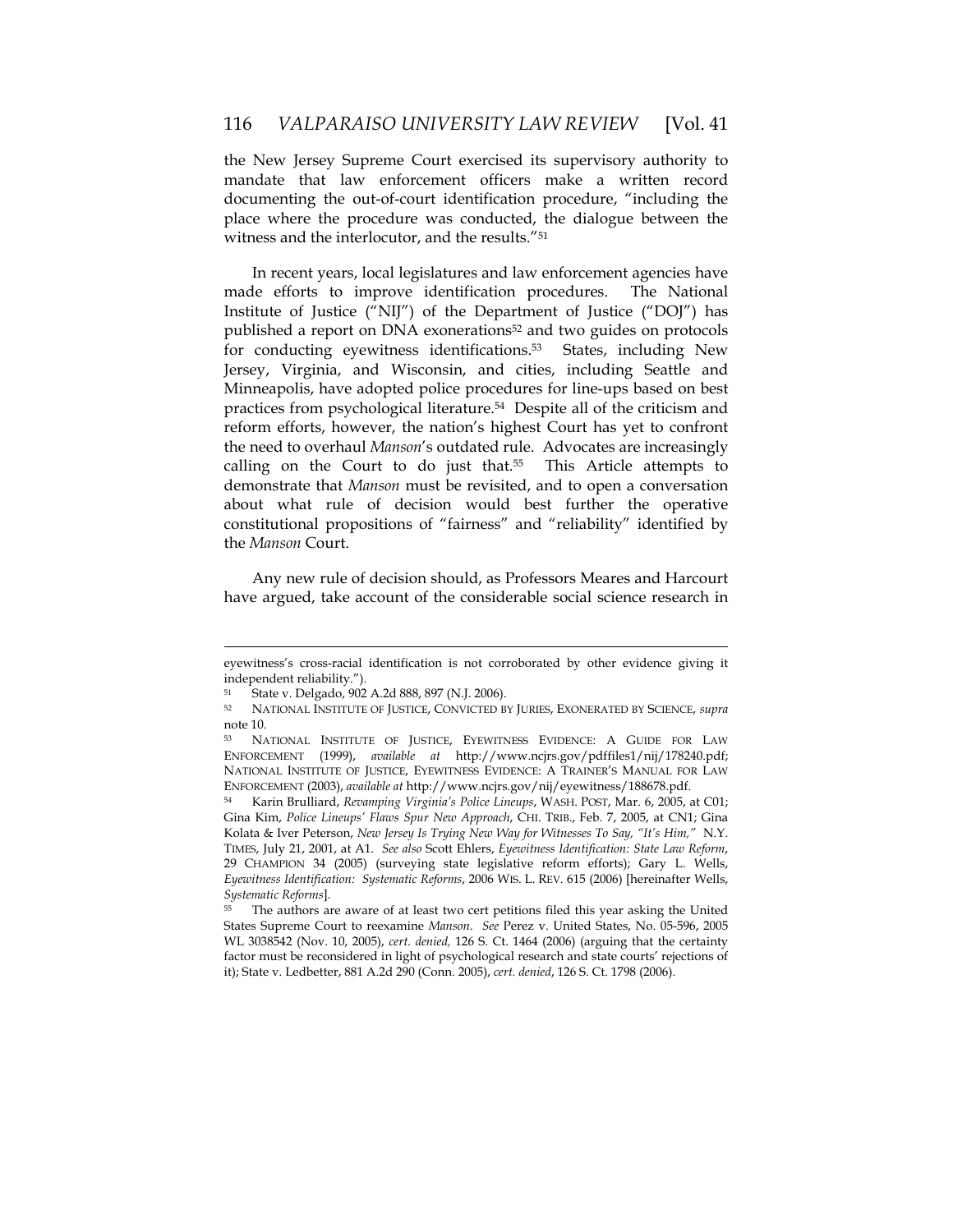this area.56 How should such a rule be constructed? The new rule should provide affirmative minimum guidelines for the conduct of identification procedures—what some term "prophylactic rules." Professor Susan Klein has argued that eyewitness identification procedures are a "prime candidate" for the implementation of prophylactic rules.<sup>57</sup> Such rules would provide clear guidance to law enforcement and easily administrable tests for trial courts. Moreover, as Professor Klein has pointed out, affirmative minimum guidelines would improve eyewitness identification procedures, and reduce the likelihood of mistaken identification.58

Prophylactic rules are particularly helpful in a situation in which case-by-case adjudication is unwieldy. The classic example is the Supreme Court's *Miranda* decision. Numerous commentators have noted that *Miranda* replaced an unmanageably fact-intensive voluntariness decision with clear rules.59 Because it requires case-by-case reliability determinations, the *Manson* rule of decision shares the weaknesses of the pre-*Miranda* voluntariness regime—it is both resource-intensive and poorly-suited to courts' capacities. In much the same way that the *Miranda* warnings have provided clear guidance, a rule of decision instituting minimum affirmative guidelines for identification procedures—based on the psychological research—would provide better guidance for both police and trial courts.

Such guidelines could draw on the numerous models and recommendations that have been issued about eyewitness identification practices.60 They would require that police implement double-blind procedures, use non-suspect fillers chosen to minimize suggestivity, separate witnesses, caution witnesses that the culprit may not appear in the line-up or photo array, avoid exposing the witness to multiple line-

<sup>56</sup> Tracey L. Meares & Bernard Harcourt, *Supreme Court Review: Transparent Adjudication and Social Science Research in Constitutional Criminal Procedure,* 90 J. CRIM. L. & CRIMINOLOGY 733, 743, 797 (2000). In recent years the Court has demonstrated a willingness to consider research findings in revisiting constitutional rules. *Id. See*, *e.g.*, Roper v. Simmons, 543 U.S. 551, 569 (2005); Atkins v. Virginia, 536 U.S. 304, 318 nn.23-24 (2002) (drawing on psychological literature to determine that Eighth Amendment bars the execution of the mentally retarded and juveniles).

<sup>57</sup> Susan R. Klein, *Identifying and (Re)Formulating Prophylactic Rules, Safe Harbors, and Incidental Rights in Constitutional Criminal Procedure*, 99 MICH. L. REV. 1030, 1064-65 (2001). 58 *Id.*

<sup>59</sup> Fallon, *supra* note 3, at 1305-06; Roosevelt, *supra* note *3,* at 1671-72; David A. Strauss, *The Ubiquity of Prophylactic Rules*, 55 U. CHI. L. REV. 190, 208-09 (1988). 60 *See supra* notes 37-54.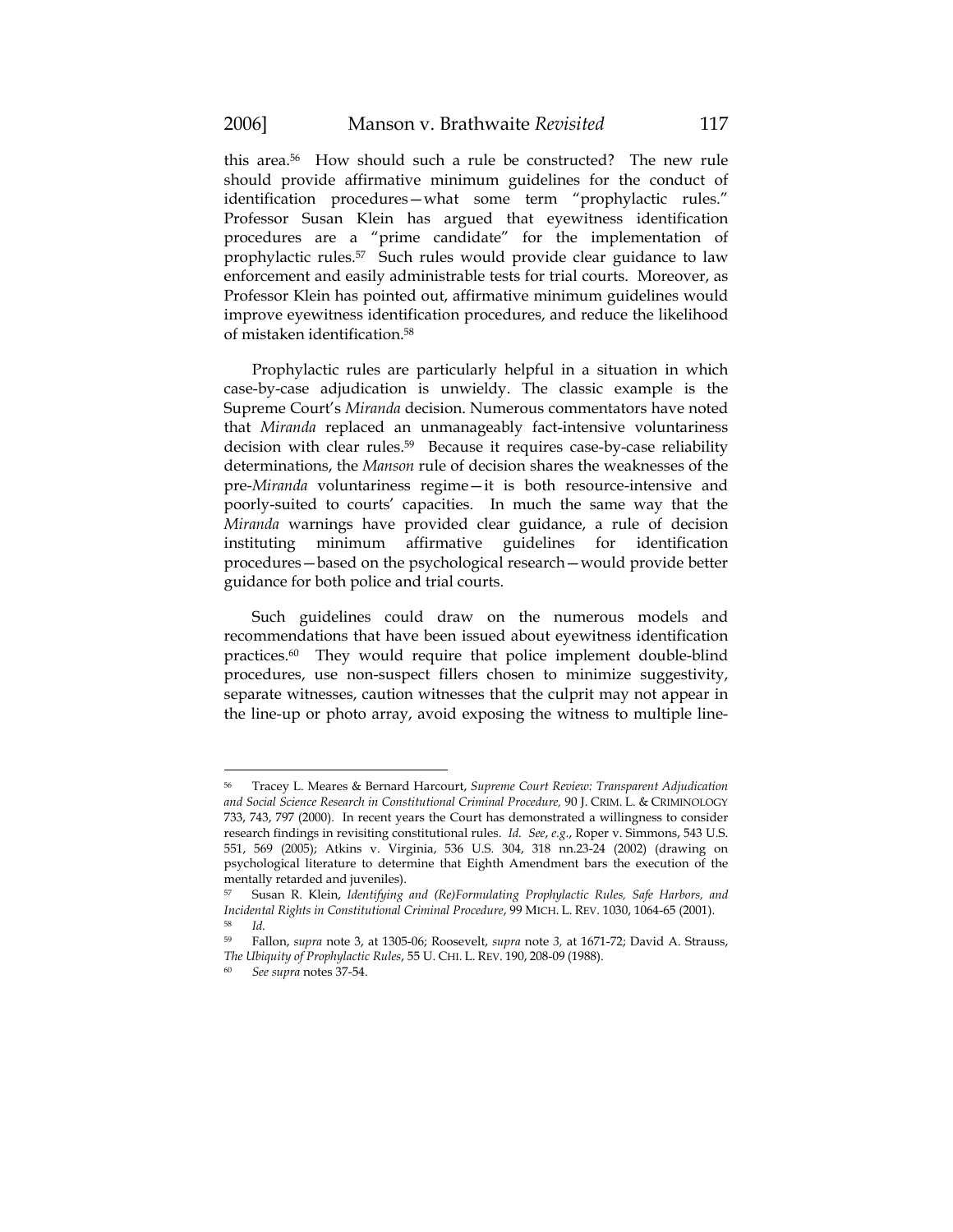up procedures with the same suspect, and ask witnesses to make a statement of their certainty at the time they make a pick.

The proposed rule of decision permits continued innovation. Professor Klein has pointed out that prophylactic rules may be changed as social science evolves or state officials produce alternative solutions.<sup>61</sup> Congress cannot "simply erase" prophylactic rules, Professor Roosevelt has written, as demonstrated by the Supreme Court's reaffirmation of *Miranda* in *Dickerson*. 62 Nonetheless, legislatures and local governments can experiment with alternative methods of safeguarding the constitutional right at issue, provided they do not fall below the floor set out by the prophylactic rule.<sup>63</sup>

We now turn to a more detailed discussion of the problems with the *Manson* rule of decision. In Part II, the psychological research that has been conducted in the nearly three decades since *Manson* was decided is outlined. Part III discusses the development of the *Manson* rule of decision in Supreme Court jurisprudence. In Part IV, the way that *Manson* typifies what Professor Roosevelt described as the "poor fit" between a constitutionally operative proposition and a rule of decision is described.64 Finally, Part V returns to a more detailed defense of the proposed solution—minimum affirmative guidelines for identification procedures.

# II. THE PSYCHOLOGICAL RESEARCH

In the time since the Supreme Court decided *Manson*, psychologists have made great strides in understanding how people remember strangers' faces, and, specifically, some of the factors that cause mistaken identifications. The fundamental problem is that human perception and memory do not work like a video recorder—while a camera simply stores information for later recall, human memory is both subjective and malleable.65 Professor Wells has described eyewitness identification evidence as a form of "trace evidence"; instead of leaving a physical trace like blood stains or fingerprints, eyewitness evidence leaves a

<sup>61</sup> Klein, *supra* note 57, at 1060.

<sup>62</sup> Roosevelt, *supra* note 3, at 1672 (discussing Dickerson v. United States, 530 U.S. 428  $(2000)$ ).

<sup>63</sup> *Id*. at 1671-72. 64 *Id*. at 1692-93.

<sup>65</sup> D.A. Louw & A. Venter, *The Relationship Between Memory and the Recall of Specific Details*, 23 MED. & L. 625, 626 (2004).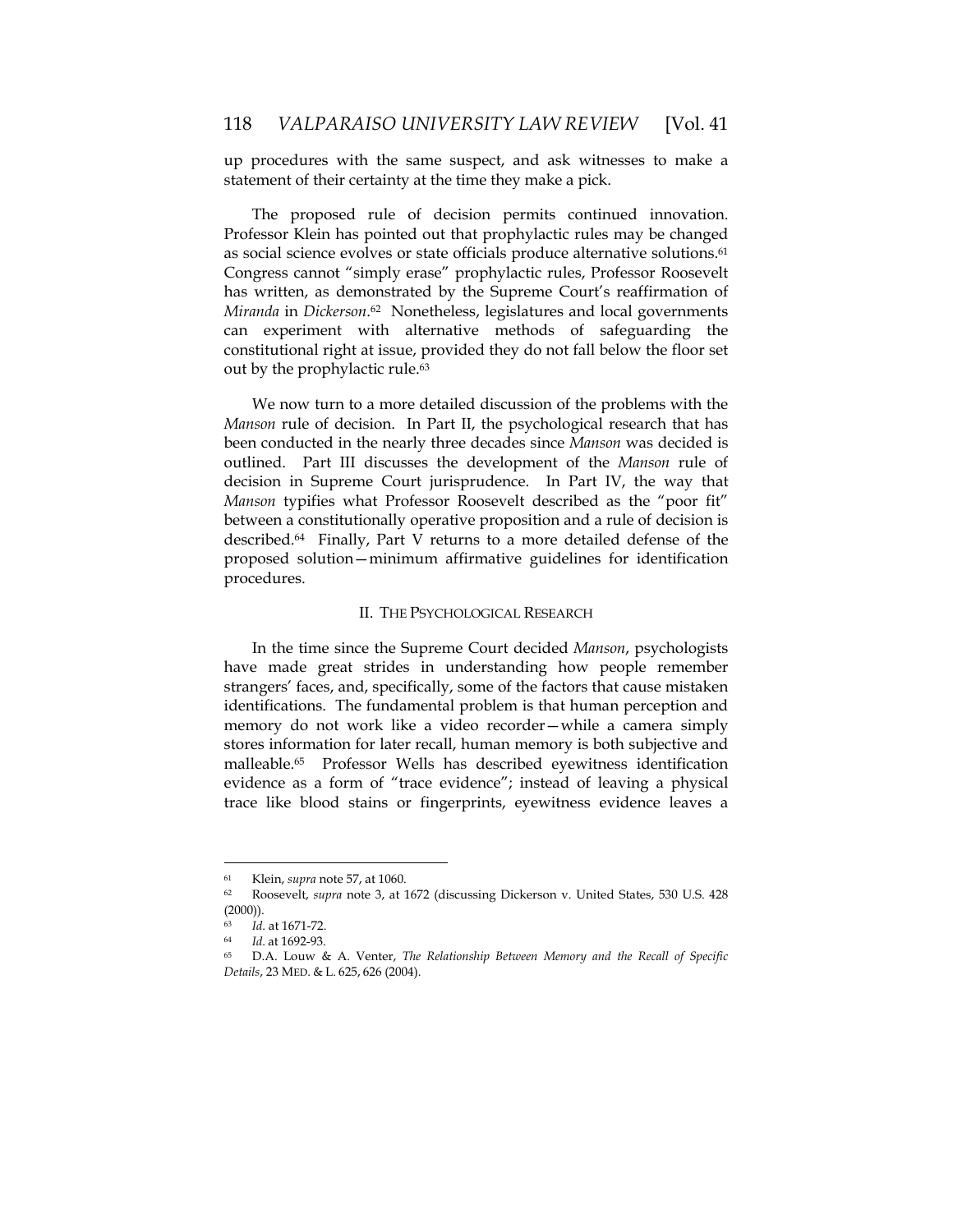"memory trace" in the mind of the observer. $66$  The question is how to extract this evidence without damaging it.<sup>67</sup>

Researchers have identified a number of sources of error in eyewitness evidence. For example, psychologists have documented a "relative judgment" dynamic affecting simultaneous lineups, which are lineups in which all suspects are presented to the witness at the same time.<sup>68</sup> The relative-judgment process occurs when the witness selects the member of the lineup who most resembles his or her memory of the culprit, relative to the other members of the lineup.<sup>69</sup> An experiment using two photo spreads—one containing the culprit and one from which the culprit was absent—demonstrated that once the culprit was removed from the photo array, many witnesses simply picked another person, presumably the one that they thought looked the most like the culprit.70 It is for this reason that researchers have recommended instructing witnesses that the culprit might not be present in the lineup, a simple measure demonstrated in one experiment to reduce mistaken identifications from 78% to 33%.71 Psychologists also have recommended that law enforcement authorities use sequential lineups, in which the witness is shown a series of suspects, one at a time, and asked to make a decision about each one individually.72

Another problem that psychologists have documented in the context of lineups and photo arrays is the "experimenter-expectancy" effect, in which the person conducting the identification procedure—whether consciously or unconsciously—directs the witness's attention to the suspect.<sup>73</sup> In order to combat this problem, researchers have recommended that law enforcement agencies implement "double-blind" procedures for conducting lineups or photo arrays, in which the detective conducting the identification procedure does not know which person is the suspect.74 Psychologists point out that "double-blind"

<sup>66</sup> Wells et al., *Eyewitness Identification Procedures*, *supra* note 37, at 618.

<sup>67</sup> *Id.*

<sup>68</sup> Wells & Olson, *supra* note 32, at 279.

<sup>69</sup> Gary L. Wells & Eric P. Seelau, *Eyewitness Identification: Psychological Research and Legal Policy on Lineups,* 1 PSYCHOL. PUB. POL'Y & L. 765, 768-69 (1995).<br><sup>70</sup> *Id.* at 770.<br><sup>71</sup> *Id.* at 769. *See also* Wells et al., *Eyewitness Identification Procedures, supra* note 37, at 628-

 $\frac{29}{72}$ 

<sup>72</sup> Wells & Seelau, *supra* note 69, at 772; Wells et al., *Eyewitness Identification Procedures*, *supra* note 37, at 639.

<sup>73</sup> Wells & Seelau, *supra* note 69, at 775-78.

<sup>74</sup> Wells et al., *Eyewitness Identification Procedures*, *supra* note 37, at 627; Wells & Olson, *Eyewitness Testimony*, *supra* note 32, at 289.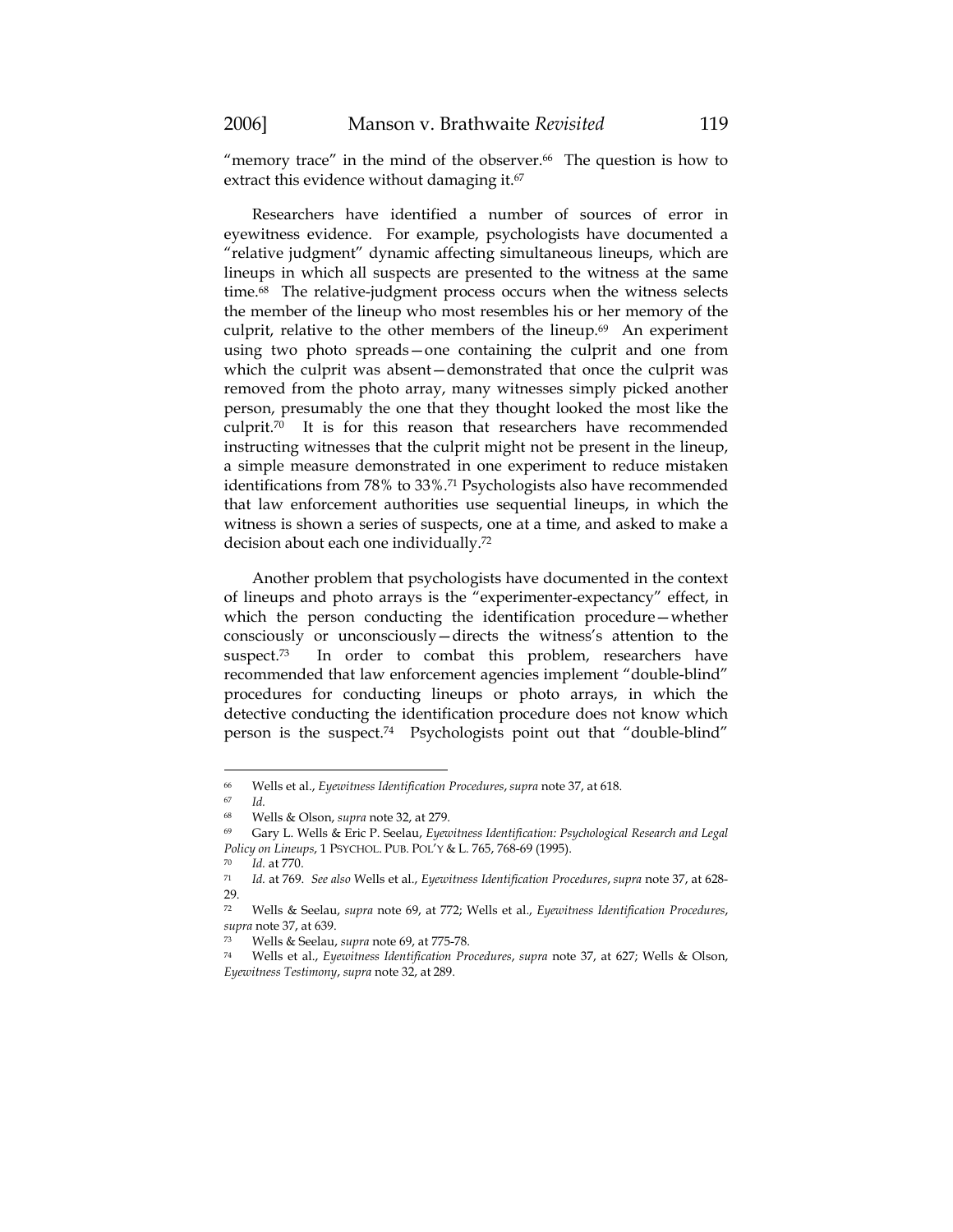procedures are standard in scientific experiments, and that identification procedures are properly considered a type of experiment.75

The relationship between an eyewitness's confidence and his or her accuracy—of great relevance to one of the *Manson* factors—has been the subject of extensive research.<sup>76</sup> The confidence-accuracy correlation varies depending on the circumstances, but many studies indicate that, even at its highest, it is fairly modest.<sup>77</sup> Some studies indicate that, in poor witnessing conditions, the correlation between confidence and accuracy can be non-significant, or even negative.78 A recent study coauthored between Professor Gary Wells and Professor Neil Brewer suggests that confidence statements made at the time of the identification may be meaningful, but Professors Wells and Brewer caution that the same is probably not true of confidence statements made in court. They explain that the confidence statements in their study were "protected from the biasing effects of any of the typical social influences that can . . . operate between the time of making an identification and giving testimony in the courtroom"79

This distinction is significant because the most troubling aspect of eyewitness confidence is that it is highly malleable. For example, seemingly innocuous confirmatory feedback to the witness from the person conducting the line-up, ("Good, you got him!" or "You got the right guy.") has been demonstrated to increase confidence.<sup>80</sup> Even routine procedures can enhance confidence artificially: briefing the witness about the types of questions to expect on cross-examination, $81$ questioning the witness repeatedly,<sup>82</sup> or telling the witness that another witness picked the same suspect.<sup>83</sup> Unfortunately, many of these effects

<sup>82</sup> *Id.*

<sup>75</sup> Wells et al., *Eyewitness Identification Procedures, supra* note 37, at 627.

<sup>76</sup> *See* Neil Brewer, Amber Keast & Amanda Rishworth, *The Confidence-Accuracy Relationship in Eyewitness Identification: The Effects of Reflection and Disconfirmation on Correlation and Calibration*, 8 J. EXPERIMENTAL PSYCHOL. 44 (2002); S. Penrod & B. Cutler, *Witness Confidence and Witness Accuracy: Assessing Their Forensic Relation*, 1 PSYCHOL. PUB. POL'Y & L. 817 (1995); Wells, Olson & Charman, *supra* note 34, at 151.

<sup>77</sup> Wells, Olson & Charman, *supra* note 34, at 152.<br><sup>78</sup> Kenneth A. Deffenbacher, *Eyewitness Accuracy and Confidence: Can We Infer Anything About Their Relationship?*, 4 LAW & HUM. BEHAV. 243, 253 (1980).

<sup>79</sup> Neil Brewer & Gary L. Wells, *The Confidence-Accuracy Relationship in Eyewitness Identification: Effects of Lineup Instructions, Foil Similarity and Target-Absent Base Rates*, 12 J. EXPERIMENTAL PSYCHOL: APPLIED 11 (2006). 80 Wells & Bradfield, *supra* note 35, at 374. 81 Penrod & Cutler, *supra* note 76, at 827.

<sup>83</sup> Wells & Seelau, *supra* note 69, at 774-75.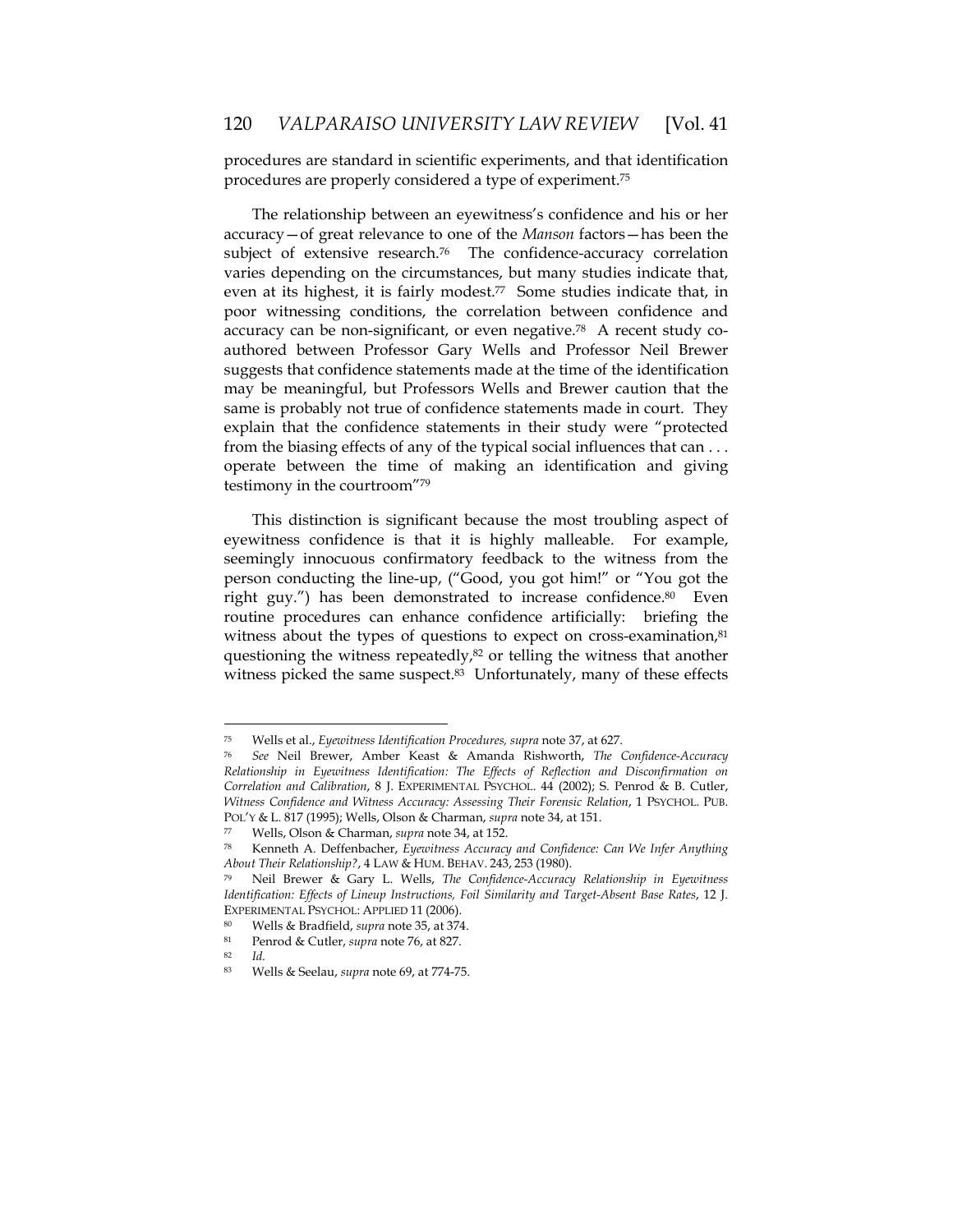have been demonstrated to inflate the certainty of inaccurate witnesses more than that of accurate witnesses.<sup>84</sup>

Most disturbing, post-identification feedback from the line-up administrator not only inflates a witness's certainty about her choice, but also affects her perception of her opportunity to view the event.<sup>85</sup> "For example, confirming feedback has been shown to influence witnesses' accounts of how much attention they paid to the face of a perpetrator, how good their view was, and how well they thought they made out the details of the perpetrator's face."86

> A confirming-feedback remark not only inflates the eyewitnesses' recollections of how confident they were at the time, it also leads them to report that they had a better view of the culprit, that they could make out details of the face, that they were able to easily and quickly pick him out of a lineup, that his face just "popped out" to them, that their memorial image of the gunman is particularly clear, and that they are adept at recognizing faces of strangers.87

The problems with the *Manson* rule of decision are fairly obvious in light of the psychological research, and have been described by Professor Gary Wells in a forthcoming article.88 Three of the five *Manson* factors the witness's opportunity to view, the witness's degree of attention, and the witness's level of certainty—are generally self-reported by the witness, and self-reports of memory are "notoriously unreliable."89 The witness's level of certainty is suspect because, as discussed above, the confidence-accuracy correlation is weak.<sup>90</sup> Moreover, the witness's assessment of her confidence, her opportunity to view, and her degree of

<sup>89</sup> *Id.*

<sup>84</sup> Amy L. Bradfield, Gary L. Wells & Elizabeth A. Olson, *The Damaging Effect of Confirming Feedback of the Relation Between Eyewitness Certainty and Identification Accuracy*, 87

J. APPLIED PSYCHOL. 112, 113, 118 (2002); Penrod & Cutler, *supra* note 76, at 827.<br><sup>85</sup> Carolyn Semmler, Neil Brewer & Gary L. Wells, *Effects of Postidentification Feedback on Eyewitness Identification and Nonidentification Confidence*, 89 J. APPLIED PSYCHOL. 334 (2004); Wells & Bradfield, *supra* note 35, at 366.

<sup>86</sup> Semmler, Brewer & Wells, *supra* note 85, at 335. 87 Wells & Bradfield, *supra* note 35, at 374. 88 Wells, *What is Wrong, supra* note 31.

<sup>90</sup> Wells, Olson & Charman, *supra* note 34, at 152.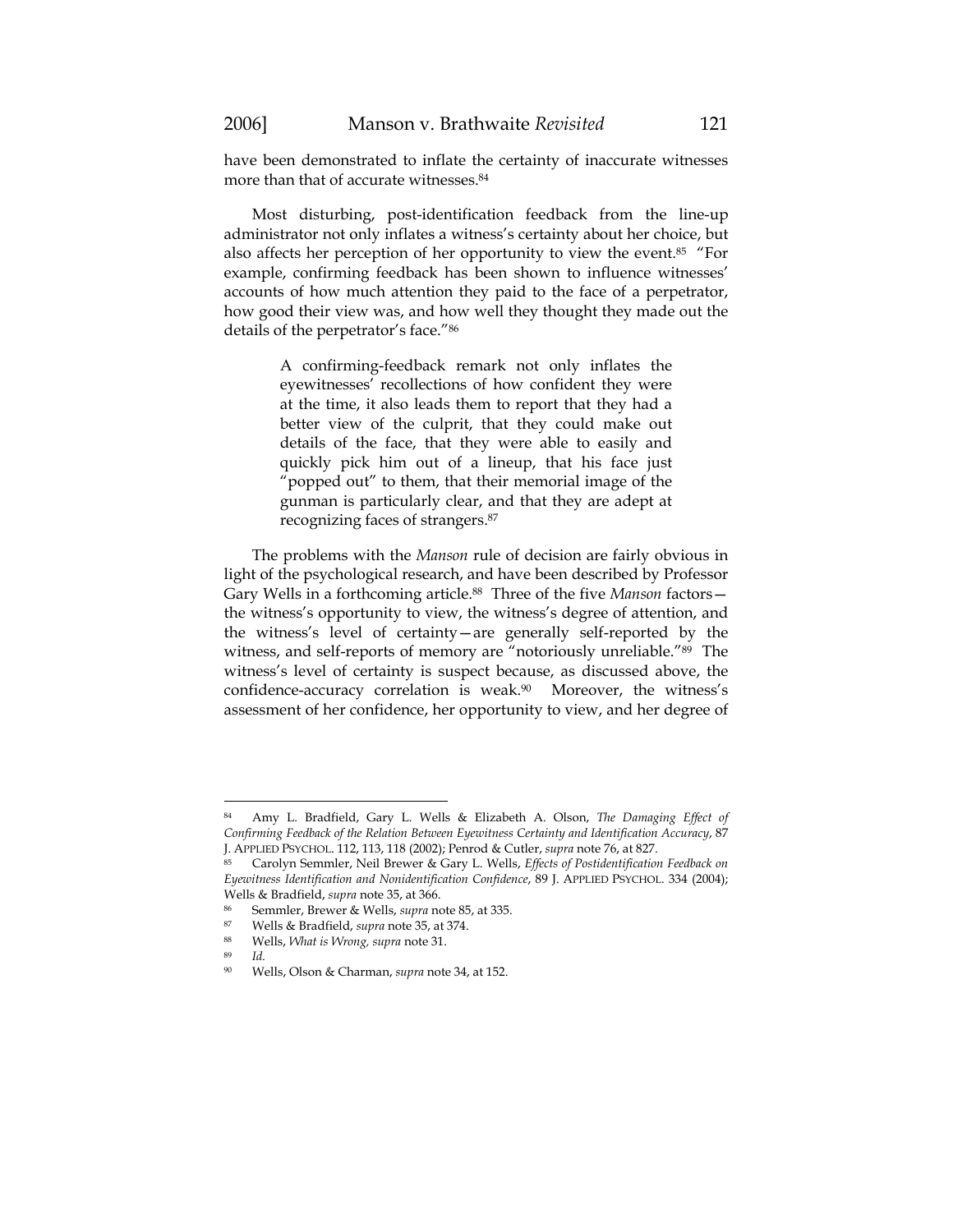attention may all be distorted by post-identification feedback from the police, repeated questioning, or preparation to testify.91

Even more fundamentally, as Professor Wells pointed out, the *Manson* inquiry is flawed because the suggestive nature of the police procedures actually taints the reliability factors, thus undermining the intended purpose of the second step of the analysis.<sup>92</sup> In other words, the factors that should provide an independent assurance that an identification was not tainted by suggestive police procedures are themselves infected by the suggestive identification methods. Put another way, the *Manson* rule of decision is self-fulfilling.

# III. THE *MANSON* RULE OF DECISION

How did the Court arrive at the *Manson* rule of decision with these five factors that are now so problematic? In *Manson*, the Court adopted what Professor Charles Pulaski termed in a prescient 1974 article a "permissive construction of the due process test."93 *Manson* constituted a type of compromise—a step backward from the protections that the Court had instituted in a trilogy of 1967 eyewitness identification decisions.

In 1967, the Supreme Court decided three eyewitness identification cases—*United States v. Wade*, <sup>94</sup> *Gilbert v. California*,95 and *Stovall v. Denno*. 96 *Wade* instituted what some consider a type of prophylactic rule,<sup>97</sup> concluding that the Sixth Amendment entitled the defendant to the assistance of counsel at a post-indictment line-up.<sup>98</sup> In reaching this conclusion, the *Wade* Court noted the "vagaries of eyewitness identification"<sup>99</sup> and the "potential for improper influence" at line-ups,<sup>100</sup> concluding that the "presence of counsel itself can often avert prejudice

<sup>91</sup> Wells & Bradfield*, supra* note 35, at 367. 92 *Id.*

<sup>93</sup> Charles A. Pulaski, Neil v. Biggers*: The Supreme Court Dismantles the* Wade *Trilogy's Due Process Protection, 26 STAN. L. REV. 1097, 1111 (1974).* 388 U.S. 218 (1967).

<sup>95 388</sup> U.S. 263 (1967).

 $^{96}$  388 U.S. 293 (1967).

<sup>97</sup> *Compare* Henry P. Monaghan, *The Supreme Court 1974 Term, Foreword: Constitutional Common Law*, 89 HARV. L. REV. 1, 20, 23, 106-07 (1975) (categorizing the *Wade* rule as a prophylactic rule), *with* Joseph D. Grano, *Prophylactic Rules in Criminal Procedure: A Question of Article III Legitimacy*, 80 NW. U. L. REV. 100, 119-22 (1985) (arguing that *Wade* was improperly categorized as prophylactic).

<sup>98</sup> *Wade*, 388 U.S. at 237.

<sup>99</sup> *Id.* at 228. 100 *Id.* at 233.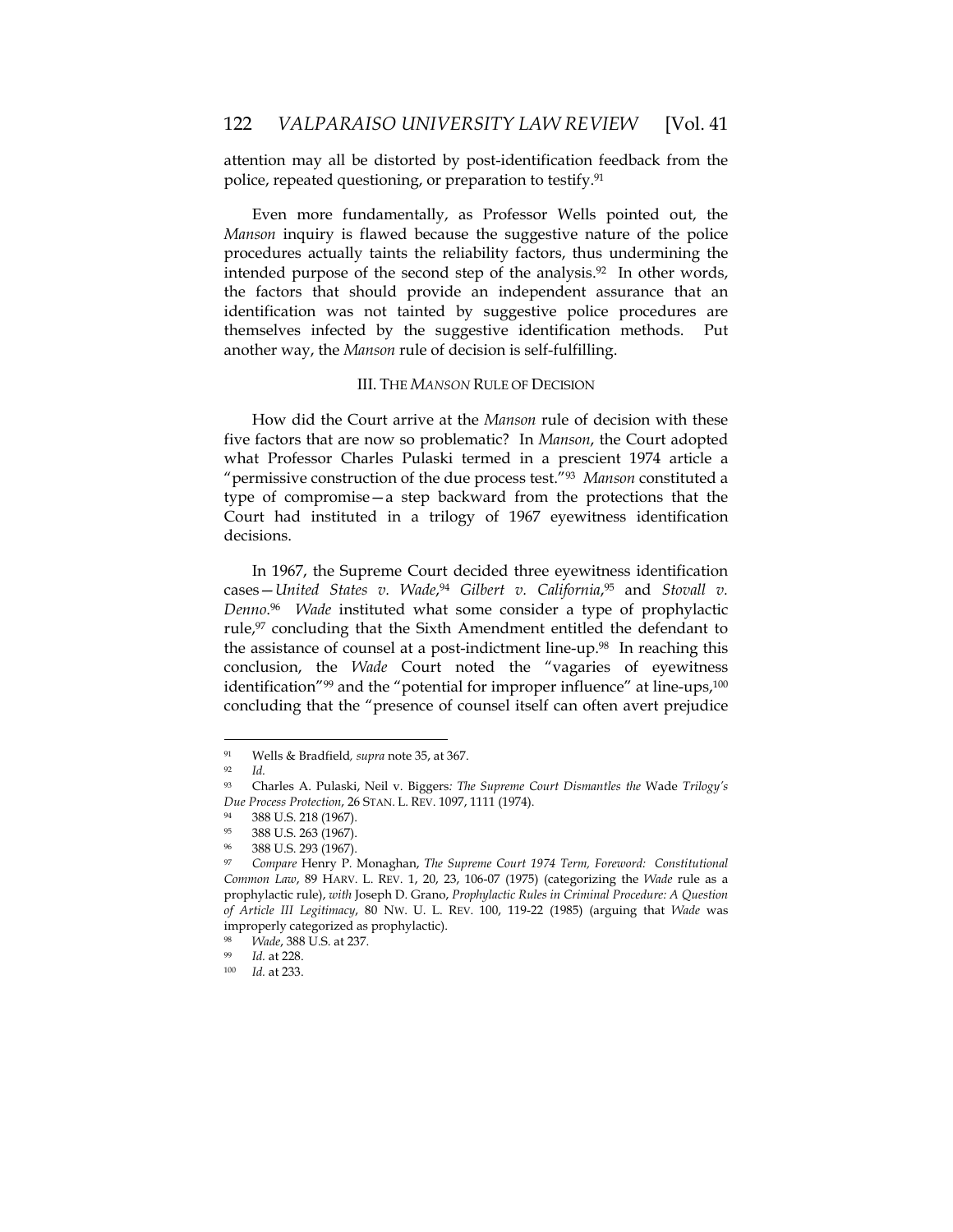and assure a meaningful confrontation at trial."101 Citing *Miranda*, the *Wade* Court noted that its decision was not meant to stifle reform of identification procedures, and that it "'in no way creates a constitutional straitjacket which will handicap sound efforts at reform, nor is it intended to have this effect.'"102

In *Wade* and its companion case, *Gilbert*, the Supreme Court addressed when the government could nonetheless introduce in-court identifications despite earlier uncounseled out-of-court identifications by the same witness. The *Gilbert* Court held that the government could only introduce the in-court identifications if it demonstrated by clear and convincing evidence that they "were based upon observations of the suspect other than the lineup identification"<sup>103</sup> (i.e., had an independent source).104 Thus, if the prosecution could satisfy this hurdle, it could elicit an in-court identification, even if it could not "bolster" the in-court identification with evidence of a tainted out-of-court identification.105

In the final case of the *Wade* trilogy, *Stovall v. Denno*, the Supreme Court said that the *Wade* rule was not retroactive. The *Stovall* Court criticized a show-up identification procedure that was used in that case, but concluded that, although suggestive, it did not constitute a violation of due process based on the "totality of the circumstances," in which "an immediate hospital confrontation" between the critically-wounded victim and the suspect was "imperative."106

The following year, in *Simmons v. United States*, the Supreme Court seemed to shift the *Stovall* formulation substantially.107 In considering whether a photo identification procedure violated due process, the Court cited *Stovall* for the proposition that the procedure there had not been "unnecessary"—a description that seemed to accurately reflect *Stovall*'s holding—but then went on to examine the circumstances surrounding the identification itself, ultimately concluding that they "leave little room for doubt that the identification of Simmons was correct."108 As Professor Pulaski has explained, the "reworded language of the *Simmons* due process test . . . suggested a very different inquiry."<sup>109</sup> Instead of

<sup>101</sup> *Id.* at 236. 102 *Id.* at 239. 103 *Id.* at 240.

<sup>104</sup> Gilbert v. California, 388 U.S. 263, 272 (1967).<br> $\frac{105}{105}$  Pulacki cunza poto 93, at 1101

<sup>&</sup>lt;sup>105</sup> Pulaski, *supra* note 93, at 1101.<br><sup>106</sup> Stovall v. Denno, 388 U.S. 293, 302 (1967).

<sup>107</sup> Pulaski, *supra* note 93, at 1108.

<sup>108</sup> Simmons v. United States, 390 U.S. 377, 385 (1968).

<sup>109</sup> Pulaski, *supra* note 93, at 1108.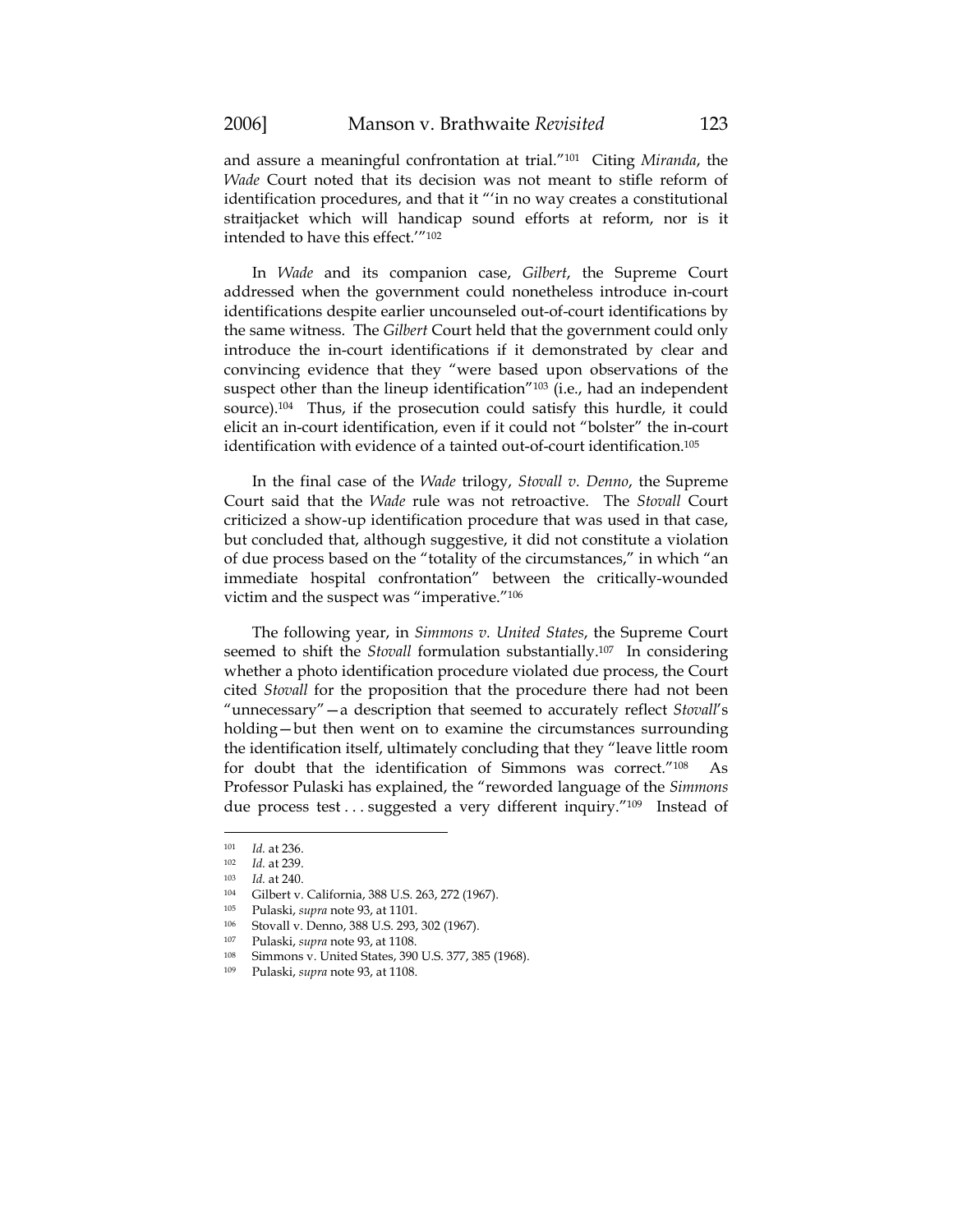focusing solely on the necessity and suggestivity of the procedures used by police, the Court then asked the far broader question of how likely it was that the eyewitness misidentified the defendant. The *Simmons* due process test "attributed critical importance to the nature and extent of the witness's ability to observe the offender at the scene of the crime, a factor Stovall did not consider."110

Thus, as explained by Professor Pulaski, after *Simmons*, there existed two competing versions of the due process test for eyewitness identification. The "strict" construction as exemplified by *Stovall* weighed the "suggestiveness of the proceeding against the necessity for its use."111 The "permissive" construction exemplified by *Simmons* declined to deem suggestive procedures due process violations "if the witness had an opportunity at the time of the crime to identify the offender accurately."112 The second, more permissive approach conceived of the due process rule "as a protection against the admission of unreliable evidence, rather than as a bar to the use of unreliable procedures."113

In 1972, in *Neil v. Biggers*, the Supreme Court adopted the permissive construction of the due process case, at least with respect to pre-*Stovall* cases.114 The Court reasoned that, since the offense and trial in *Biggers* occurred prior to the Court's decision in *Stovall*, deterrence of police misconduct—one of the major rationales for the "strict" formulation was not an issue.115 The *Biggers* Court concluded that a show-up did not violate due process if "under the 'totality of the circumstances' the identification was reliable even though the confrontation procedure was suggestive."116 The Court identified for the first time

> the factors to be considered in evaluating the likelihood of misidentification includ[ing] the opportunity of the witness to view the criminal at the time of the crime, the witness' degree of attention, the accuracy of the witness' prior description of the criminal, the level of certainty

<sup>110</sup> *Id*. 111 *Id.* at 1113. 112 *Id.* at 1112. 113 *Id.*

 $114$  409 U.S. 188, 199-200 (1972).

<sup>115</sup> *Id.* at 199. 116 *Id*. *See* Pulaski, *supra* note 93, at 1116. "Since a major purpose of the strict test is to deter police from arranging unnecessarily suggestive confrontations, the Court suggested in *Neil* that no deterrent function would be served by applying a strict construction of the *Stovall* rule to a pre-*Stovall* case." *Id.*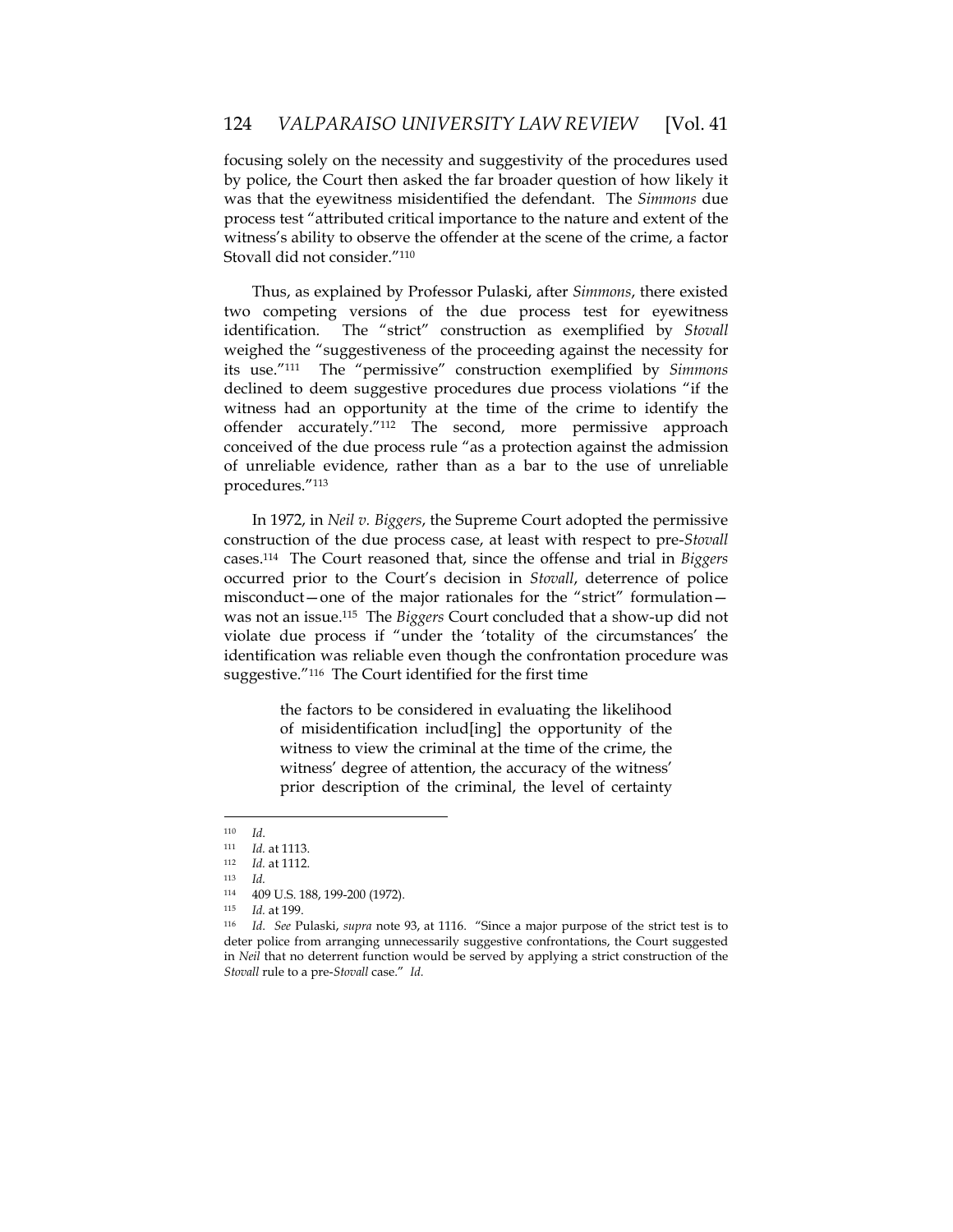demonstrated by the witness at the confrontation, and the length of time between the crime and the confrontation.117

Writing in 1974, between the Court's decisions in *Biggers* and *Manson*, Professor Pulaski warned that adopting the *Biggers* test for post-*Stovall* cases would "eliminate whatever incentives remained . . . to adopt standardized regulations describing how the police should conduct identification procedures."118 "So long as the prosecution can demonstrate that the witness had some opportunity to observe the offender at the time of the crime," he explained, "the witness can make an in-court identification and can testify concerning the pretrial identification regardless of the suggestiveness of the pretrial proceedings."119

The *Manson v. Brathwaite* case in 1977 represented the final gasp of the pure suggestivity/necessity approach previously followed in *Stovall*. In *Manson*, the Supreme Court weighed the suggestivity/necessity per se rule of *Stovall* against the reliability/totality of the circumstances approach of *Simmons* and *Biggers* and opted for a reliability-based approach, holding that "reliability is the linchpin" in determining the admissibility of identification testimony for both pre- and post-*Stovall* confrontations.120 *Manson* concluded that "[t]he factors to be considered are set out in *Biggers.*"121 Thus, the "permissive" construction of the Due Process Clause—with its emphasis on overall reliability of the identification, rather than on the impermissibly suggestive nature of the procedures used—became the test for all out-of-court identification challenges.

Four years after *Manson*, another decision of the Supreme Court watered down the *Manson* reliability approach even more than Professor Pulaski had feared. In *Watkins v. Sowders*, the Supreme Court said that a defendant challenging the reliability of an identification produced by unnecessarily suggestive procedures had no entitlement to a separate, pretrial hearing to determine reliability.122 "[T]he proper evaluation of evidence under the instructions of the trial judge is the very task our system must assume juries can perform[,]" the Supreme Court wrote in

<sup>117</sup> *Biggers*, 409 U.S. at 199.

<sup>118</sup> Pulaski, *supra* note 93, at 1120. 119 *Id.* 

<sup>120</sup> Manson v. Braithwaite, 432 U.S. 98, 114 (1977).

<sup>121</sup> *Id.*

Watkins v. Sowders, 449 U.S. 341, 349 (1981).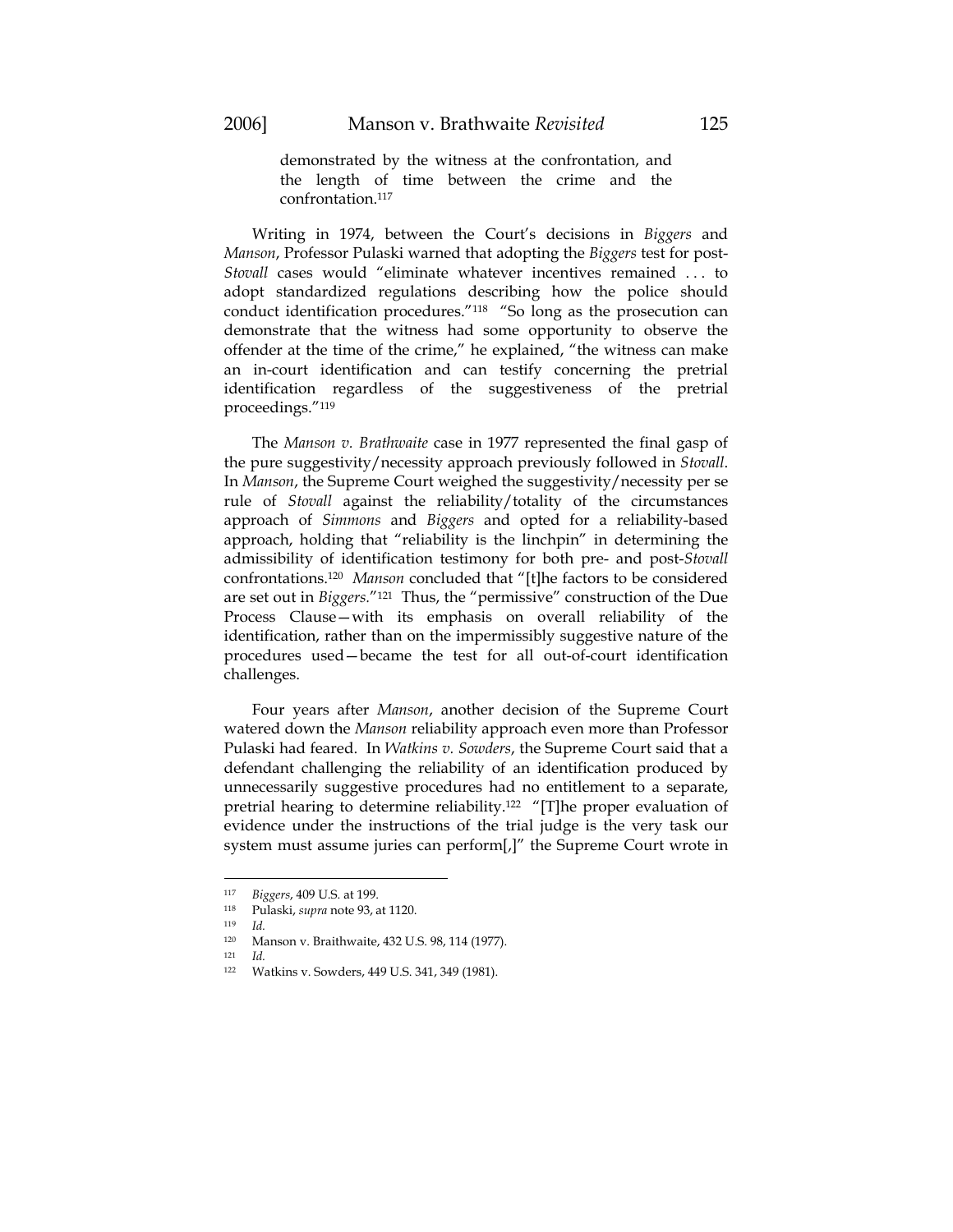*Watkins*. 123 "[T]he *only* duty of a jury in cases in which identification evidence has been admitted will often be to assess the reliability of that evidence[,]" the Court reasoned.124 Thus, under *Watkins*, the determination of whether the witness had adequate opportunity to observe the offender can be made by the jury. Therefore, the due process analysis is nearly indistinguishable from a general credibility determination, and the one real judicial check on the untethered use of unreliable identifications that *Manson* had seemed to provide is removed.

In his 1974 article, Professor Pulaski warned that the rule of decision ultimately adopted in *Manson* would create incentives for trial courts to admit identifications that were the product of suggestive procedures. "The Neil [v. Biggers] decision suggests that the constitutionally required quantum of evidence necessary to surmount due process objections to identification confrontations is quite small[ $\ell$ ]" he wrote.<sup>125</sup> He continued, "[S]ome trial judges may very well conclude that finding the 'elemental facts' in the defendant's favor entails a relatively greater risk of reversal on appeal than does finding those facts in favor of the prosecution."126 Sadly, thirty years of experience with the *Manson* rule of decision has borne out Professor Pulaski's prediction that the *Biggers* test later adopted in *Manson* would "reduce[ ] the due process test to a handy device by which courts can legitimately overlook suggestive confrontations."127

# IV. THE "POOR FIT" BETWEEN THE *MANSON* RULE OF DECISION AND THE OPERATIVE CONSTITUTIONAL PROPOSITIONS OF FAIRNESS AND RELIABILITY

In this part, a number of lower court opinions are discussed to demonstrate, again using Professor Roosevelt's terms, the "poor fit" of the *Manson* rule of decision with the constitutionally operative propositions of fairness and reliability.128 These cases illustrate numerous police actions that are unnecessarily suggestive: using showups, including a suspect's photograph in repeated identification procedures, questioning witnesses repeatedly, allowing witnesses to remain together when making their picks, and otherwise suggesting by comments or actions that the police believe the suspect to be the culprit.

<sup>123</sup> *Id.* at 347.

<sup>124</sup> *Id.* 

<sup>125</sup> Pulaski, *supra* note 93, at 1119. 126 *Id.*

<sup>127</sup> *Id.* at 1120. 128 Roosevelt, *supra* note 3, at 1686.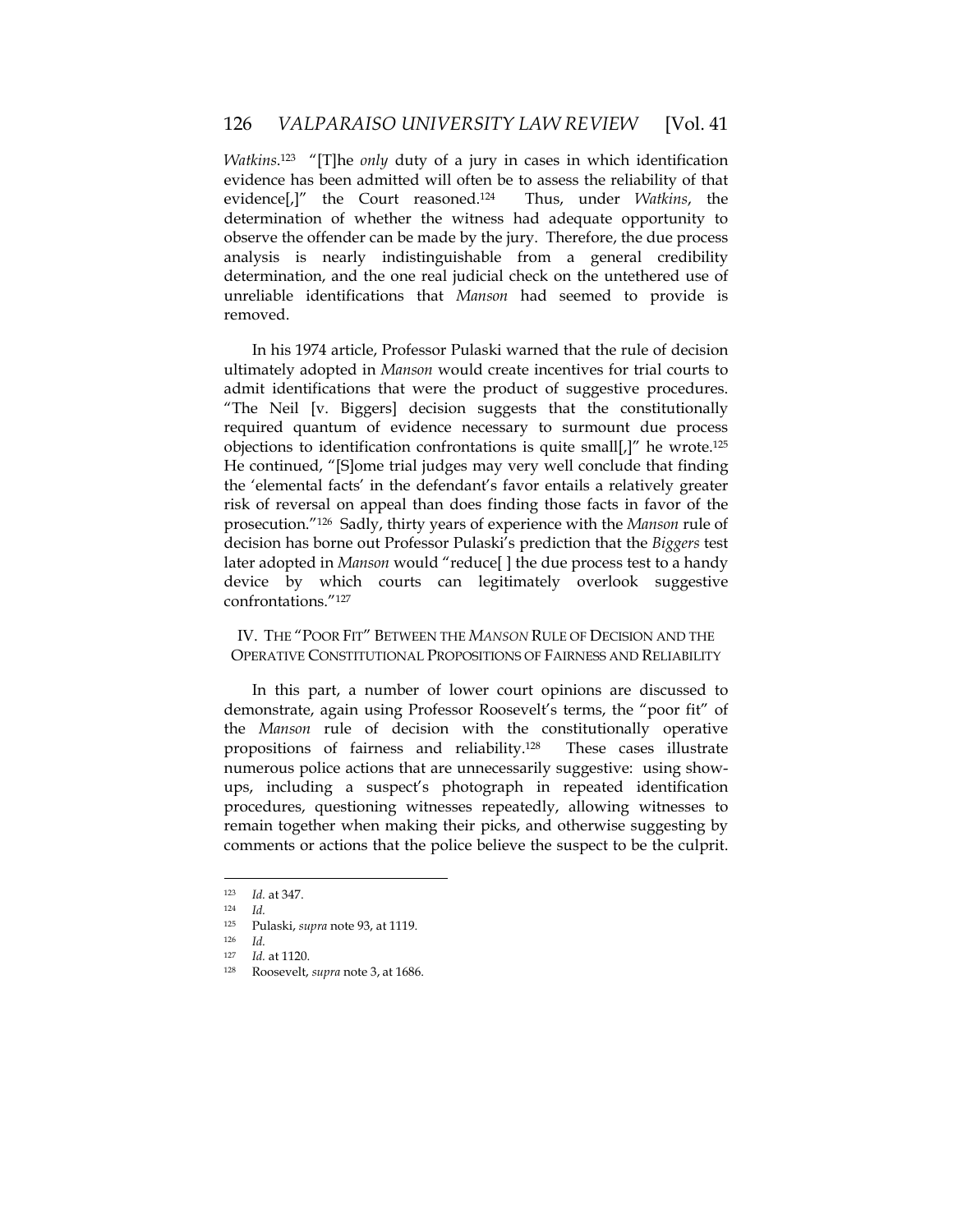Many of these suggestive procedures could have been avoided by simply implementing double-blind procedures.

The point here, however, is not merely to provide examples of police missteps. It is to illustrate that the *Manson* rule of decision fails to achieve the purpose of furthering fairness and reliability because many of the socalled reliability factors are not good proxies for accuracy (for example, subjective statements of certainty), because suggestive police procedures can infect the factors that allegedly guarantee reliability, and because an overall reliability determination cannot be made effectively by picking out certain factors in isolation. In a world in which a determination of reliability based on the totality of the circumstances is costly, many courts are applying *Manson* in a way that is rote and mechanistic.

# *A. Federal Court Decisions*

In *United States v. Wong*, a case involving the prosecution of a Green Dragon gang member in a restaurant shooting, the Second Circuit concluded that an identification was reliable despite the fact that the witness had seen the shooter for only a few seconds as she ducked under the table, and later expressed doubts.129 The witness in *Wong* viewed three photo arrays and picked Wong out of the third array, saying the photo "looked like the shooter."130 At the first lineup, the witness indicated that the defendant "looked like him" but that she couldn't be sure "because of the height." At that point, the detectives told her, "we can't just take a 'possibly,'" and dimmed the lights, ostensibly to make the lighting more like the lighting in the restaurant.131 The witness then identified Wong, although she said he was "taller than she remembered the gunman to be."132 Despite the witness's clear inability to identify the shooter without substantial coaching and the detectives' having repeatedly communicated their belief to the witness that they had the right man, the Second Circuit concluded that the detectives' actions had not rendered the lineup impermissibly suggestive, and that, even if they had, the identification was nonetheless reliable because the witness "observed the gunman after she ducked under the table at the restaurant, staring him in the face for 'two to three seconds' before he turned away."133

<sup>129 40</sup> F.3d 1347, 1360 (2d Cir. 1994).

<sup>130</sup> *Id.* at 1358. 131 *Id.*

<sup>132</sup> *Id.*

<sup>133</sup> *Id.* at 1360.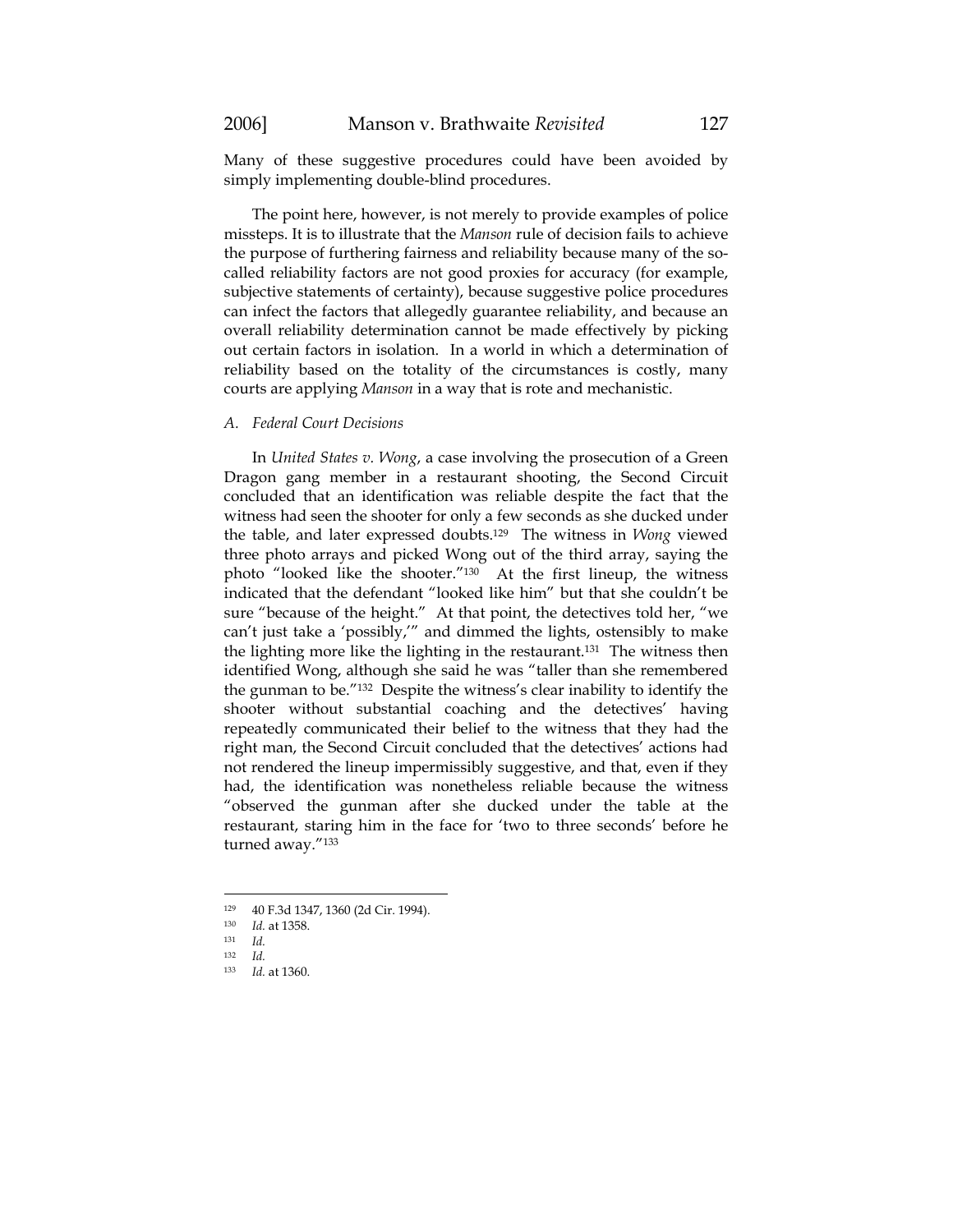In *Clark v. Caspari*, 134 the Eighth Circuit found reliable identifications by two liquor store clerks who had viewed the two handcuffed African-American suspects "surrounded by white police officers, one of whom was holding a shotgun."135 The Court focused on three factors: both clerks had come face-to-face with the robbers during the robbery; only thirty minutes had elapsed between robbery and show-up; and the police had refrained from saying anything expressly suggestive to the witnesses at the show-up.<sup>136</sup> "Although the record reveals that the police may have made several inquiries about the identity of the suspects before receiving a positive identification," the Court wrote, "there is no evidence to suggest that their questions were designed to elicit a particular response."137 Thus, despite classic and completely unnecessary suggestivity in the show-up, and repeated questioning by the police, the Court determined that the identifications were reliable because the suspects were rounded up quickly and the detectives did not verbalize their obvious belief that they had apprehended the culprit.

In *Howard v. Bouchard*, 138 the Seventh Circuit rejected the notion that seeing the defendant in court at the defense table with his counsel about one hour before the lineup could have unduly infected witnesses' identifications, terming this lapse only "minimally suggestive."139 Applying *Manson*, the court concluded that the identifications were reliable despite the fact that the eyewitnesses had been passing by in a moving truck in an area lit by street lamps at the time of the earlymorning shooting, and had seen the shooter only during three intervals ranging from "a split-second" to "about a minute and a half," at distances ranging from three to forty feet.140 The Seventh Circuit reached this conclusion in part based on the fact that "the eyewitnesses were participating in a repossession, which by its stressful nature generally demands heightened attention[,]"141 and based on the witnesses' subjective expressions of certainty.142

 $\overline{a}$ 

<sup>141</sup> *Id.* at 473. 142 *Id.*

<sup>&</sup>lt;sup>134</sup> 274 F.3d 507 (8th Cir. 2002).<br><sup>135</sup> *Id* at 511

<sup>135</sup> *Id.* at 511. 136 *Id.* at 512.

 $137$  *Id.*<br> $138$  *AO* 

<sup>138 405</sup> F.3d 459 (6th Cir. 2005).<br>
139 Id. at 470.

<sup>140</sup> *Id.* at 472-73.<br><sup>141</sup> *Id.* at 473.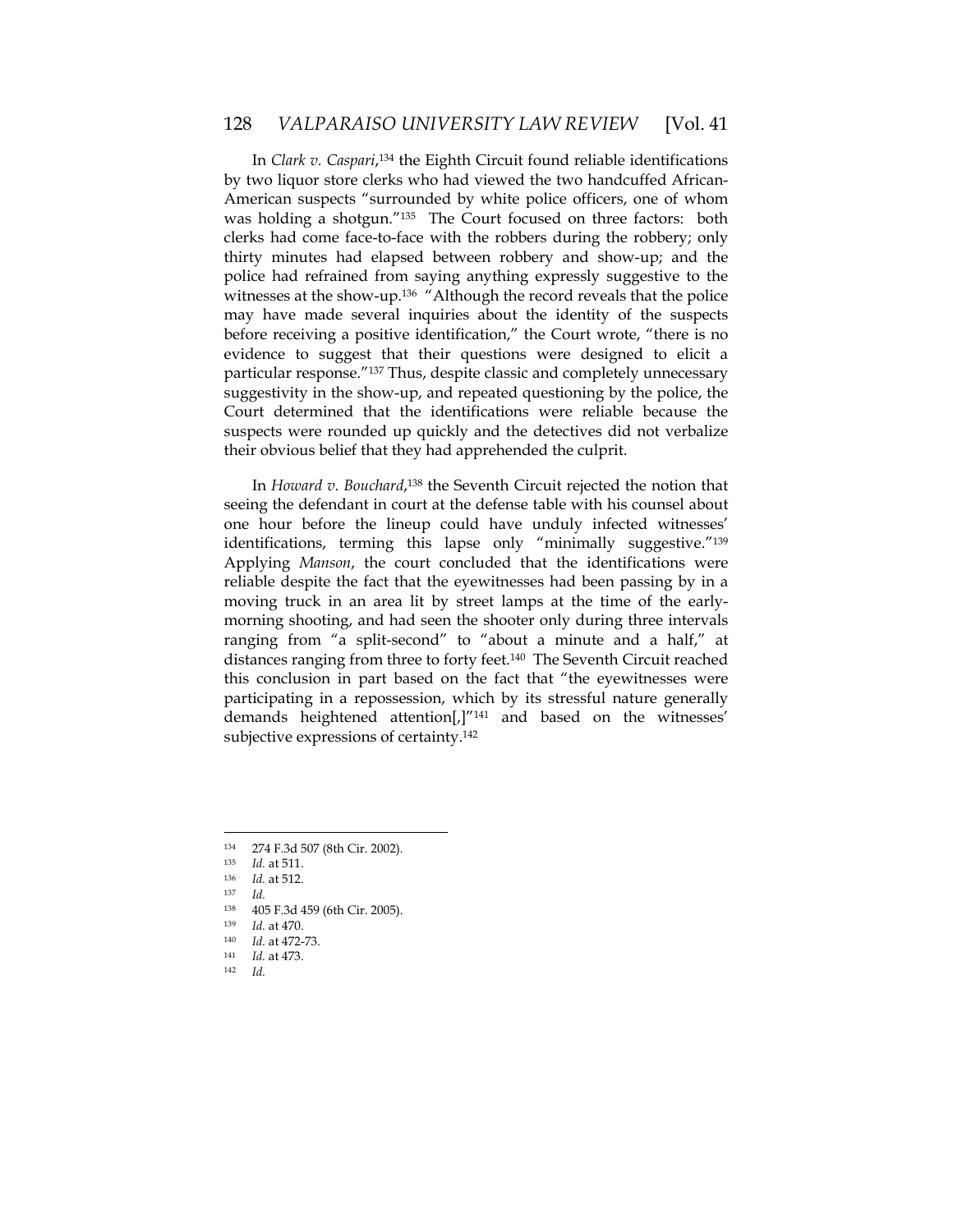# *B. State Court Decisions*

The *Manson* rule of decision also produces rote and unconvincing analysis in state court opinions. An example is *State v. Thompson*, 143 in which the Appellate Court of Connecticut affirmed the denial of a motion to suppress an identification, despite the fact that the police officer who had transported the witness to the show-up had asked the witness to make an identification of the person who was "probably the shooter."144 The officer told the witness: "'[W]e believe we have the person. We need you to identify him.'"145 The police drove the witness in a police car to the location where the suspect had been apprehended.146 Training spotlights and headlights on the defendant, they removed him from the back of the police car for a show-up.147 The trial court denied the defense motion to suppress, noting that the witness had a "good, hard look," the identification occurred less than two hours after the shooting,148 and the witness was very certain of his identification.149 On appeal, despite the fact that the state conceded that the show-up was unnecessarily suggestive,150 the Appellate Court affirmed the trial court's conclusion that the identification was reliable, citing precedent that, "a good hard look will pass muster even if it occurs during a fleeting glance."151 Additionally, the appellate court also noted that the witness had indicated "a high level of certainty" in his identification,152 but did not address how the officers' comments could have inflated the witness's subjective assessment of his certainty.

In *State v. Johnson*, 153 an Ohio case, a juvenile murder defendant, Brandon Johnson, was identified by the decedent's wife at a "bind-over" hearing in juvenile court, which effectively transferred the case to the adult criminal court.154 The witness had failed to identify Mr. Johnson from a photo array the month following the incident.155 At a bind-over hearing about seven months later, she pointed out the defendant.156 The

 $143$  839 A.2d 622 (Conn. App. Ct. 2004).

Id. at 629.

<sup>145</sup> *Id.*

<sup>146</sup> *Id.*

<sup>147</sup> *Id.* 

<sup>148</sup> *Id.*

<sup>149</sup> *Id.* <sup>150</sup> *Id.*

<sup>&</sup>lt;sup>151</sup> *Id.* at 630 (citing State v. Ledbetter, 441 A.2d 595 (Conn. 1981)) (emphasis omitted).

 $152$  *Id.*<br> $153$  **83** 

<sup>836</sup> N.E.2d 1243 (Ohio Ct. App. 2005).

<sup>154</sup> *Id.* at 1248.<br><sup>155</sup> *Id.* at 1249.

<sup>155</sup> *Id.* at 1249. 156 *Id.* at 1248.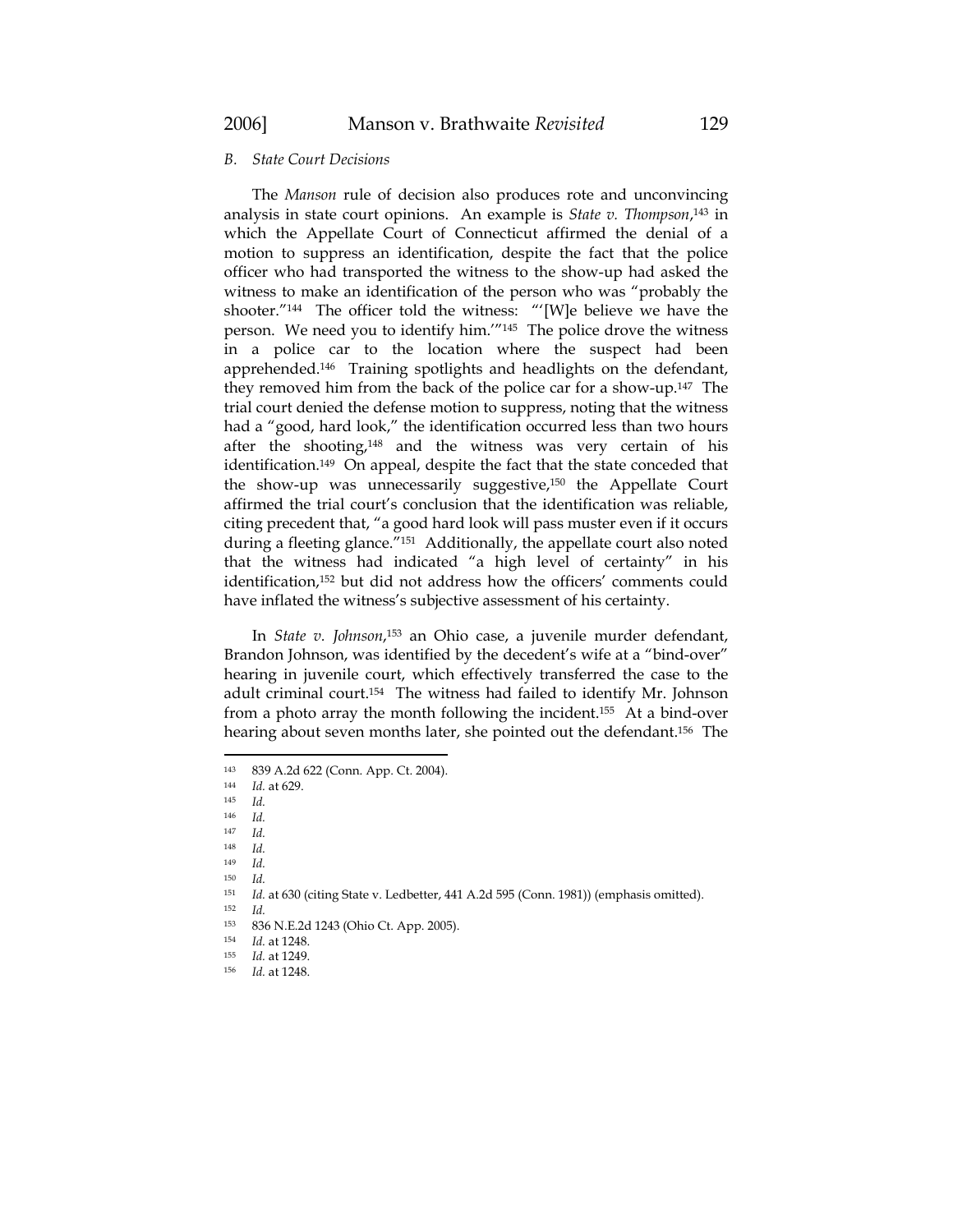Ohio appellate court described the scene: "[The] defendant was dressed in clothing from the Department of Youth Services and may have been handcuffed and ... he was the only young African-American male seated at the defense table."<sup>157</sup> Not surprisingly, the decedent's wife identified him.158 Pointing him out, she said, "Those eyes, those eyes. I will never forget those eyes."159 Later, when Mr. Johnson was tried for the murder in adult court, the government sought to introduce the wife's identification, and the defense moved to suppress.<sup>160</sup> The trial court granted the motion to suppress, but the Tenth District of the Court of Appeals of Ohio reversed.161 The appellate court candidly acknowledged the suggestive circumstances of the identification at the bind-over hearing,162 but concluded that, pursuant to *Biggers* and *Manson*, the identification was reliable,<sup>163</sup> because the witness had seen the two gunmen for about "70 to 75 seconds" at the time of the shooting, and that she said she was within a few feet of the man who shot her husband "staring at the person who had a gun, his eyes." $164$  It did not matter, the appellate court reasoned, that the witness had earlier failed to pick Mr. Johnson from a photo array: the juvenile court judge and prosecutor at the bind-over hearing testified that the witness had been "certain" in her identification.165

Finally, in a Mississippi case, *Bynum v. State*, 166 Tommy Bynum was charged with robbery in connection with a purse-snatching. During the incident, the robber had struggled with the victim in a parking lot before grabbing her purse.167 The victim testified that the attack lasted several seconds.<sup>168</sup> One week after the attack, the victim was shown a photo array and picked two people out of it—Mr. Bynum and another person.169 The victim stated that Mr. Bynum "looked the most like the attacker."170 Four days later, the victim was shown a second photo array. This array contained Mr. Bynum's picture, but not the photograph of the

- <sup>167</sup> *Id.* at 327. 168 *Id.* at 329.
- $169$  *Id.*<br> $170$  *Id*
- 170 *Id.*

<sup>157</sup> *Id.* at 1258. 158 *Id.* 

<sup>159</sup> *Id.* at 1250 (internal quotations omitted). 160 *Id.*

<sup>161</sup> *Id.* at 1259. 162 *Id.* at 1258. 163 *Id.* at 1258-59. 164 *Id.* at 1259.

<sup>165</sup> *Id.*

<sup>166 929</sup> So.2d 324 (Miss. Ct. App. 2005).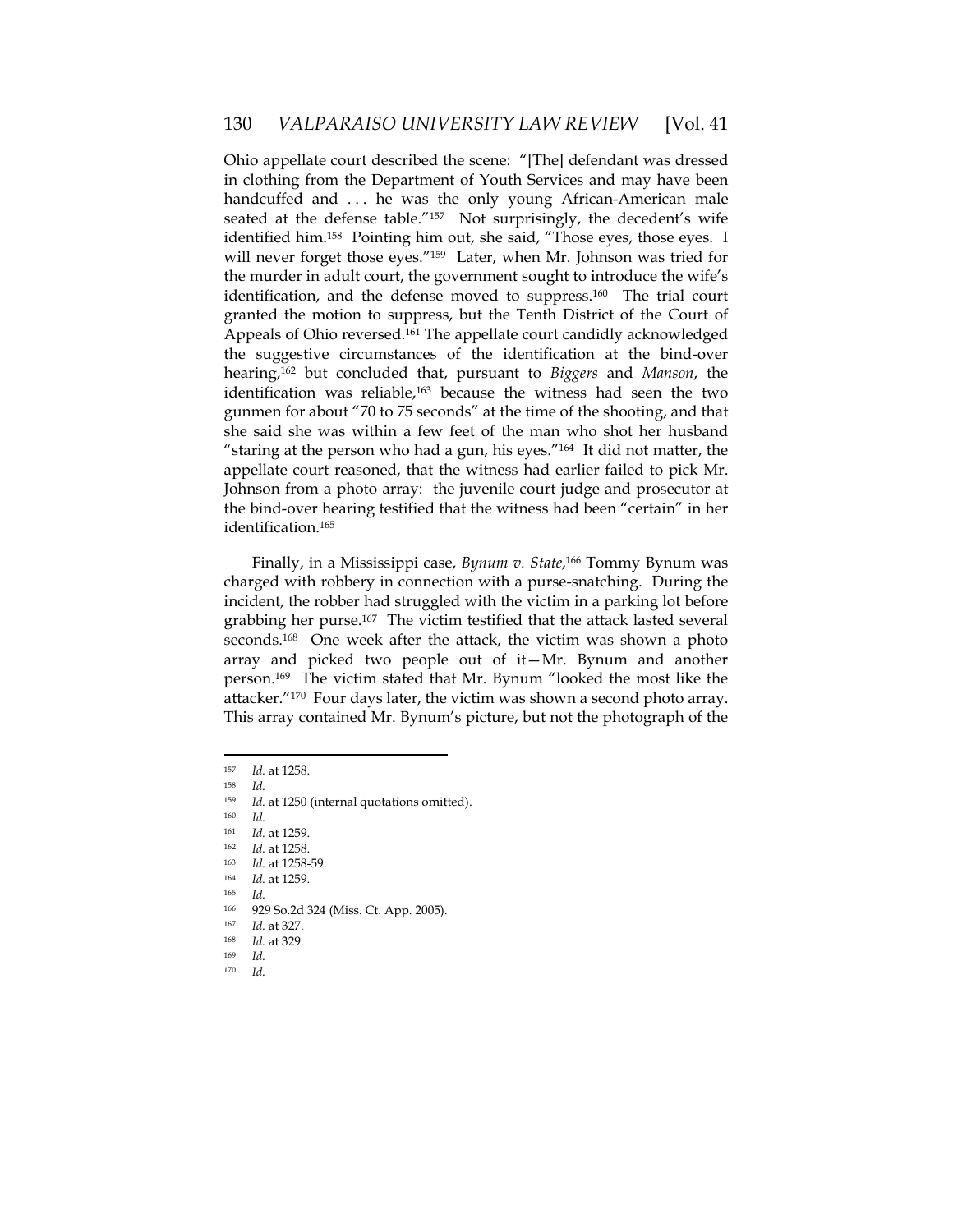other person that the complainant had picked from the first array.171 Predictably, the victim picked Mr. Bynum as the assailant, this time making the identification "positively and unequivocally."172 There were two other eyewitnesses to the purse-snatching. One was unable to pick the assailant out of a photo array, but later identified Mr. Bynum as the robber.173 The third identified Mr. Bynum from a photo line-up and testified that he was "100% certain."174 The defense moved to suppress all three eyewitness identifications, but the trial court concluded that "the cumulative testimony of the three eyewitnesses identified Bynum" as the robber.175 In a conclusory paragraph, the Court of Appeals of Mississippi applied the *Biggers* factors and affirmed denial of the motion to suppress,176 without addressing whether it was problematic for the trial court to consider the three witnesses' identifications "cumulatively," in determining whether each identification was reliable.

Of course, not all courts are blind to *Manson*'s potential failings when that rule is applied reflexively and without any meaningful consideration of the actual reliability of the identification. Some lower courts recognize the weaknesses of the *Manson* test, but nonetheless feel bound by precedent to apply it.177 Others conclude that the psychological research provides reason to apply *Manson* carefully,178 and demand rigor in its application.179 Still others have rejected or refined the *Manson* test as a matter of state law,180 or mandated rules pursuant to their supervisory authority.<sup>181</sup> Unfortunately, many other lower courts continue to apply *Manson* mechanically, in a manner that undermines the values of "fairness" and "reliability."

Again, the point here is not that the cases discussed in this section allowed mistaken identifications into evidence. To our knowledge, the defendants in these cases have not been exonerated, and we do not know

<sup>171</sup> *Id.* 

<sup>172</sup> *Id.*

*Id.* at 330.

<sup>174</sup> *Id.* 

<sup>175</sup> *Id.*

 $176$  *Id.*<br> $177$  *C*<sub>o</sub>

<sup>177</sup> *See*, *e.g*., State v. Chance, No. A04-948, 2005 WL 1668890, at \*5 (Minn. Ct. App. July 19, 2005). "Although it is true that recent research casts substantial doubt over the relationship between witness confidence and witness accuracy, any change in established precedent must be left to the supreme court." *Id.*

<sup>178</sup> *See*, *e.g.*, Bernal v. People, 44 P.3d 184 (Colo. 2002) (discussing psychological research and remanding for a more complete evidentiary hearing).

<sup>179</sup> *See*, *e.g.*, Brisco v. Phillips, 376 F. Supp. 2d 306, 319-20 (E.D.N.Y. 2005).

<sup>180</sup> *See supra* note 44-47 (providing constitutional state decisions rejecting *Manson*). 181 *See supra* notes 48-51 (providing decisions under state courts' supervisory authority).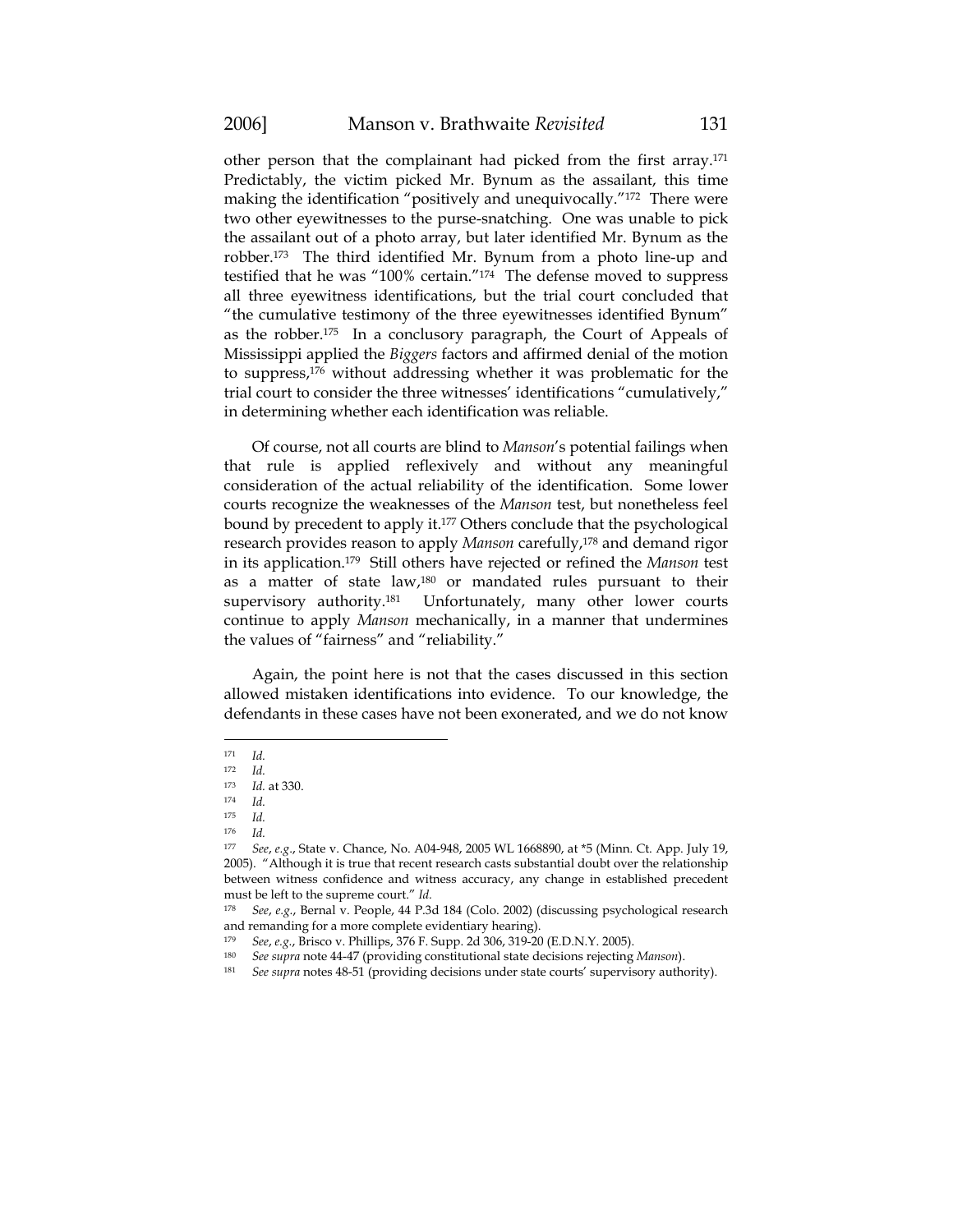whether any of these individuals have credible claims of actual innocence. The facts recited in these appellate decisions, however, provided substantial indications both of unnecessarily suggestive police procedures and potential unreliability of the identifications—indications that courts applying the *Manson* test completely ignored in their analysis. The purpose in describing these lower court decisions, then, is merely to illustrate that the rule of decision announced by *Manson* produces a type of analysis that is not a good fit for the constitutional operative propositions of fairness and reliability. In many instances in the reported decisions, courts merely search the record for any evidence of the five *Manson* reliability factors, list them, and conclude summarily that the identification was nonetheless reliable. Although such opinions are easy to lampoon, the problem is not just that courts are issuing poorly-reasoned decisions. After all, it is legitimately difficult to make case-by-case reliability determinations in an area as subtle as eyewitness identifications, and the *Manson* factors provide courts with a heuristic. The problem is that the *Manson* heuristic is not a good tool for achieving the stated goal of reliability.

# V. TOWARDS A NEW RULE OF DECISION

This Article describes a problem in the world, a problem in the law, and the beginnings of a proposed solution. The problem in the world is complicated and somewhat intractable. Human perception and memory are imperfect in nature, but despite their flawed characters, they provide evidence that is necessarily the basis of many criminal prosecutions. The problem in the law is that the *Manson* rule of decision was poorly constructed for its task, and has, in Professor Roosevelt's terms, "lost fit" in light of the developments in social science.182 The tough part, of course, is the third task—coming up with a proposed rule of decision to replace *Manson*. Although we do not offer a comprehensive scheme, we hope to spark discussion by advocating a decision rule for federal due process challenges that includes some minimal affirmative guidelines for conducting identification procedures.

### *A. Why Due Process Challenges to Identification Procedures Matter*

Not surprisingly, there are a number of ways to address the problem of faulty eyewitness identifications, besides suppressing evidence of outof-court identification procedures through due process challenges. Many experts working in the field have focused their energies at an

<sup>182</sup> Roosevelt, *supra* note 3, at 1686.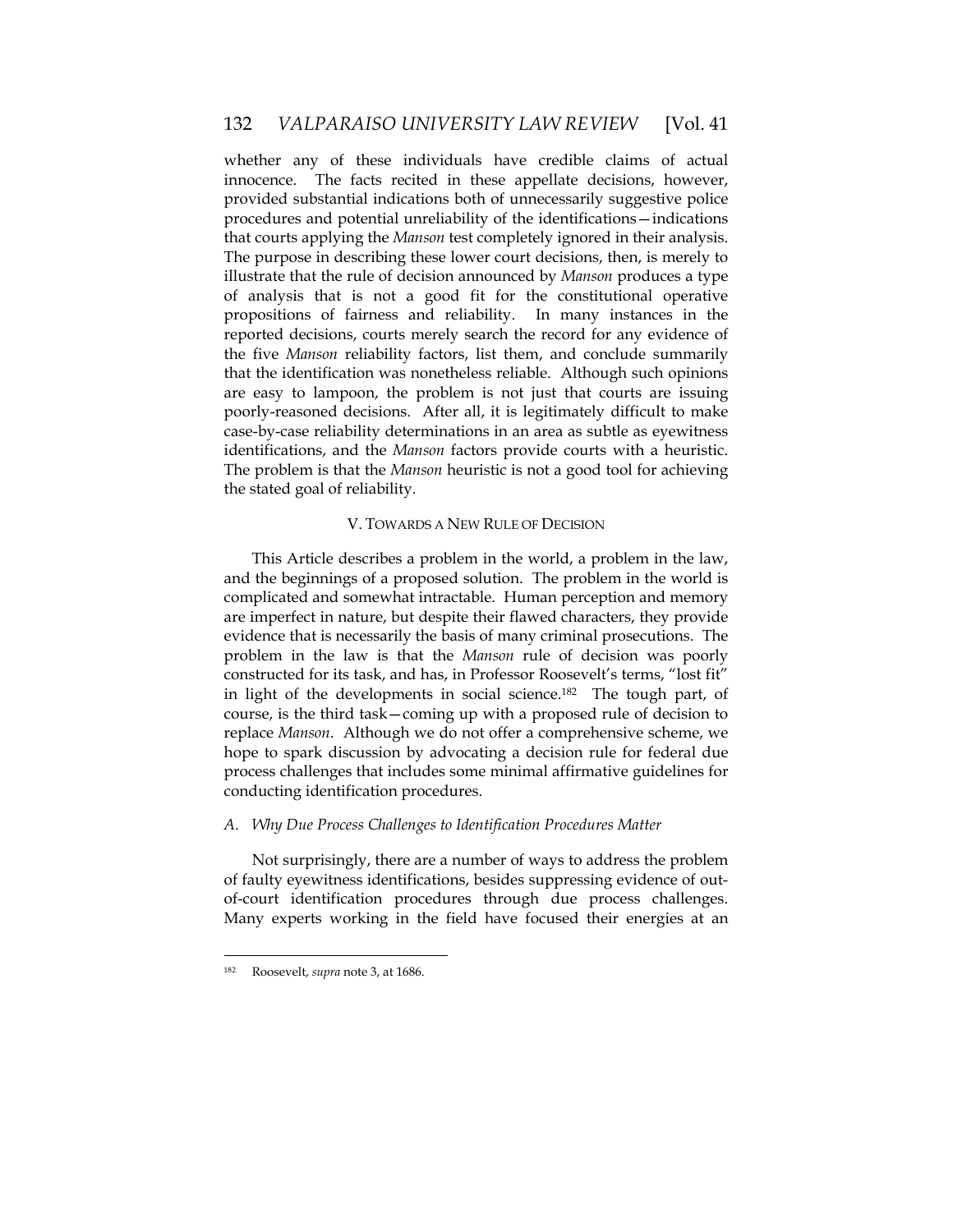earlier point in the criminal justice process, attempting to stop erroneous identifications from being made through reforms in identification procedures.183 Other advocates have focused instead on curative measures at trial. Some have promoted admitting expert testimony on eyewitness identification to educate jurors about its problems.184 Still others have counseled better jury instructions on the potential problems of eyewitness identification.185

We believe that although such measures are helpful and even necessary, they do not alleviate the need to revisit *Manson* and its rule of decision. The strategy of going to the source by improving police procedures is clearly an important one, but it will take time. To date, only a few jurisdictions have instituted wholesale reforms.186 The system cannot wait for reforms to eyewitness identification procedures to stem the tide of faulty identifications. Moreover, reforms of law enforcement practices will not address the problem of the decades of cases that are already in the pipeline.

Many curative measures at trial—such as instructions on eyewitness identification or expert testimony—allow suspect eyewitness identifications to go to the jury, where their persuasive effect may outweigh their reliability. Most importantly, it is simply not feasible to admit an expert in every routine robbery case, particularly given the reality of serious funding limitations in indigent defense systems around the country.187 As Professor Wells has pointed out, there are probably fewer than fifty well-qualified eyewitness identification experts and over 77,000 eyewitness identification cases per year in the U.S.188

As for jury instructions, although the law must rely on the assumption that jurors follow them,<sup>189</sup> their actual efficacy is debatable. As Justice Scalia has candidly acknowledged, "The rule that juries are

<sup>183</sup> Wells et al., *Eyewitness Identification Procedures, supra* note 37; Wells, *Systematic Reforms*, *supra* note 54.

<sup>184</sup> *See* Roger B. Handberg, *Expert Testimony on Eyewitness Identification: A New Pair of Glasses for the Jury*, 32 AM. CRIM. L. REV. 1013 (1995); Michael Leippe, *The Case for Expert Testimony About Eyewitness Memory*, 1 PSYCHOL. PUB. POL'Y & L. 909-59 (1995); Edward Stein*, The Admissibility of Expert Testimony About Cognitive Science Research on Eyewitness Identification*, 2 LAW, PROBABILITY & RISK 295 (2003). 185 Wells, *Eyewitness Identification Evidence*, *supra* note 32, at 20.

<sup>186</sup> *See supra* note 54.

<sup>187</sup> *See* AMERICAN BAR ASSOCIATION, *GIDEON'S* BROKEN PROMISE: AMERICA'S CONTINUING QUEST FOR EQUAL JUSTICE—A REPORT ON THE RIGHT TO COUNSEL IN CRIMINAL PROCEEDINGS 7 (2005).

<sup>188</sup> Wells, *Eyewitness Identification Evidence, supra* note 32, at 19. 189 *See*, *e.g.*, Richardson v. Marsh, 481 U.S. 200, 211 (1987).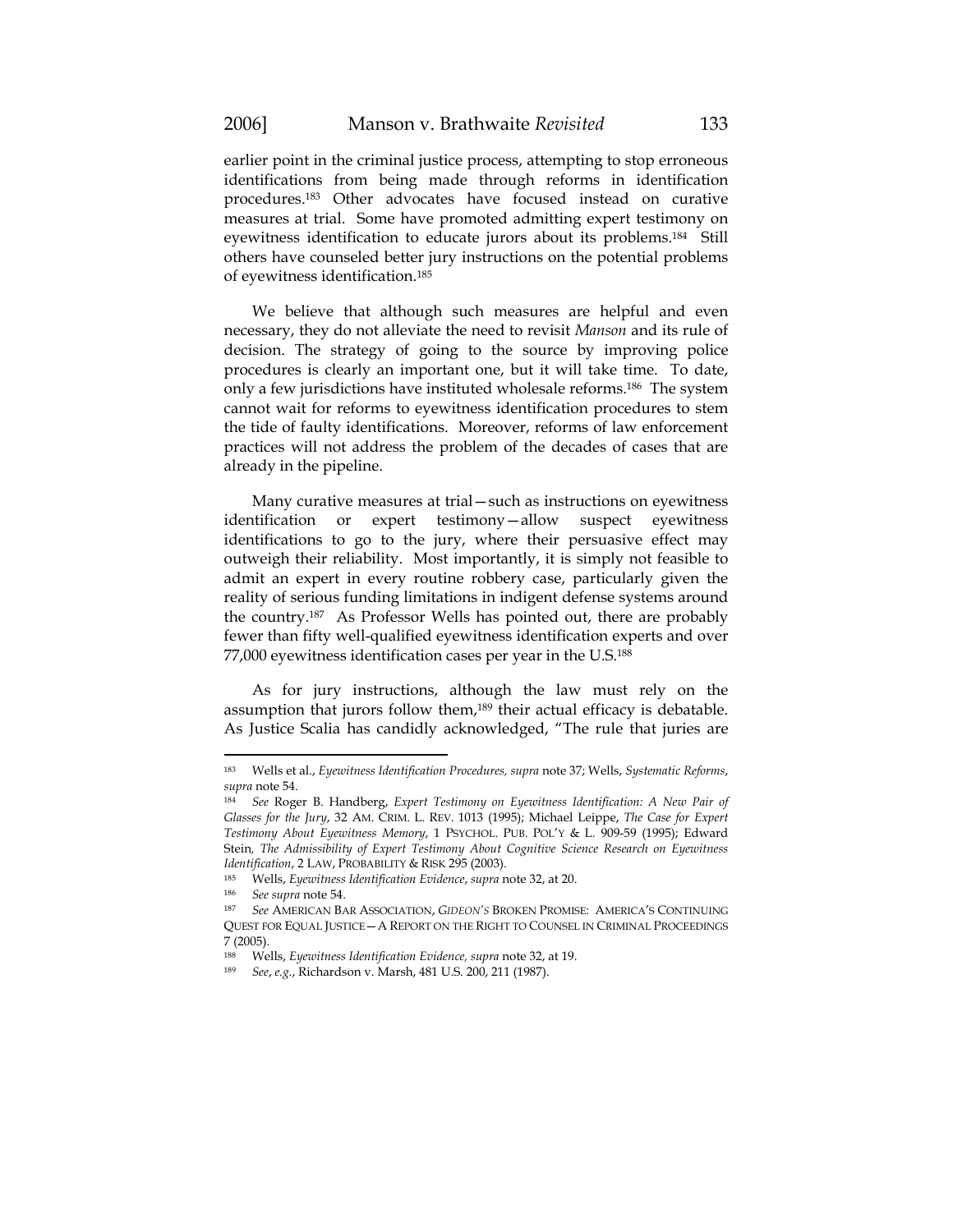presumed to follow their instructions is a pragmatic one, rooted less in the absolute certitude that the presumption is true than in the belief that it represents a reasonable practical accommodation of the interests of the state and the defendant in the criminal justice process."190 Studies of juror instructions on eyewitness identification indicate that they are not an effective safeguard against wrongful conviction.<sup>191</sup>

Many observers, including the Supreme Court in *Watkins*, suggest that cross-examination alone can uncover unreliable identifications.192 This approach ignores the unique power and danger of eyewitness identification testimony. The persuasive effect of eyewitness identification testimony has been remarked upon by lawyers and commentators for decades. In his dissent in *Watkins*, Justice Brennan explained that he believed that jurors should know nothing about eyewitness identifications subject to suppression because of "[t]he powerful impact that much eyewitness identification evidence has on juries."193 Justice Brennan quoted Professor Elizabeth Loftus's seminal work, *Eyewitness Testimony*: "All the evidence points rather strikingly to the conclusion that there is almost *nothing more convincing* than a live human being who takes the stand, points a finger at the defendant, and says, 'That's the one!'"<sup>194</sup>

Subsequent scientific research has further confirmed that Justice Brennan's concerns were well-founded. Jurors have a poor understanding of factors that can undermine the reliability of eyewitness identification.<sup>195</sup> Even more troubling, jurors tend to "over-believe" eyewitnesses. Studies demonstrate that jurors have difficulty distinguishing accurate from inaccurate witnesses. In one study, mock jurors believed 62% of eyewitnesses witnessing in poor conditions, when only 33% of such witnesses were in fact accurate.<sup>196</sup> In another study, eyewitness confidence was a better predictor of conviction by mock jurors than eyewitness accuracy.<sup>197</sup> In that study, eyewitnesses who

<sup>190</sup> *Id.*

<sup>191</sup> Penrod & Cutler, *supra* note 76, at 834.

<sup>192</sup> Watkins v. Sowders, 449 U.S. 341, 349 (1981) (describing "the time-honored process of cross-examination as the device best suited to determine the trustworthiness of testimonial evidence").

<sup>193</sup> *Id.* at 352-53 (Brennan, J., dissenting).

<sup>194</sup> *Id.* at 353 (quoting ELIZABETH LOFTUS, EYEWITNESS TESTIMONY 19 (1979)).

<sup>195</sup> *See generally* Richard S. Schmechel et al., *Beyond the Ken? Testing Jurors' Understanding of Eyewitness Reliability Evidence*, 46 JURIMETRICS J. 177 (2006). 196 Penrod & Cutler, *supra* note 76, at 820.

<sup>197</sup> R.C.L. Lindsay, Gary L. Wells & Fergus J. O'Connor, *Mock-Juror Belief of Accurate and Inaccurate Eyewitnesses*, 13 LAW & HUM. BEHAV. 333, 337 (1989).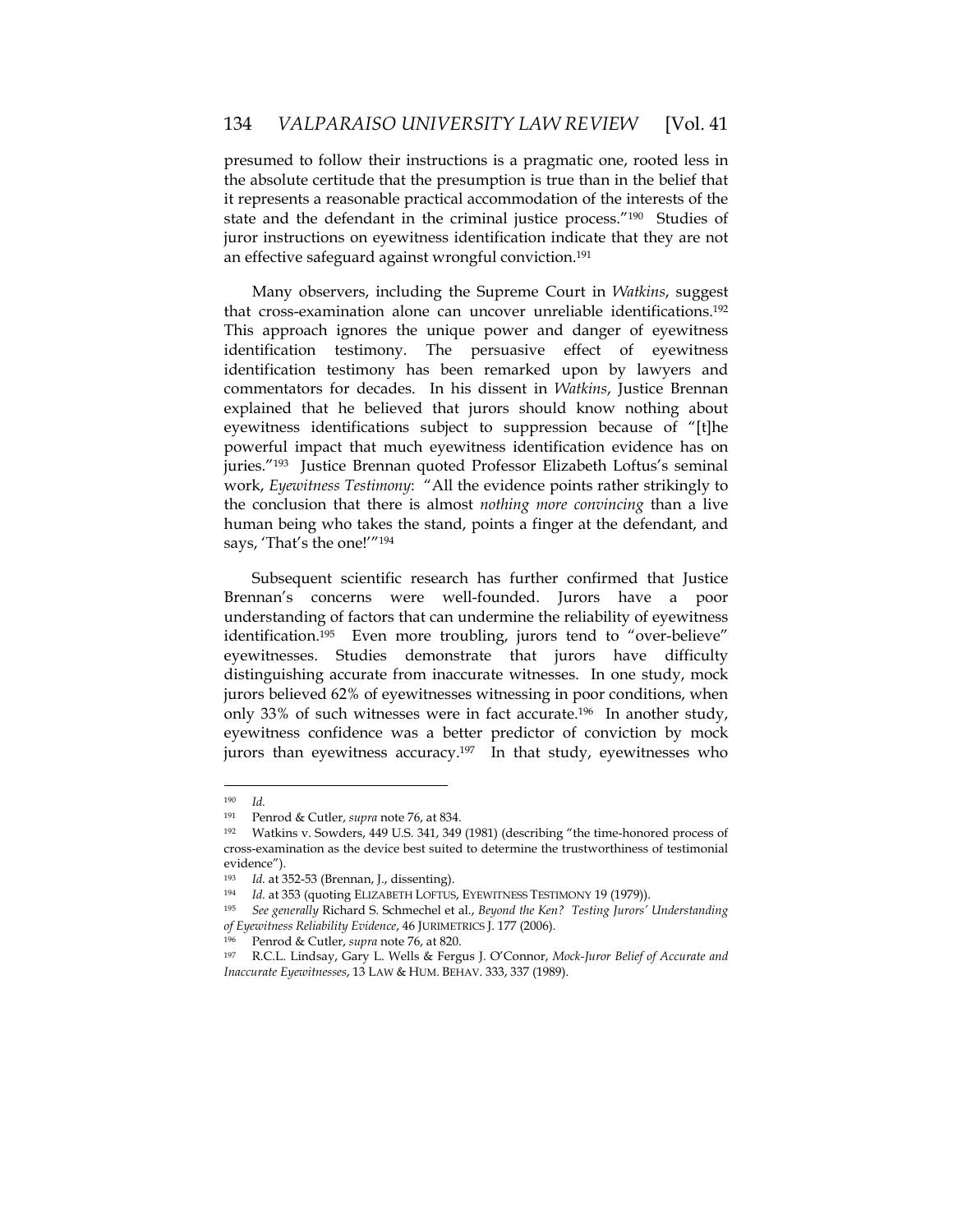identified an innocent suspect convinced 70% of mock jurors to convict, while eyewitnesses who identified a guilty party produced only a 68% rate of conviction.198 In short, jurors believe eyewitnesses, even when they are wrong, and find eyewitness identification testimony so persuasive that it may well color their view of all of the other evidence in the case.

Finally, because the use of suggestive procedures and unreliable identifications almost always occur with eyewitnesses who honestly believe their own mistaken identification, cross-examination is nearly useless. A certain-but-wrong witness will have the demeanor of a truthteller and will not be shaken by confrontation. A paradigmatic example of this type of witness is Jennifer Thompson, the courageous woman who honestly but mistakenly identified Ronald Cotton as the man who raped her, and, after his DNA exoneration eleven years later, came forward to say publicly and repeatedly, "I was certain, but I was wrong."199 Research has shown that mistaken witnesses will not only genuinely believe in their own identification, but will also now honestly remember the circumstances of their identification as being more favorable than they truly were.<sup>200</sup> Such witnesses cannot be easily impeached through a demonstration of objective unreliability, given that jurors often do not understand what factors make one seeminglyconvincing identification more reliable than another, and given that expert testimony (even where admissible) is impractical to present on a routine basis.

For these reasons, we argue that suppression of out-of-court identification procedures that were rendered unreliable by unduly suggestive police procedures remains an important part of the solution to the problem of faulty identifications.201 And as a result, a new rule of decision is required to replace the outmoded *Manson* test. But what form should this new rule take?

<sup>198</sup> *Id.* at 336.

<sup>199</sup> Thompson, *supra* note 20.

<sup>&</sup>lt;sup>200</sup> See supra notes 78-79.<br><sup>201</sup> While DNA exonerees have tried to bring civil rights lawsuits alleging constitutional violations arising from faulty eyewitness identification procedures, some courts have concluded that suppression is the only remedy. *See*, *e.g.*, Johnson v. Rollins, No. 4:04 CV967-SNL, 2006 WL 2546807 (E.D. Mo. Aug. 31, 2006).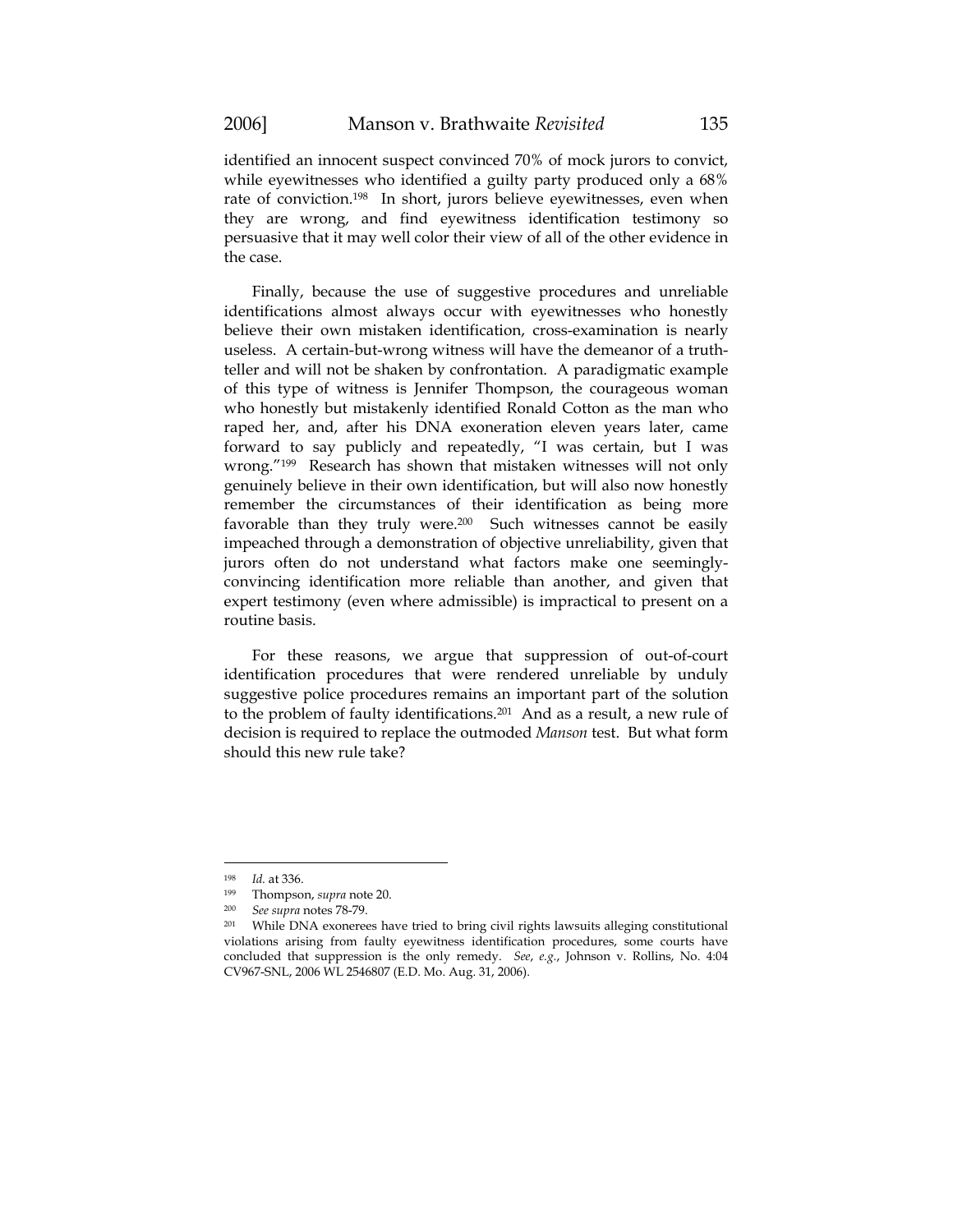### *B. How To Construct a New Rule of Decision To Replace* Manson

The first and most obvious step in constructing a new rule of decision is to disavow the *Manson* reliability checklist. The reliability factors are not only discredited, they also are poorly suited to the task of ensuring fairness and reliability in out-of-court identifications. Indeed, the *Manson* reliability factors have functioned in such a way as to create safe harbor provisions, but not ones that, to borrow Professor Susan Klein's terms "instrumentally advance" Due Process Clause values or "offer[ ] bright-line guidance for officers in the field."202 All too often, if a police officer, prosecutor, or trial court elicits a subjective statement of confidence from a witness, or a subjective statement that the witness got a "good look," the identification will be deemed reliable and admitted. Thus, the *Manson* checklist creates an incentive to elicit a statement of confidence, but not necessarily to use procedures that are reliable. Moreover, rote application of factors such as certainty that are acknowledged by social science to be only weakly correlated with reliability undermines respect for the courts. As the DNA exonerations have now demonstrated, *Manson* routinely allows the juries to consider mistaken eyewitness testimony thus failing in its avowed purpose of preventing wrongful convictions based on this testimony. It is time for *Manson* to go.

The more difficult question—and the one worthy of discussion—is what should replace the *Manson* rule. Professor Klein has argued that eyewitness identification is a "prime candidate" for "new prophylactic . . . procedures to protect a defendant's right to a fair trial in light of the unreliability of eyewitness testimony."203 Acknowledging the social science research about the problems of human memory and the weak confidence-accuracy correlation, and pointing to the fact that "studies have shown misidentification to be one of the most frequent causes of the conviction of the innocent[,]" Professor Klein concludes, "The best candidate for countering these injustices is a new rule . . . that would require proper procedures and guidelines for lineups, show-ups, and photo arrays."204

Although we agree in large measure, we must recognize at the outset that this route was considered and rejected by the Supreme Court in *Manson*. In his *Manson* concurrence, Justice Stevens wrote, "the

<sup>202</sup> Klein, *supra* note 57, at 1045-46.

<sup>203</sup> *Id.* at 1063–64. 204 *Id.* at 1064-65.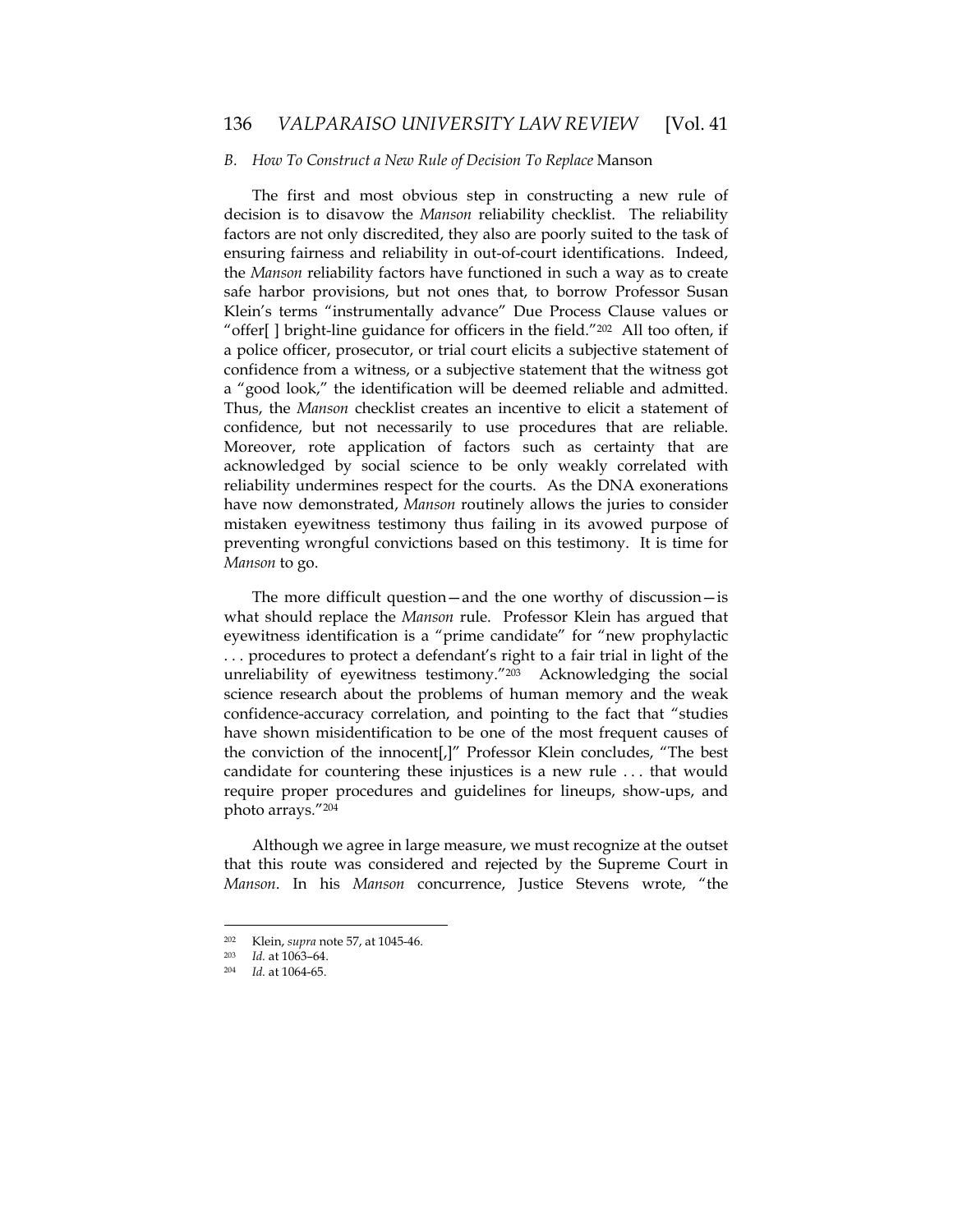arguments in favor of fashioning new rules to minimize the danger of convicting the innocent on the basis of unreliable eyewitness testimony carry substantial force."205 "Nevertheless," he concluded, "I am persuaded that this rulemaking function can be performed 'more effectively by the legislative process than by a somewhat clumsy judicial fiat,' and that the Federal Constitution does not foreclose experimentation by the States in the development of such rules."206

But it must be remembered that the *Manson* debate occurred in a different time and under different circumstances than the current debate over the proper role of eyewitness identification testimony in the judicial system. The social science has evolved and changed dramatically, as we have pointed out elsewhere in this Article. In addition, the *Manson* Court did not have thirty years worth of evidence demonstrating that a reliability test would be completely ineffective in protecting the judicial system from the dangers of mistaken eyewitness testimony. We now know to a certainty, however, that such convictions have occurred fairly routinely and that *Manson* has done nothing to prevent them. In fact, because jurors tend to over-value eyewitness identification testimony, *Manson* may have affirmatively contributed to the conviction of the innocent.207

Moreover, the criminal justice landscape itself has changed dramatically since *Manson*. Indeed, as recently as 1995, just before the explosion of DNA exonerations become known, the Supreme Court described meritorious innocence claims as "extremely rare." 208 In the past decade, however, literally hundreds of DNA exonerations have provided irrefutable evidence that wrongful convictions are far less "rare" than anyone—including advocates for the innocent—ever imagined. Thus, although Justice Stevens's cautious attitude toward limitations on the use of eyewitness evidence was certainly warranted based on what was known in 1977, it is impossible to justify similar caution today—when we know both that the *Manson* approach has failed and that substantial agreement has arisen in the social science community over the efficacy of certain police procedures in the eyewitness context.

<sup>205</sup> Manson v. Brathwaite, 432 U.S. 98, 117 (1977) (Stevens, J., concurring).<br>
206 Id. at 117.18 (citations emitted)

<sup>206</sup> *Id.* at 117-18 (citations omitted). 207 Siegfried Ludwig Sporer, *Eyewitness Identification Accuracy, Confidence, and Decision Times in Simultaneous and Sequential Lineups*, 78 J. APPLIED PSYCHOL. 22, 23 (1993). *See also* Perez v. United States, No. 05-0596, 2005 WL 3038542, at \*8-\*9 (Nov. 10, 2005).

<sup>208</sup> Schlup v. Delo, 513 U.S. 298, 321 (1995).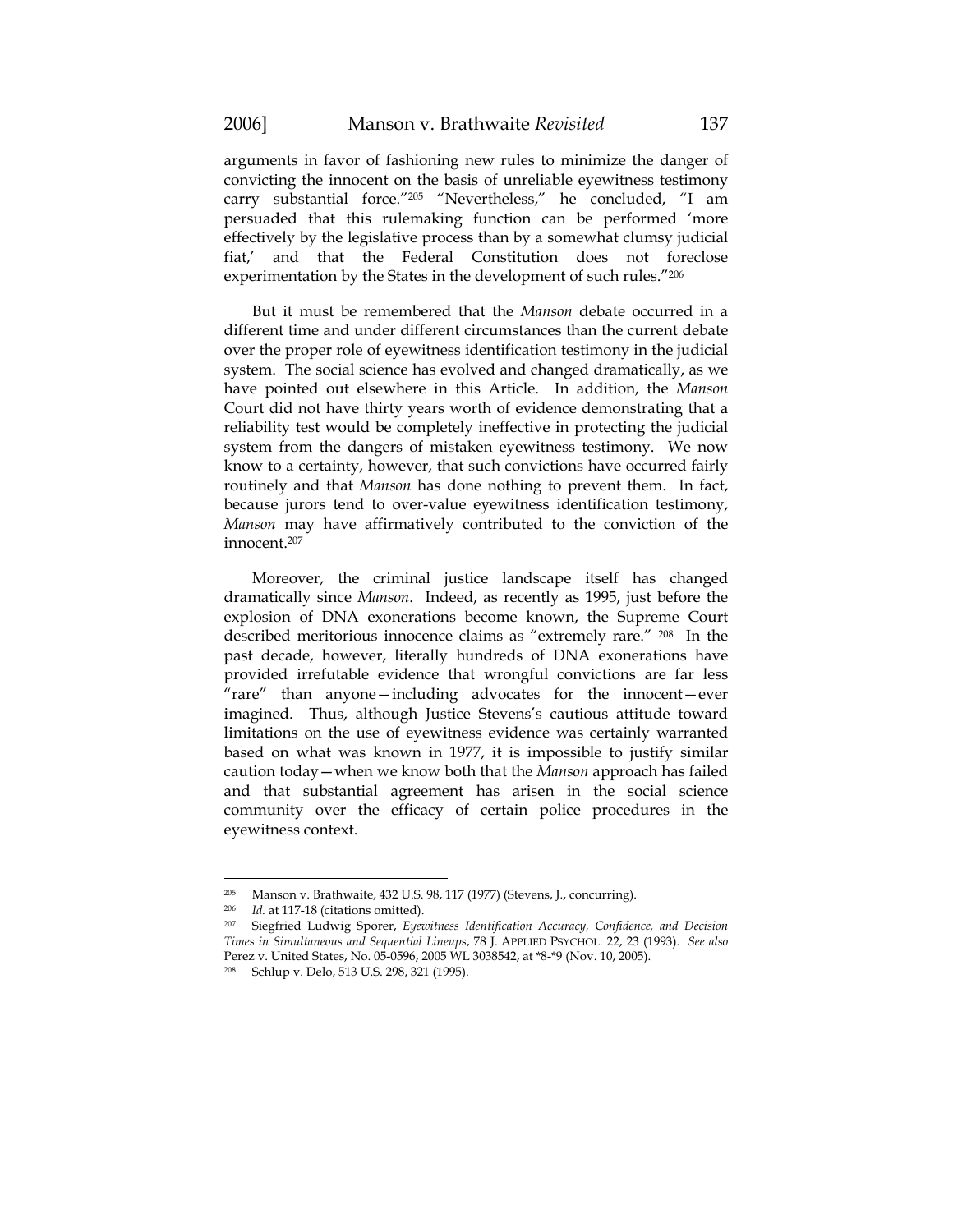In light of this emerging consensus, the Court should adopt a decision rule that institutes minimum affirmative guidelines for the conduct of identification procedures. These guidelines would be selected to address major issues affecting the structural integrity of the procedures—not to dictate every step. Identifications that run afoul of the minimum guidelines would be excluded. However, courts also would remain free in extraordinary cases to exclude identifications that are the products of procedures that, while complying with the minimum guidelines, are nonetheless so suggestive as to render the identification unreliable.

The single most important guideline would be the implementation of double-blind procedures, "in which the administrator is not in a position to unintentionally influence the witness's selection."209 A report by the National Institute of Justice in 1999 explained that "investigators' unintentional cues (e.g., body language, tone of voice) may negatively impact the reliability of eyewitness evidence," and that "such influences could be avoided if 'blind' identification procedures were employed."210 For this reason, double blind procedures are a fundamental part of scientific and social science research.<sup>211</sup> If double-blind procedures are used, they will automatically eliminate a number of problems that the social science research has documented, including the experimenterexpectancy effect and the problem of confirming feedback.<sup>212</sup> Such protections may be even more important in the context of a criminal investigation, because, as Professors Findley and Scott have recently described in their article on the problem of tunnel vision, police and other investigators are under tremendous pressure to close criminal cases and remove violent criminals from the streets.213

Other fundamental affirmative guidelines for any such rule of decision could track the recommendations of the U.S. Department of

<sup>209</sup> WISCONSIN DEP'T OF JUSTICE, BUREAU OF TRAINING AND STANDARDS FOR CRIMINAL JUSTICE, MODEL POLICY AND PROCEDURE FOR EYEWITNESS IDENTIFICATION 3 (2005), *available at* http://www.doj.state.wi.us/dles/tns/EyewitnessPublic.pdf [hereinafter MODEL POLICY AND PROCEDURE FOR EYEWITNESS IDENTIFICATION].<br><sup>210</sup> NATIONAL INSTITUTE OF JUSTICE, EYEWITNESS EVIDENCE: A TRAINER'S MANUAL FOR

LAW ENFORCEMENT, *supra* note 53. Although recognizing the value of double-blind procedures, the NIJ report did not recommend them at that time because of the difficulties in implementation. *Id.*

<sup>211</sup> Robert Rosenthal, *Experimenter and Clinician Effects in Scientific Inquiry and Clinical Practice*, PREVENTION & TREATMENT, Oct. 2002, at 1-12; Wells et al*.*, *Eyewitness Identification Procedures, supra* note 37, at 627-28.

<sup>212</sup> *See supra* note 210. 213 Findley & Scott, *supra* note 39, at 323-37*.*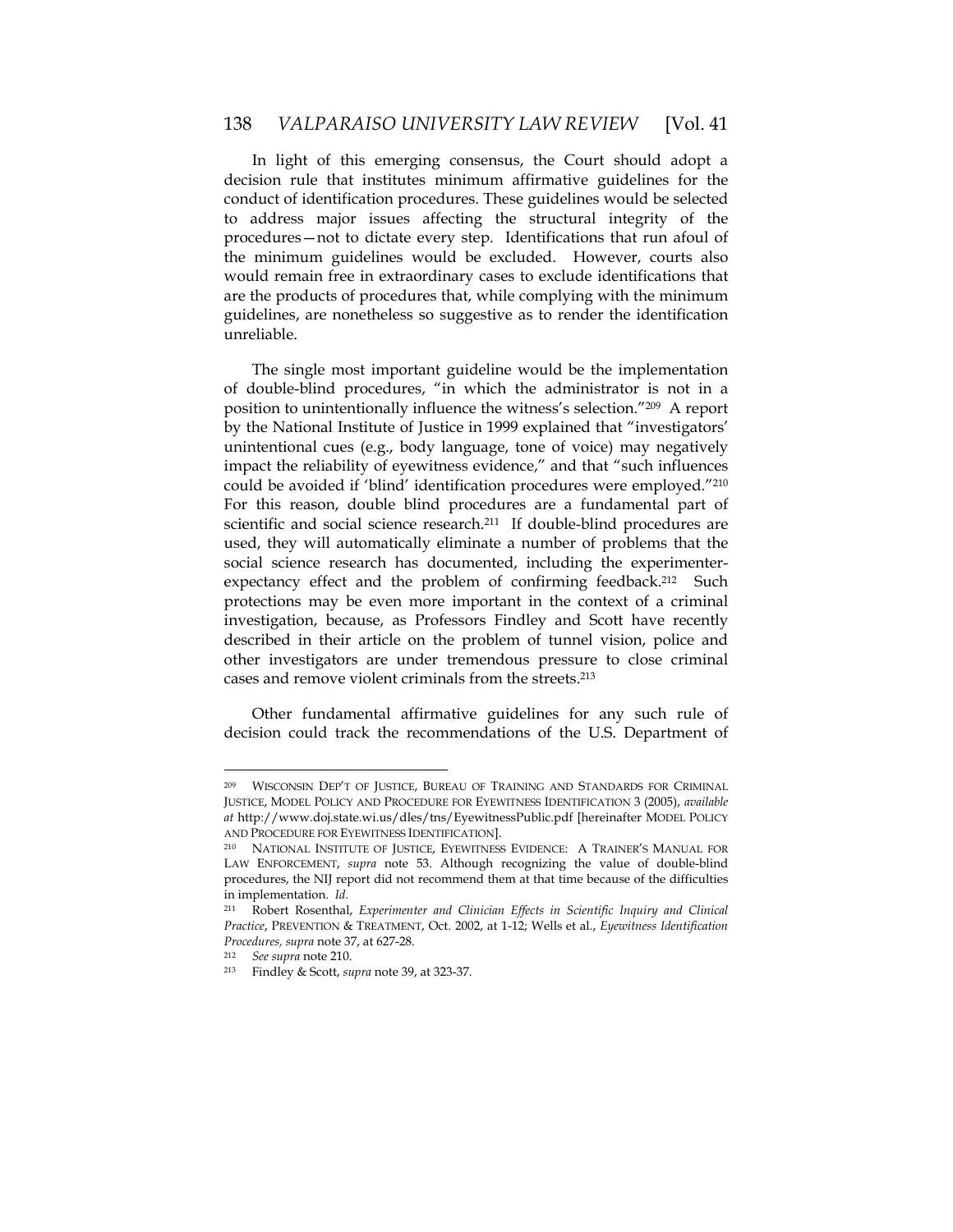$\overline{a}$ 

Justice National Institute of Justice *Eyewitness Evidence Guide for Law Enforcement*, 214 the 2004 American Bar Association report on eyewitness testimony,215 or the *Model Policy and Procedure for Eyewitness Evidence* recently adopted by the State of Wisconsin.216 Professor Taslitz has advocated the adoption of a number of measures recommended in the ABA report, practices "so strongly supported by the scientific research and so essential to avoiding mistaken identifications that ignoring any one of these requirements should presumptively constitute a due process violation."217

Obviously, "non-suspect fillers [should be] chosen to minimize any suggestiveness that might point toward the suspect."218 Law enforcement should "[s]eparate witnesses and instruct them to avoid discussing details of the incident with other witnesses."219 In addition, law enforcement should "[a]void multiple identification procedures in which the same witness views the same suspect more than once."220 Officers also should caution witnesses prior to viewing a photo array or line-up, with instructions that track those suggested by the DOJ, informing them that: (1) "it is just as important to clear innocent persons from suspicion as to identify guilty parties"; (2) "individuals present in the lineup may not appear exactly as they did on the date of the incident"; (3) "the person who committed the crime may or may not be present in the group of individuals"; and (4) "regardless of whether an identification is made, the police will continue to investigate the incident."221 Finally, each witness should be asked to make a statement of how certain she is of her pick immediately after making the

<sup>214</sup> NATIONAL INSTITUTE OF JUSTICE, A GUIDE FOR LAW ENFORCEMENT, *supra* note 53; NATIONAL INSTITUTE OF JUSTICE, A TRAINER'S MANUAL FOR LAW ENFORCEMENT, *supra* note 53.

<sup>215</sup> AMERICAN BAR ASSOCIATION, REPORT IN SUPPORT OF THE CRIMINAL JUSTICE SECTION RESOLUTION ON EYEWITNESS TESTIMONY (2004) [hereinafter RESOLUTION ON EYEWITNESS TESTIMONY], *available at* http://www.abanet.org/leadership.2004/annual/dailyjournal/ 111c.doc.<br><sup>216</sup> MOI

<sup>216</sup> MODEL POLICY AND PROCEDURE FOR EYEWITNESS IDENTIFICATION, *supra* note 209. 217 Andrew Taslitz, *What Remains of Reliability: Hearsay and Freestanding Due Process After*  Crawford v. Washington, 20 CRIM. JUST. 39, 53 (2005).

<sup>218</sup> MODEL POLICY AND PROCEDURE FOR EYEWITNESS IDENTIFICATION, *supra* note 209, at 3.

<sup>219</sup> NATIONAL INSTITUTE OF JUSTICE, EYEWITNESS EVIDENCE: A GUIDE FOR LAW ENFORCEMENT, *supra* note 53, at 27. 220 MODEL POLICY AND PROCEDURE FOR EYEWITNESS IDENTIFICATION, *supra* note 209, at 3.

<sup>221</sup> NATIONAL INSTITUTE OF JUSTICE, EYEWITNESS EVIDENCE: A TRAINER'S MANUAL FOR LAW ENFORCEMENT, *supra* note 53, at 40.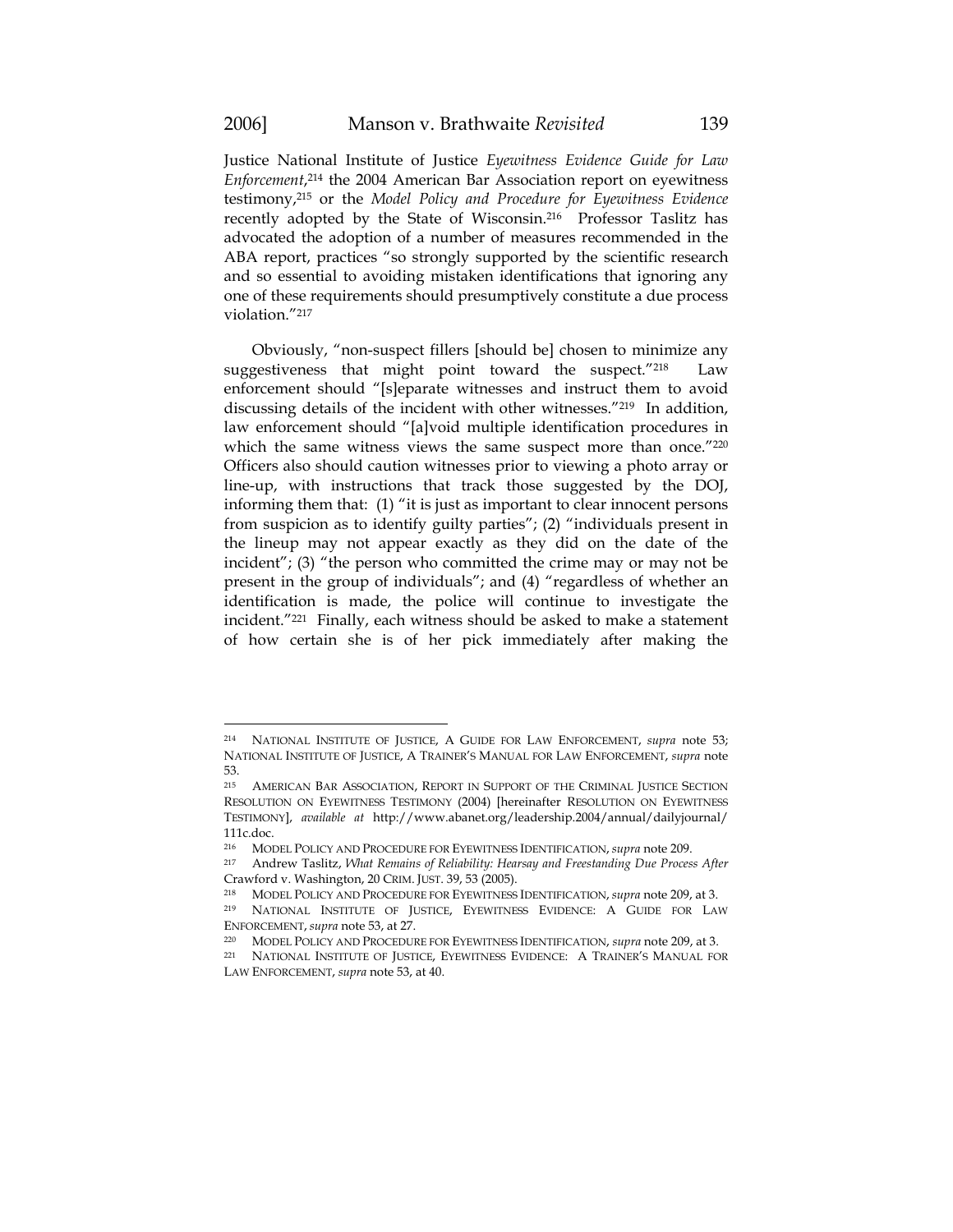identification, in order to avoid the distorting effects of postidentification feedback.<sup>222</sup>

The proposed solution of affirmative minimum guidelines for lineups and photo arrays helps to address the problem in the real world. A decision rule with affirmative guidelines provides clear guidance to law enforcement, and possesses significant deterrence value. Affirmative guidelines are not equivalent to, and, indeed, are far superior to, the per se exclusion rule advocated by the prisoner and dissenters in *Manson*.223 While a per se exclusionary rule would penalize police for procedures deemed after the fact to be impermissibly suggestive—forcing police to guess about what is allowed—affirmative guidelines provide true *ex ante*  guidance. This is the same benefit as the *Miranda* rule: clear, simple guidelines that are relatively simple for the police to integrate into their work.224 While police might engage in gamesmanship to circumvent the rules, with clear guidelines, courts are able to clamp down on such practices, as the Supreme Court did recently in condemning "questionfirst" practices that undermine the effectiveness of the *Miranda* warning.225

Moreover, while many exclusionary rules restrict the availability of otherwise reliable evidence, our proposed decision rule excludes only evidence for which the government has foregone easily available means of ensuring reliability. Thus, it has the added benefit of aiding the truthseeking process. Put differently, our rule could reduce the number of mistaken identifications. For example, police would not have shown Ronald Cotton's photo to Jennifer Thompson before asking her to make a pick from a live lineup in which he participated.<sup>226</sup> They would not have instructed her to choose the man who looked the most like her assailant.227 Ms. Thompson would have been asked to state her subjective level of certainty at the time she made her identification, so that it was not inflated later by repeated questioning, the effects of trial preparation, or confirming feedback from police or prosecutors. Although we will never know for sure, these measures could have

<sup>222</sup> MODEL POLICY AND PROCEDURE FOR EYEWITNESS IDENTIFICATION, *supra* note 209.<br>223 Manson v. Brathwaite, 432 U.S. 98, 128 (1977) (Marshall, J. and Brennan, J., dissenting).<br>224 See Meares & Harcourt, *supra* note 56, at 7

<sup>224</sup> *See* Meares & Harcourt, *supra* note 56, at 759 (discussing studies that suggest "that the *Miranda* procedures are effective ... in assuring the accused an opportunity to exercise their right of silence").

<sup>225</sup> *See*, *e.g.*, Missouri v. Seibert, 542 U.S. 600, 609-17 (2004) (concluding that "questionfirst" tactics rendered *Miranda* warnings functionally ineffective and thus warranted suppression of confession).

<sup>226</sup> State v. Cotton, 394 S.E.2d 456, 461 (N.C. Ct. App. 1990).

<sup>227</sup> *Id.*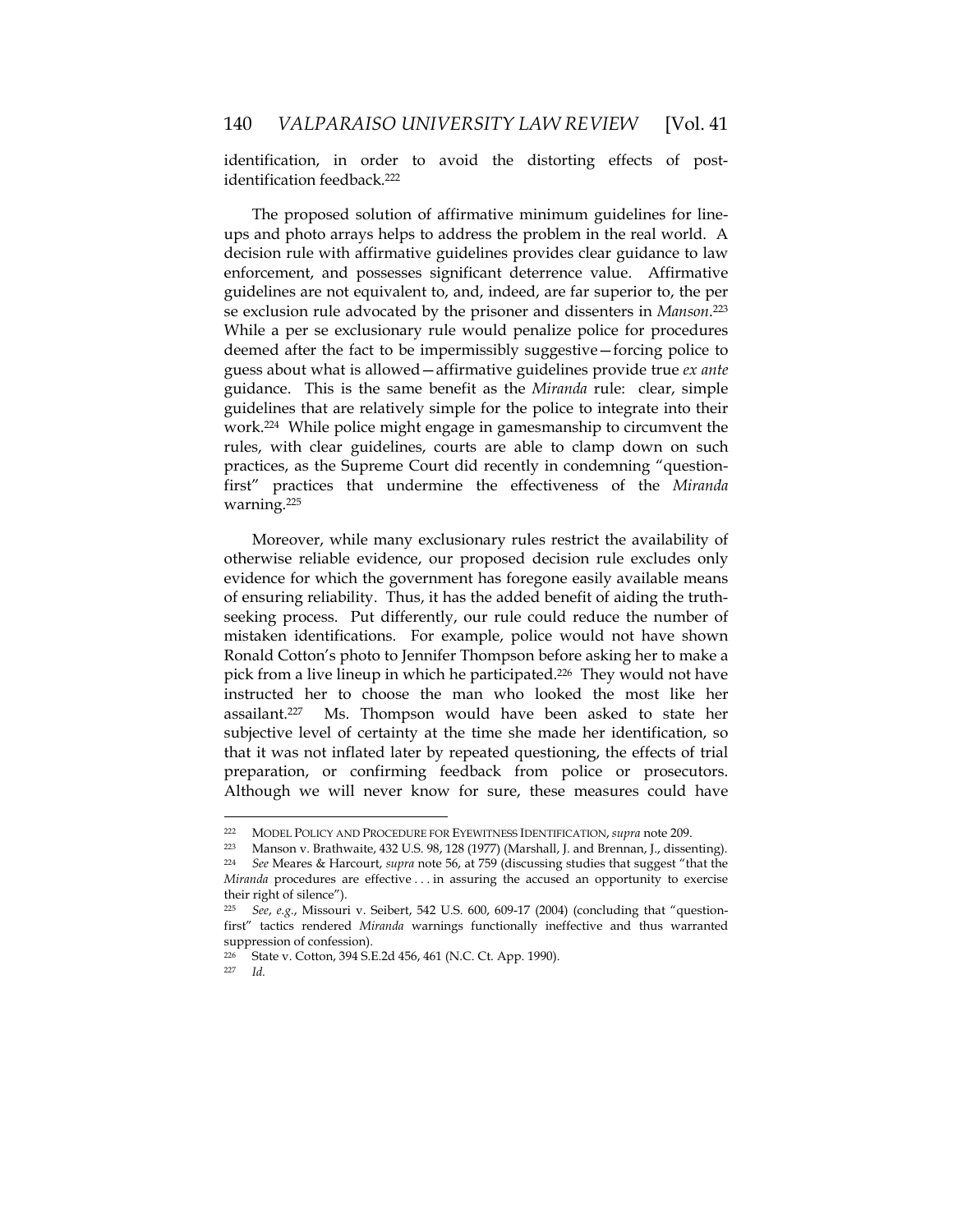helped to avert the wrongful conviction of Ronald Cotton, obviously benefiting Mr. Cotton, saving Ms. Thompson much anguish, and

protecting the community from Bobby Poole. The proposed decision rule also addresses the problem in the law. Any decision rule that is adopted will sometimes exclude reliable identifications, or admit unreliable identifications.228 A rule with proposed affirmative guidelines, however, would be easier for courts to

administer than the *Manson* test. It would also put the focus where it should be—on unnecessarily suggestive police procedures—rather than on attempting to discern whether an identification is, in fact, reliable. This type of determination is better-suited to courts' institutional competence, and the resulting analysis would be a better fit to the constitutional operative propositions of the Due Process Clause fairness and reliability.

An example helps to illustrate the benefits of our proposed rule of decision. In *Wong*, the Green Dragon gang member case, rather than struggling to determine whether a witness's fleeting glimpse of a gunman was reliable, the court would have had clear direction to exclude the identification when it learned that the detectives had pressured her to make an identification, saying, "we can't just take a 'possibly.'"229 Conversely, a court that knew that detectives had adhered scrupulously to the minimum guidelines would not have been forced to become mired in details about the witness's view of the gunman, subjective level of certainty, etc. The court could have been certain both that it was applying a clear rule correctly, and that the use of the guideline procedures would have reduced the likelihood of an actual mistake.

The affirmative guidelines set out by the Court under our proposed rule of decision would be the minimum requirements for identification procedures, not necessarily co-extensive with the requirements of due process. In Professor Lawrence Sager's terms, the federal constitutional rule of decision would "under-enforce" due process.230 Professor Monaghan and others have suggested that prophylactic rules such as those set out in *Miranda* over-enforce constitutional norms mandating

<sup>228</sup> *See generally* Roosevelt, *supra* note 3. 229 United States v. Wong, 40 F.3d 1347, 1358 (2d Cir. 1994).

<sup>230</sup> Lawrence Gene Sager, *Fair Measure: The Legal Status of Underenforced Constitutional Norms*, 91 HARV. L. REV. 1212 (1978).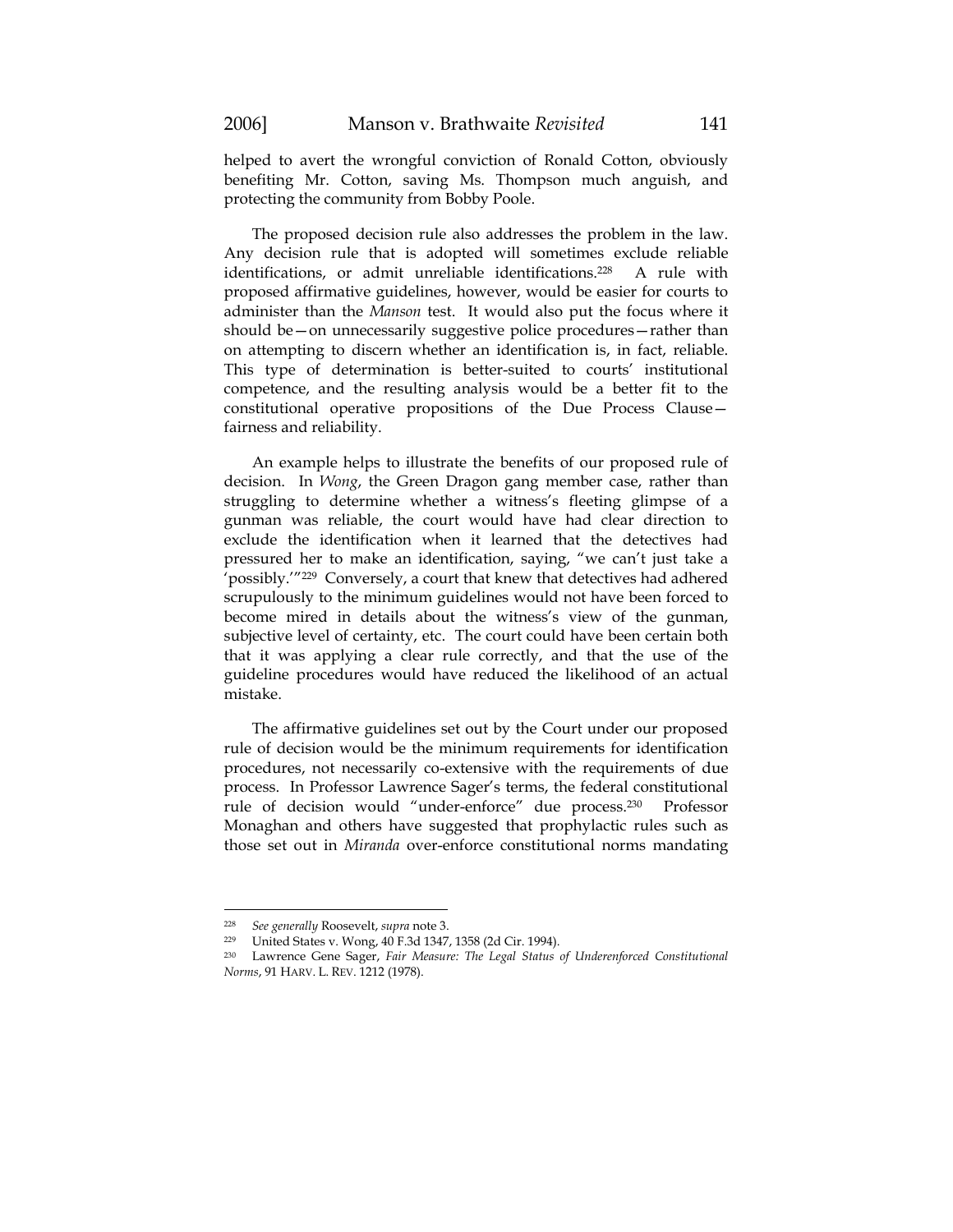more than the Constitution requires.<sup>231</sup> On the other hand, the proposed decision rule is interstitial, and does not attempt to catalogue all of the ways in which an identification procedure might be so unnecessarily suggestive as to violate due process. Conversely, we do not pretend to imagine all of the reforms that might reduce the likelihood of false identification. Other branches of the federal government, state and local governments, and various law enforcement agencies would remain free to enact more detailed or protective rules for conducting identification procedures, as Justice Stevens suggested in his *Manson* concurrence.232 Professor Klein has explained that this type of approach "allows the Court to change the rules by accepting alternate rules provided by Congress, state legislators, federal and state law enforcement agencies and state judges, who may have better knowledge of the circumstances encountered or facts on the ground, and who may be better institutionally-suited to playing factfinder."233

Certainly, there are useful measures that local jurisdictions might choose to implement that are not included on the list. For example, Wisconsin has chosen to implement sequential line-up rules, because most research demonstrates that the sequential line-up format—in which the suspect and fillers are presented one at a time instead of simultaneously—reduces the relative judgment problem.234 Local

<sup>231</sup> Monaghan, *supra* note 97, at 22-23. *See* Fallon, *supra* note 3, at 1302-04 (discussing *Monaghan*).

<sup>232</sup> Manson v. Brathwaite, 432 U.S. 98, 118-19 (1977) (Stevens, J., concurring).<br>  $\frac{233}{100}$  Klein sunta pote 57 at 1060

<sup>233</sup> Klein, *supra* note 57, at 1060. 234 MODEL POLICY AND PROCEDURE FOR EYEWITNESS IDENTIFICATION, *supra* note 209. Early studies of implementation of sequential double-blind line-up procedures have produced promising results. Anecdotal reports from New Jersey, Boston, and other jurisdictions seem to indicate that most jurisdictions using sequential procedures are pleased with the results. One forthcoming study of the Hennepin County, Minnesota experience with sequential double-blind procedures suggests that such procedures work satisfactorily and as predicted by laboratory studies. *See* Amy Klobuchar, Nancy K. Mehrkens Steblay & Hilary Lindell Caligiuri, *Improving Eyewitness Identifications: Hennepin County's Blind Sequential Lineup Project*, 4 CARDOZO PUB. L. POL'Y & ETHICS J. 381 (2006). A well-publicized report of an Illinois pilot project, however, suggested, that sequential double-blind procedures actually produced a higher rate of known false negatives than the simultaneous procedures currently used by the police. *See* REPORT TO THE LEGISLATURE OF THE STATE OF ILLINOIS: THE ILLINOIS PILOT PROGRAM ON SEQUENTIAL DOUBLE-BLIND IDENTIFICATION PROCEDURES (2006), *available at* http://www.chicagopolice.org/IL%20Pilot%20on%20 Eyewitness%20ID.pdf. But the Illinois report has been widely criticized because of the manner in which it was conducted: there was no protocol for the conduct of the simultaneous line-ups, and they were not double-blind. Kate Zernike, *Questions Raised Over New Trend in Police Lineups*, N.Y. TIMES, Apr. 19, 2006, at A1. Thus, it is impossible to compare the performance of the simultaneous and sequential procedures based on the Illinois report alone. *Id.* Criticisms of the Illinois project and data from the forthcoming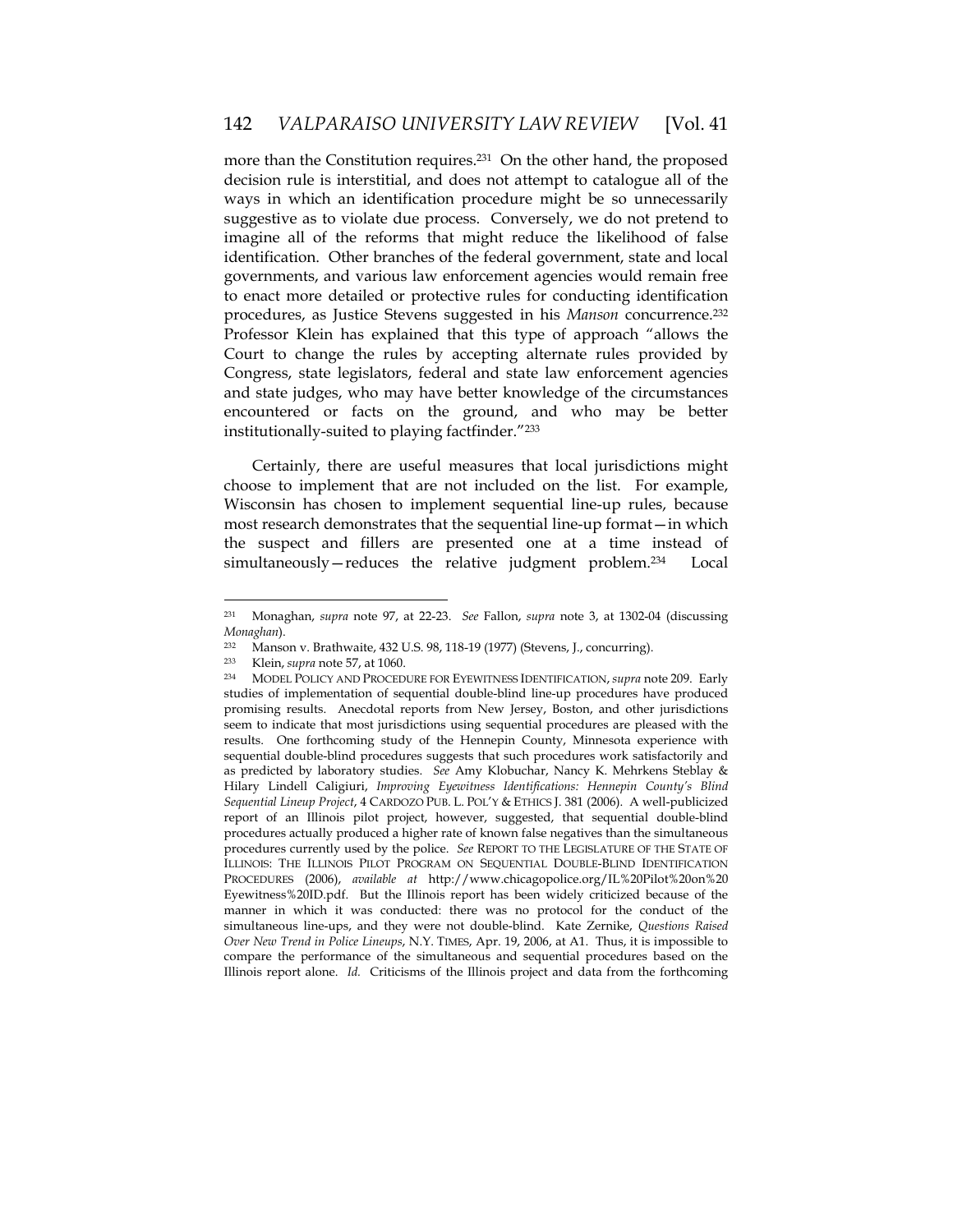jurisdictions also may choose to require videotaping of identification procedures, as the American Bar Association study recommended.235 Videotaping would enable defense counsel, the court, and fact-finders to assess the fairness of these procedures and the witness's apparent level of certainty at the time the witness made his or her pick, before the distorting effects of any type of post-identification feedback. While these two measures may be extremely worthwhile and reduce the number of faulty identifications, the list of fundamental affirmative guidelines does not include them because they are more resource-intensive, more difficult to implement, and not as fundamental to the overall integrity of the identification process.

The proposed affirmative guidelines would apply to identification line-ups and photo arrays. "Show-up" procedures, in which a single suspect is displayed to the witness, usually shortly after the offense, obviously raise suggestivity concerns as well. However, without data about how often show-ups conducted close in time to an incident clear innocent suspects, we are reluctant to call for a complete ban. And hopefully technology will soon progress to the point where police with laptops and digital cameras can construct photo arrays in their squad cars. For the time being, however, a version of the *Stovall* or *Dubose* rules should be used for show-ups.

In *Stovall*, the Supreme Court acknowledged that "[t]he practice of showing suspects singly to persons for the purpose of identification, and not as part of a lineup, has been widely condemned," but nonetheless concluded that the confrontation in the witness's hospital room was "imperative," given that the witness might not have lived long enough to make another identification.236 Unfortunately, as discussed in Part III, in *Simmons*, *Biggers*, and *Manson*, the Supreme Court turned the focus from the necessity of using the challenged procedure to the overall reliability of the witness's identification. Subsequently, commentators have urged that the *Stovall* rule be resurrected with respect to showups.237 In a 2005 show-up case, *Wisconsin v. Dubose*, the Wisconsin

Hennepin study are summarized in a hand-out by Dr. Nancy Steblay. Nancy Steblay, *Observations on the Illinois Lineup Data*, http://www.psychology.iastate.edu/FACULTY/ gwells/Steblay\_Observations\_on\_the\_Illinois\_Data.pdf (last visited Aug. 22, 2006). This area is ripe for additional field research, particularly after researchers design a set of protocols that can avoid some of the problems in the Illinois study.

<sup>235</sup> RESOLUTION ON EYEWITNESS TESTIMONY, *supra* note 215. 236 Stovall v. Denno, 388 U.S. 293, 302 (1967).

<sup>237</sup> Jessica Lee, *No Exigency, No Consent: Protecting Innocent Suspects from Consequences of Non-Exigent Show-Ups*, 36 COLUM. HUM. RTS. L. REV. 755 (2005).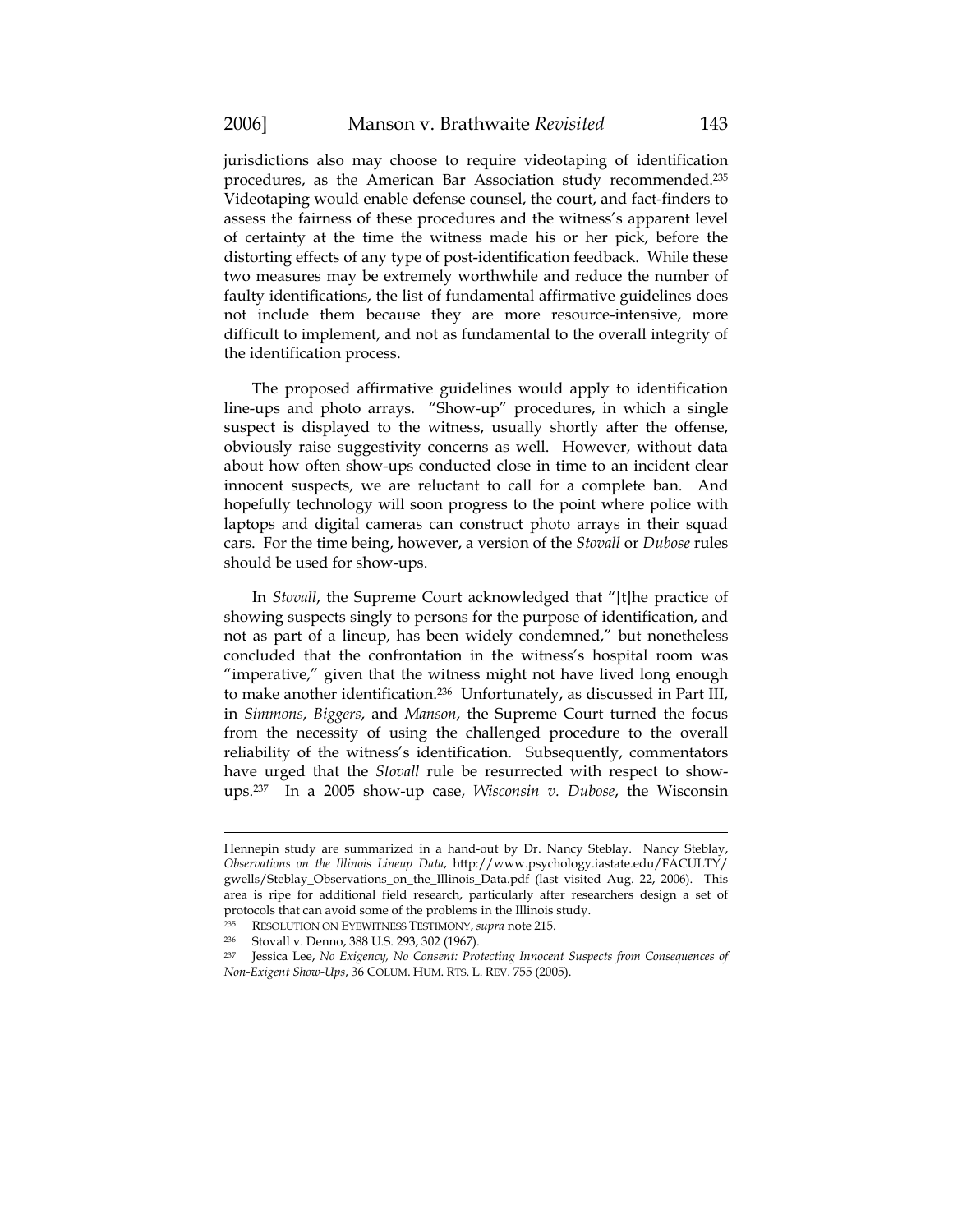Supreme Court announced that "evidence obtained from an out-of-court showup is inherently suggestive and will not be admissible unless, based on the totality of the circumstances, the procedure was necessary."238

In applying a *Stovall-Dubose* rule to show-ups, courts should make clear that they must be conducted soon after the incident: research has demonstrated that witnesses' show-up identifications become markedly less reliable twenty-four hours after a crime.239 In addition, although a *Stovall-Dubose* rule would allow imperative or exigent show-ups, the *Dubose* Court has said that it does not permit other types of suggestivity commonly seen in show-up cases—the presence of handcuffs or squad cars, for example.240

# *C. Potential Criticisms of a Rule of Decision Based on Affirmative Guidelines*

A number of potential criticisms of the proposed rule of decision can be anticipated. Some will object to the proposal because they doubt the legitimacy of prophylactic rules generally. It is beyond the scope of this Article to mount a full-scale defense of the legitimacy of so-called prophylactic rules. But those rules have a substantial pedigree in American jurisprudence, which is why a variety of legal scholars have continued to defend their use. Legal scholars beginning with Professor David Strauss have defended prophylactic rules by questioning the subdivision of types of constitutional interpretation, arguing that "[c]onstitutional law is filled with rules that are justified in ways that are analytically indistinguishable from the justifications for the Miranda rules."241 More recently, but in a similar vein, Professor Daryl Levinson has criticized "rights essentialism," arguing that "[r]ights are dependent on remedies not just for their application to the real world, but for their scope, shape, and very existence."242

Although prophylactic rules have been called into question by some commentators,243 and criticized by some Supreme Court justices in the *Miranda* context,244 the Court has continued to utilize such rules in appropriate cases. Indeed, Professor Roosevelt has pointed out that the

<sup>238</sup> State v. Dubose, 699 N.W.2d 582, 593-94 (Wis. 2005).<br>  $239$  Lee sunta pote 237 at 770, See A D. Yarmey et al.

<sup>239</sup> Lee, *supra* note 237, at 770. *See* A.D. Yarmey et al., *Accuracy of Eyewitness Identifications in Show-ups and Lineup*, 20 LAW & HUM. BEHAV. 459, 464 (1996).

<sup>240</sup> *Dubose*, 699 N.W.2d at 594.

<sup>241</sup> Strauss, *supra* note 59, at 195. 242 Daryl J. Levinson, *Rights Essentialism and Remedial Equilibration*, 99 COLUM. L. REV. 857, 858-59 (1999).

<sup>243</sup> *See* Grano, *supra* note 97. 244 Dickerson v. United States, 530 U.S. 428, 450 (2000) (Scalia, J., dissenting).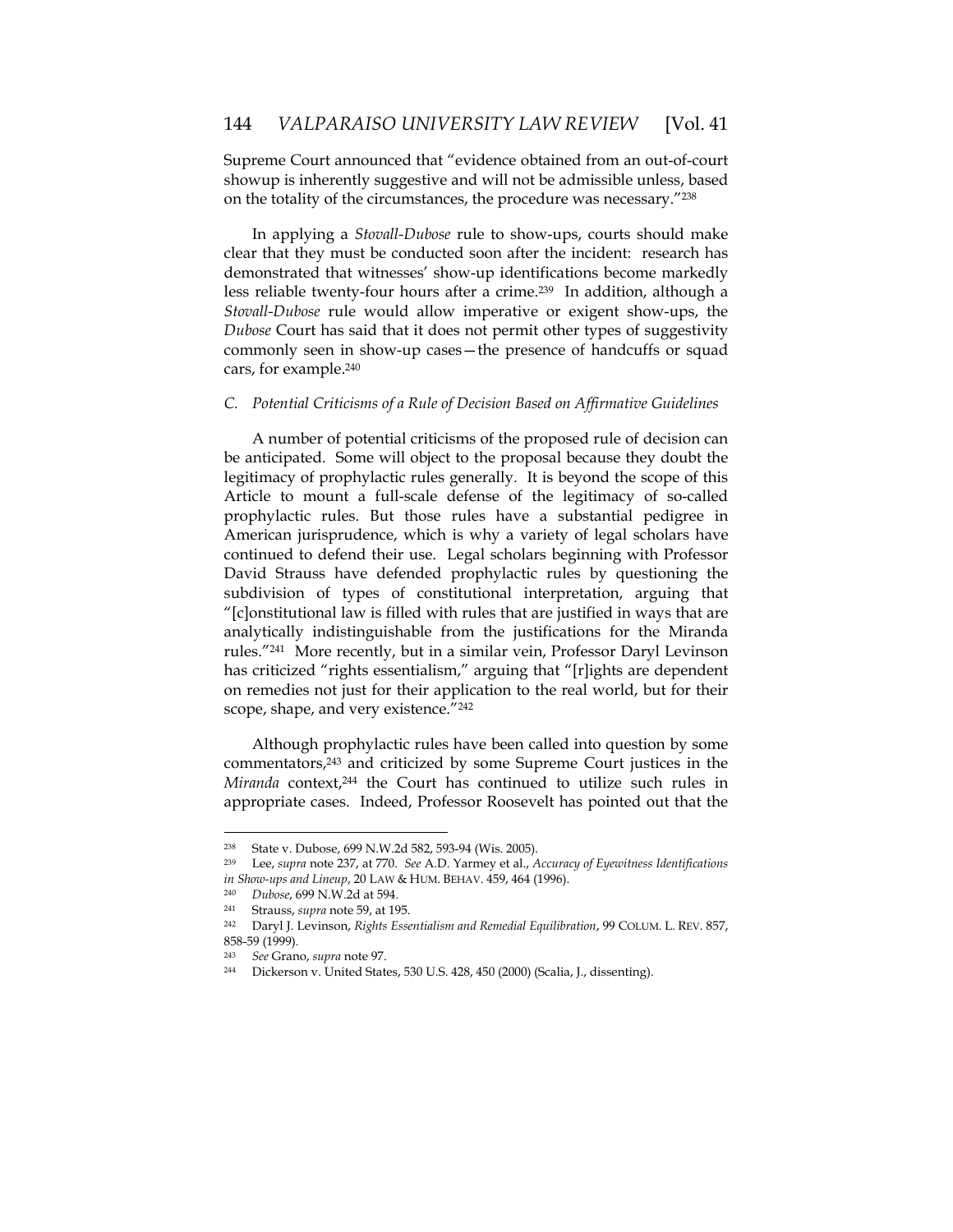Court, in an opinion written by Justice Thomas and joined by Justice Scalia, has adopted such an approach to the procedure for appointed appellate counsel for indigents who conclude that an appeal is frivolous and move to withdraw.245 The Court set out a procedure for such lawyers to follow in *Anders v. California*,246 but, in *Smith v. Robbins*, the Court made clear that the *Anders* procedure was "a prophylactic one," and that "the States are free to adopt different procedures, so long as those procedures adequately safeguard a defendant's right to appellate counsel."247

Having employed Professor Berman's lexicon of "constitutional operative propositions" and "decision rules" throughout this Article, we are in some sense what Professor Berman might describe as "taxonomists"—that is, we find labels to be helpful in discussing different types of constitutional interpretation.248 But, while a willingness to use labels has often been associated with criticism of prophylactic rules,<sup>249</sup> there is no meaningful difference between so-called prophylactic rules and other forms of judicial remedies. As Professor Roosevelt has argued, decision rules may or may not closely track operative constitutional provisions; they may over-enforce or underenforce, depending on issues including (as catalogued by Professor Roosevelt): institutional competence, costs of error, frequency of unconstitutional action, legislative pathologies, enforcement costs, and the need for guidance for other government actors.250 Professor Fallon has used the term "judicially manageable standards" to describe the tests that the Court crafts, which he says are distinct from the "constitutional norms" themselves.251 In other words, so-called prophylactic rules are just another type of decision rule or judicially manageable standard, and such rules are common in constitutional adjudication.<sup>252</sup>

Adopting an affirmative statement of procedures as a decision rule can lessen the adjudicative burden on the lower courts. Professor Strauss has explained that the Supreme Court adopted the *Miranda* rule of decision because "a case-by-case review . . . was severely testing its

<sup>245</sup> Roosevelt, *supra* note 3, at 1671. 246 386 U.S. 738, 744 (1967).

<sup>247 528</sup> U.S. 259, 265 (2000). *See* Klein, *supra* note 57, at 1042-43; Roosevelt*, supra* note 3, at 1671.

<sup>248</sup> Berman, *supra* note 3, at 9. 249 *See generally* Grano, *supra* note 97. 250 Roosevelt, *supra* note 3, at 1659-67.

<sup>251</sup> Fallon, *supra* note 3, at 1277-78. 252 Berman, *supra* note 3, at 61.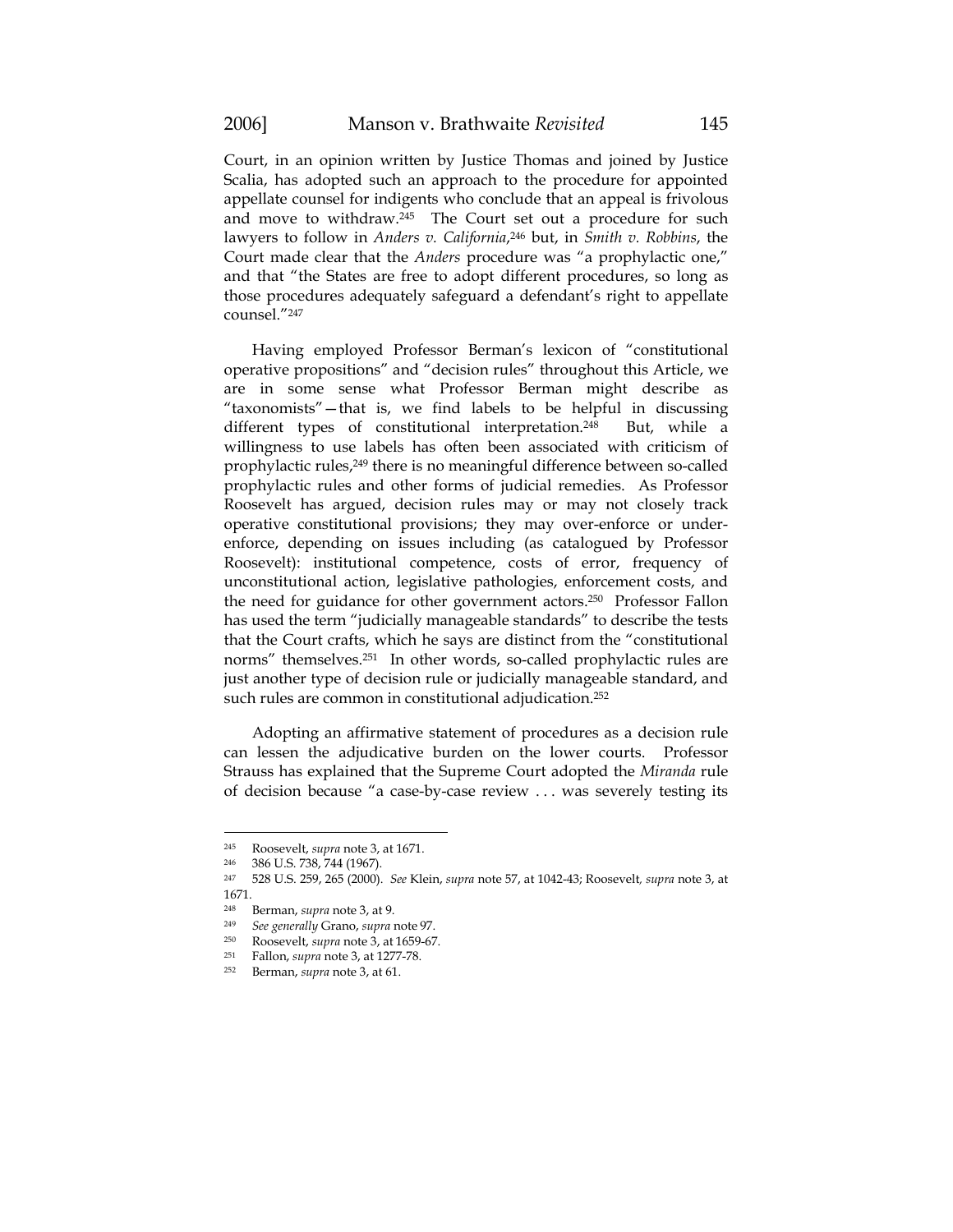capacities, and those of the lower courts."253 Professor Roosevelt concurs: "the voluntariness determination was difficult for courts to make on the basis of a paper record that might reveal very little about the actual tone and tenor of an interrogation."254 This rationale holds true in the context of eyewitness identification procedures as well. Just as a case-by-case determination of voluntariness strained the courts in the coerced confessions cases, case-by-case determinations of reliability impose burdens on the lower courts. Professor Andrew Taslitz has argued that "freestanding due process has often generated specific doctrines too weak to serve the goal of truth-seeking," in particular choosing "flexible utilitarian balancing tests" over clear rules.255 Indeed, one way of understanding the rote application of the *Manson* reliability factors is as a reaction to a task that is very difficult, resource-intensive, and not suited to the tool that has been provided.

Other advocates and commentators may criticize the proposed rule of decision for a different reason—arguing that the Court should either adopt a per se rule of exclusion or broaden the *Dubose* rule beyond the show-up context, to exclude unnecessarily suggestive line-ups and photo arrays that were not necessary under the circumstances.256 Professor Keith Findley of the University of Wisconsin, amicus in *Dubose*, would argue that an advantage of the *Dubose* rule of decision is that it can be revised easily in light of emerging social science. Rather than incorporating the current social science literature directly into the constitutional rule of decision, it places the responsibility on the defense bar to keep abreast of the developments in the research and argue that outdated procedures are unnecessarily suggestive.257

There are many good things about the *Dubose* rule. It is certainly preferable to *Manson*, and, in fact, as discussed above, a *Dubose* rule for show-ups should be used. Nonetheless, prophylactic rules for line-ups and photo arrays possess a number of advantages. First, they provide *ex ante* guidance to the police, which will reduce the number of mistaken identifications and relieve courts of making after-the-fact assessments of whether the police procedure was unnecessarily suggestive. Second, they provide structure for trial courts' assessments, so that they do not

<sup>253</sup> Strauss, *supra* note 59, at 208-09.

<sup>254</sup> Roosevelt, *supra* note 3, at 1672.

<sup>255</sup> Taslitz, *supra* note 217, at 48. 256 *See supra* notes 40-43. 257 Wisconsin v. Hibl, 714 N.W.2d 194 (2006); University of Wisconsin Law School, *Non-Party Brief of the Wisconsin Innocence Project of the Frank J. Remington Center* 8 (2005), *available at* http://www.law.wisc.edu/webshare/02i6/dubose.pdf.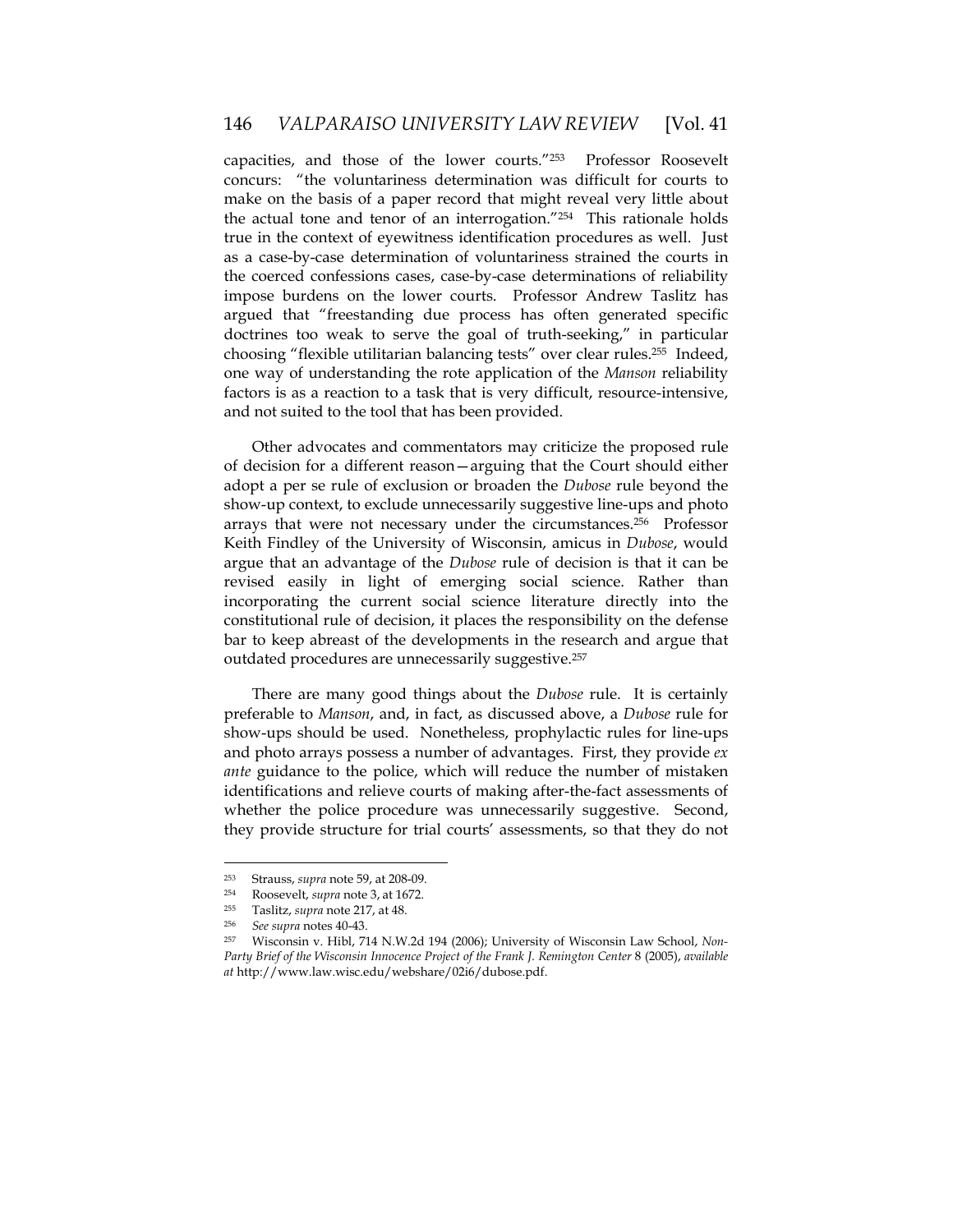$\overline{a}$ 

devolve into the type of rote and mechanistic analysis described in Part IV. The *Dubose* rule shifts the focus from the reliability to the suggestivity prong of *Manson*. In the context of show-ups, the analysis is straightforward: a show-up is easy to identify, and the *Dubose* Court said that show-ups are "inherently suggestive."<sup>258</sup> However, the suggestivity determination for line-ups and photo arrays is less clear-cut (for example, does the background or the lighting draw attention to the suspect?). Under *Manson*, trial courts currently issue at least as many superficial suggestivity analyses as reliability determinations, albeit some of the most egregious are in the show-up context.259 We fear that a per se exclusion or *Dubose* rule for photo arrays and line-ups would generate even more empty suggestivity decisions.

Perhaps the most significant argument against our proposal for prophylactic rules is that affirmative guidelines based on the social science at the time of their adoption will not keep pace with new research findings. The response is that the prophylactic rules proposed are not intended to dictate an elaborate set of procedures, but rather to set a minimum floor based on fundamental safeguards. The affirmative guidelines advocated—such as double-blind procedures—are nearly universally accepted among the research community. Improved eyewitness identification procedures that remain the subject of research and debate—for example sequential identification procedures—could be adopted by state and local governments but would not be mandated by the prophylactic rules we advance.

Even if the Supreme Court is reluctant to adopt a decision rule for federal due process challenges that includes affirmative guidelines for identification procedures, it should adopt such rules for identification procedures in the federal system as a matter of its supervisory

<sup>258</sup> State v. Dubose, 699 N.W.2d 582, 593-94 (Wis. 2005).

<sup>259</sup> *See*, *e.g.*, Hartridge v. United States, 896 A.2d 198, 223 (D.C. 2006) (finding that the identification procedure was not unnecessarily suggestive when police showed homicide witness a stack of photographs in which the defendant was the only person pictured that she did not know); Lyles v. State, 834 N.E.2d 1035, 1045 (Ind. Ct. App. 2005) (finding that the identification procedure was not unduly suggestive when defendant was "the only African-American" and "presented for identification in handcuffs standing between two police officers at the edge of a line of police cars"); People v. Delarosa, 813 N.Y.S.2d 610 (N.Y. App. Div. 2006) ("The fact that defendant was in handcuffs standing next to a police officer when viewed by the witnesses does not render the procedure unduly suggestive as a matter of law."); People v. Clark, 810 N.Y.S. 2d 264 (N.Y. App. Div. 2006) (same as *Delarosa*); People v. Gil, 803 N.Y.S.2d 634 (N.Y. App. Div. 2005) (finding that the fact that defendant was handcuffed and that witness was told that police had a suspect in custody did not render show-up unduly suggestive).